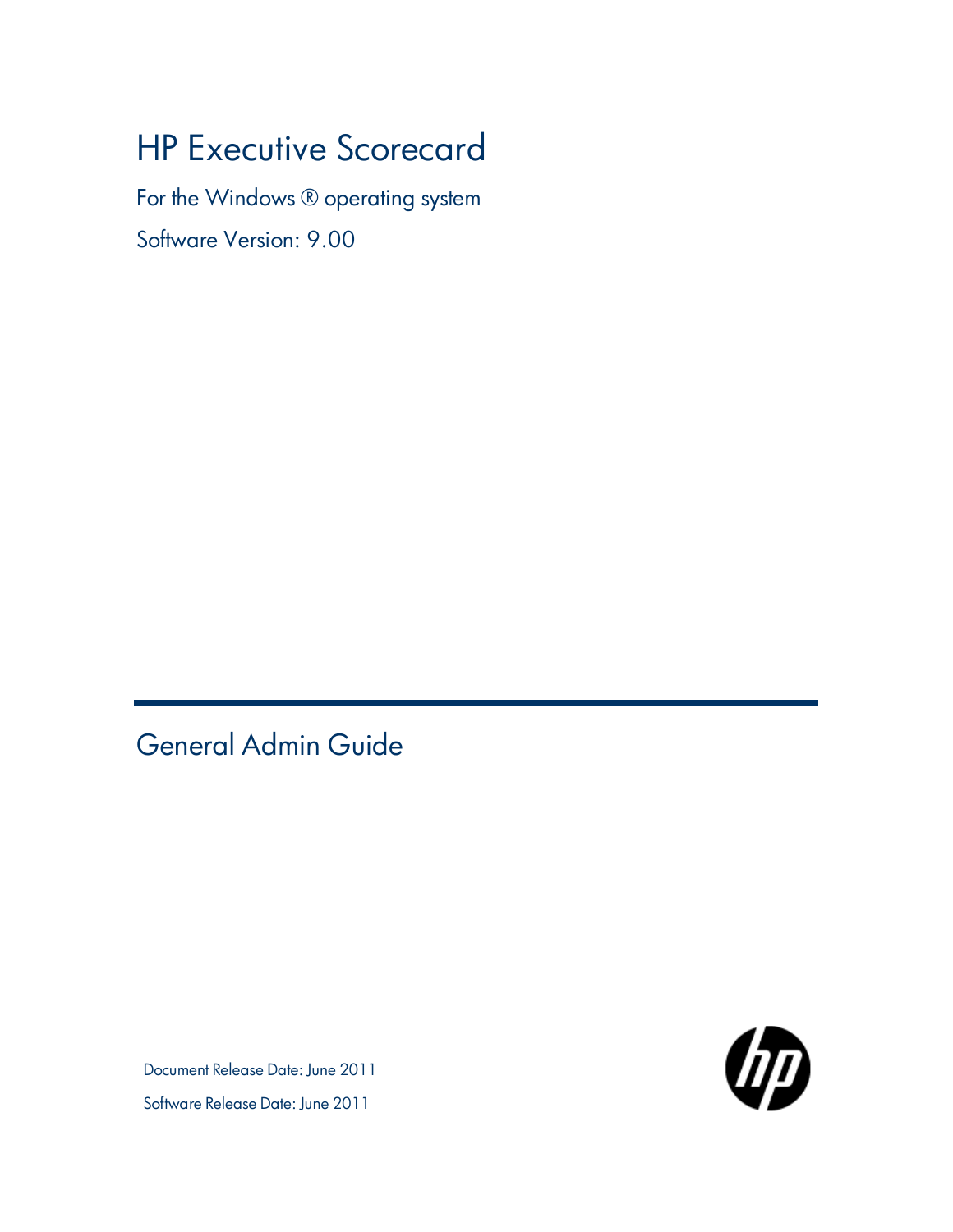# **Legal Notices**

# **Warranty**

The only warranties for HP products and services are set forth in the express warranty statements accompanying such products and services. Nothing herein should be construed as constituting an additional warranty. HP shall not be liable for technical or editorial errors or omissions contained herein.

The information contained herein is subject to change without notice.

# **Restricted Rights Legend**

Confidential computer software. Valid license from HP required for possession, use or copying. Consistent with FAR 12.211 and 12.212, Commercial Computer Software, Computer Software Documentation, and Technical Data for Commercial Items are licensed to the U.S. Government under vendor's standard commercial license.

# **Copyright Notice**

© Copyright 2011 Hewlett-Packard Development Company, L.P.

# **Trademark Notices**

• Adobe® and Acrobat® are trademarks of Adobe Systems Incorporated.

• AMD and the AMD Arrow symbol are trademarks of Advanced Micro Devices, Inc.

• Intel®, Itanium®, Pentium®, and Intel® Xeon® are trademarks of Intel Corporation in the U.S. and other countries.

- Java is a registered trademark of Oracle and/or its affiliates.
- Microsoft®, Windows®, Windows NT®, Windows® XP, Windows Vista® and SQL Server® are U.S. registered trademarks of Microsoft Corporation.
- Oracle is a registered trademark of Oracle Corporation and/or its affiliates.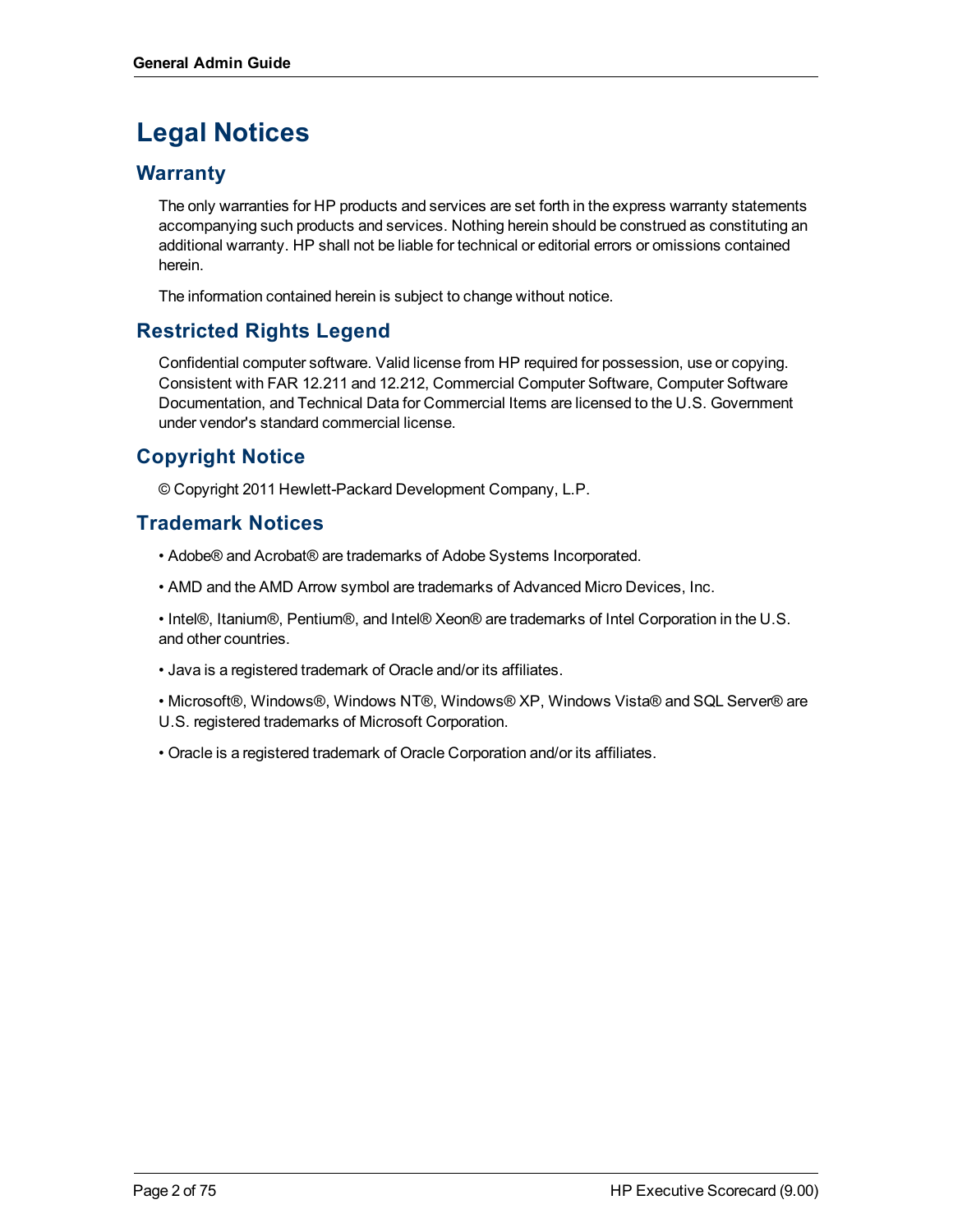# **Documentation Updates**

The title page of this document contains the following identifying information:

- Software Version number, which indicates the software version.
- Document Release Date, which changes each time the document is updated.
- Software Release Date, which indicates the release date of this version of the software.

To check for recent updates or to verify that you are using the most recent edition of a document, go to:

### **http://h20230.www2.hp.com/selfsolve/manuals**

This site requires that you register for an HP Passport and sign in. To register for an HP Passport ID, go to:

### **http://h20229.www2.hp.com/passport-registration.html**

Or click the **New users - please register** link on the HP Passport login page.

You will also receive updated or new editions if you subscribe to the appropriate product support service. Contact your HP sales representative for details.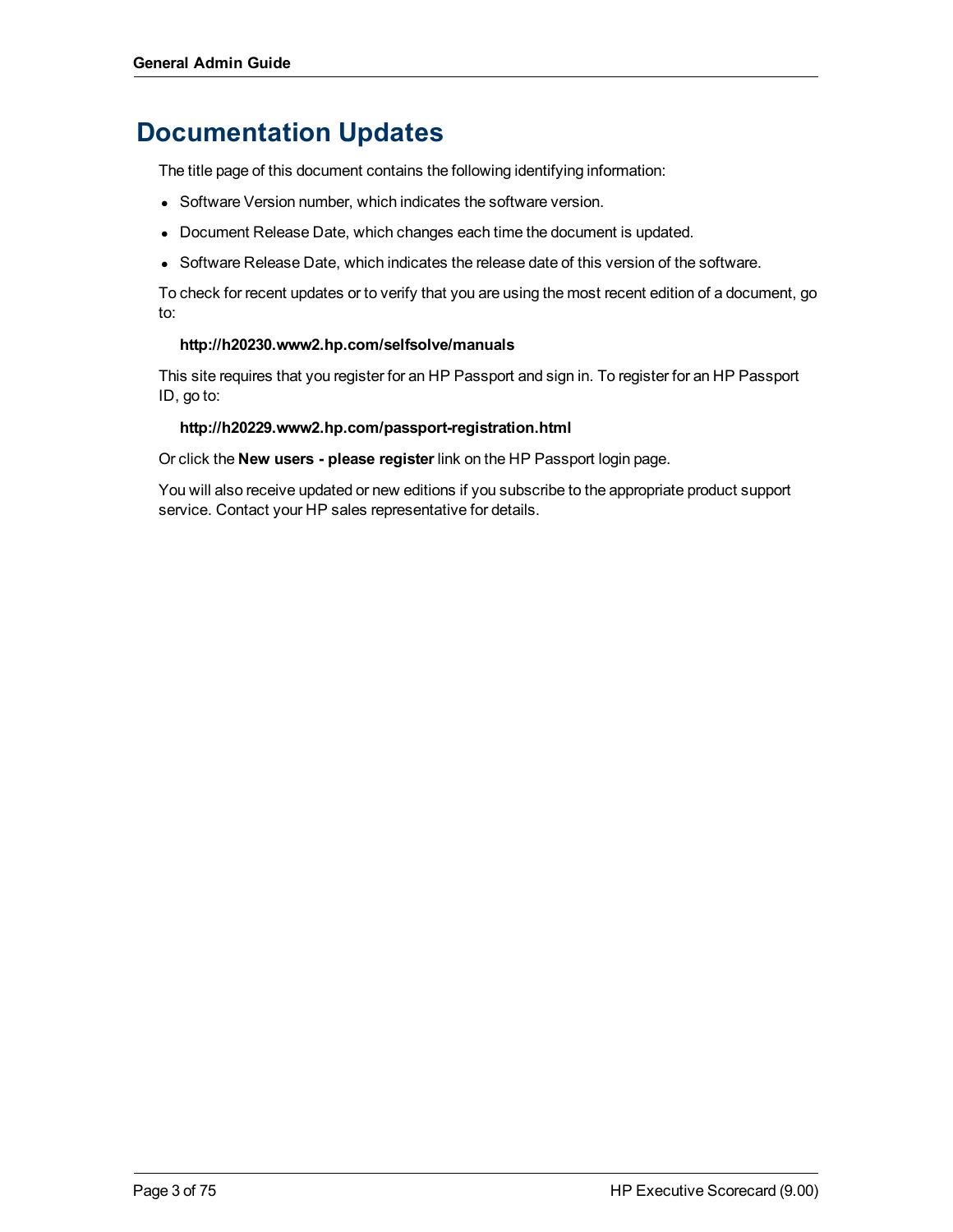# **Support**

Visit the HP Software Support Online web site at:

### **http://www.hp.com/go/hpsoftwaresupport**

This web site provides contact information and details about the products, services, and support that HP Software offers.

HP Software online support provides customer self-solve capabilities. It provides a fast and efficient way to access interactive technical support tools needed to manage your business. As a valued support customer, you can benefit by using the support web site to:

- Search for knowledge documents of interest
- Submit and track support cases and enhancement requests
- Download software patches
- Manage support contracts
- Look up HP support contacts
- Review information about available services
- Enter into discussions with other software customers
- Research and register for software training

Most of the support areas require that you register as an HP Passport user and sign in. Many also require a support contract. To register for an HP Passport ID, go to:

### **http://h20229.www2.hp.com/passport-registration.html**

To find more information about access levels, go to:

**http://h20230.www2.hp.com/new\_access\_levels.jsp**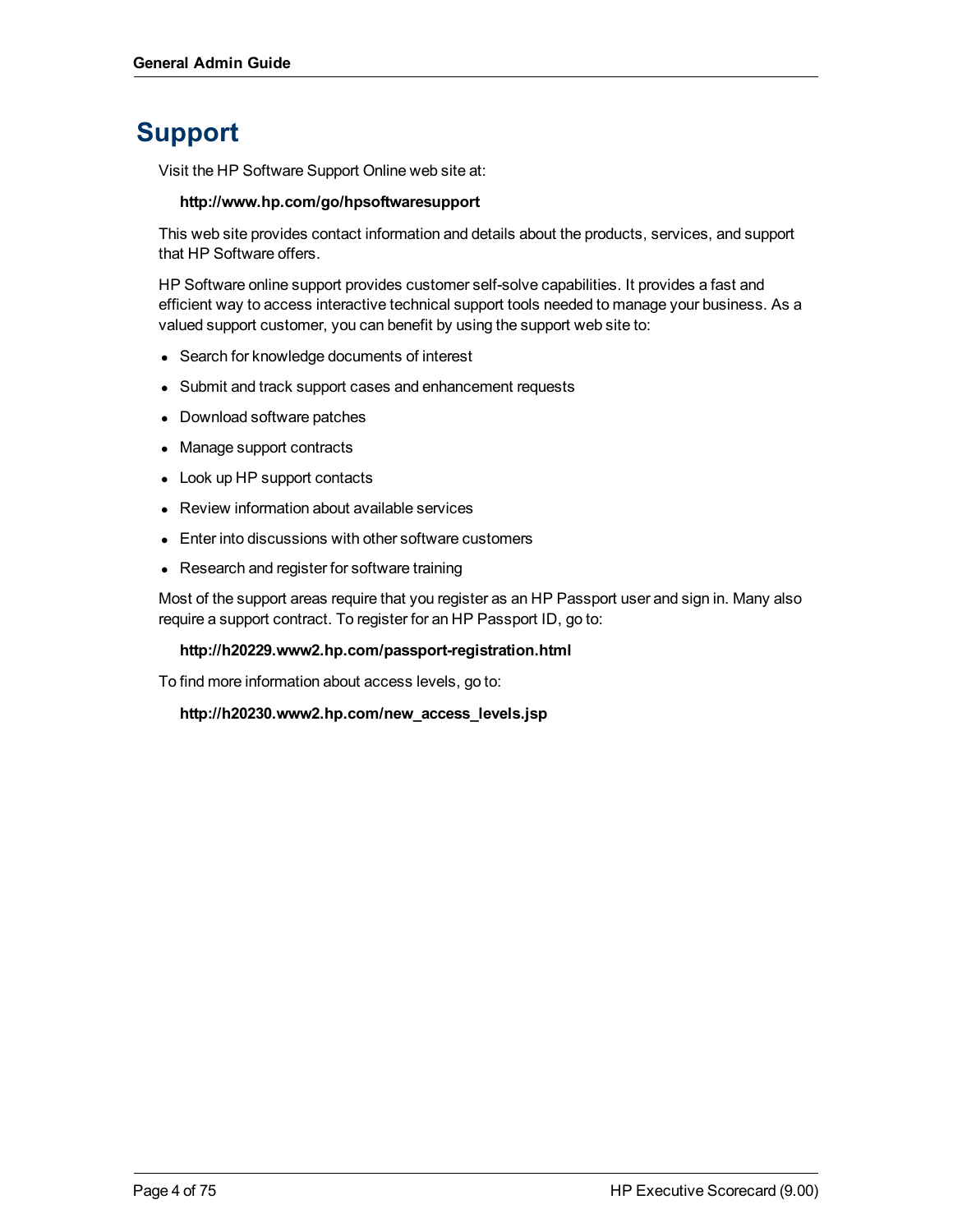# **Disclaimer for PDF Version of Online Help**

This document is a PDF version of the online help. This PDF file is provided so you can easily print multiple topics from the help information or read the online help in PDF format.

**Note**: Some topics do not convert properly to PDF, causing format problems. Some elements of online help are completely removed from the PDF version. Those problem topics can be successfully printed from within the online help.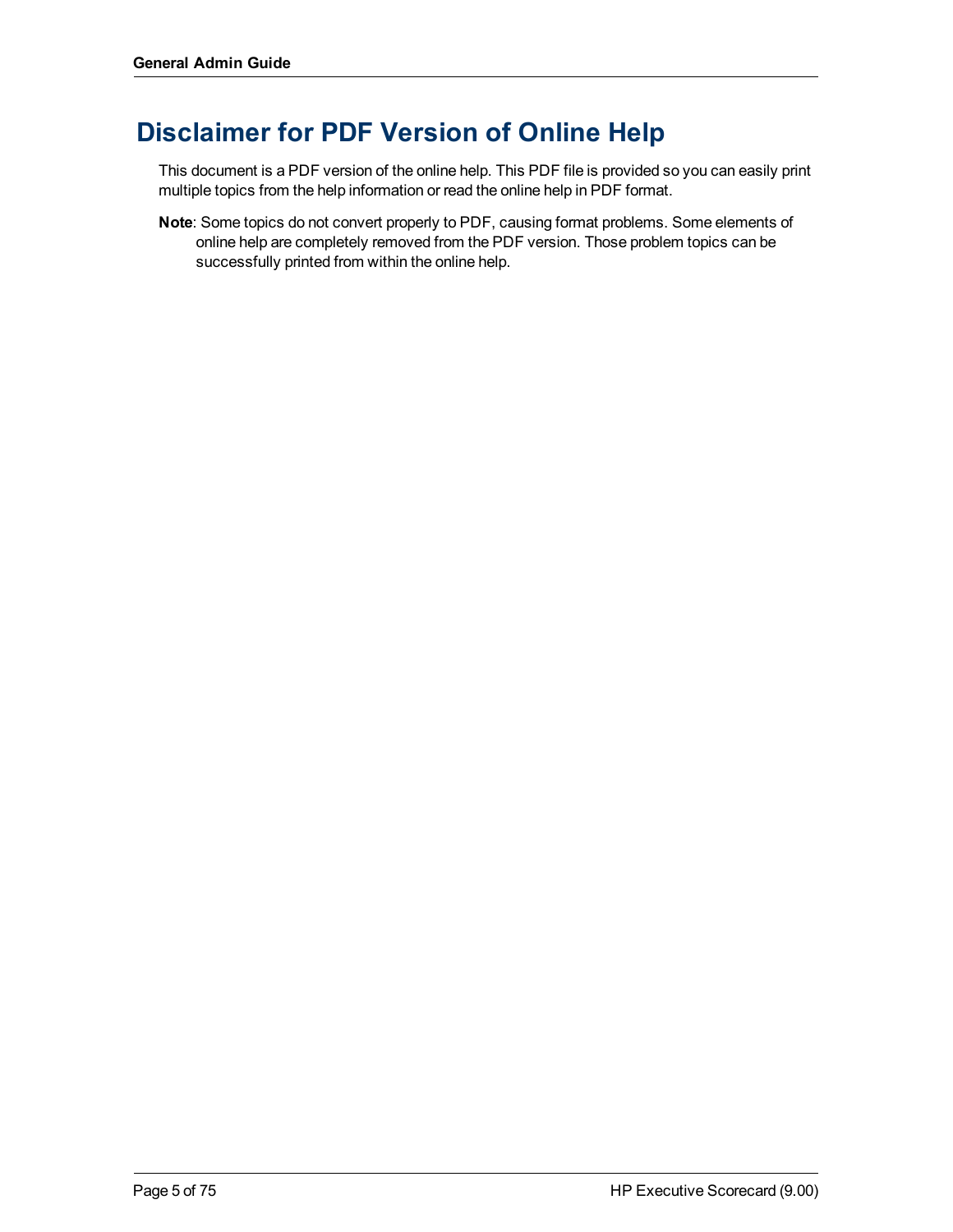# <span id="page-5-0"></span>**Contents**

| Manage Users, Groups, Roles and Resources | 22 |
|-------------------------------------------|----|
|                                           |    |
|                                           |    |
|                                           |    |
|                                           |    |
|                                           |    |
|                                           |    |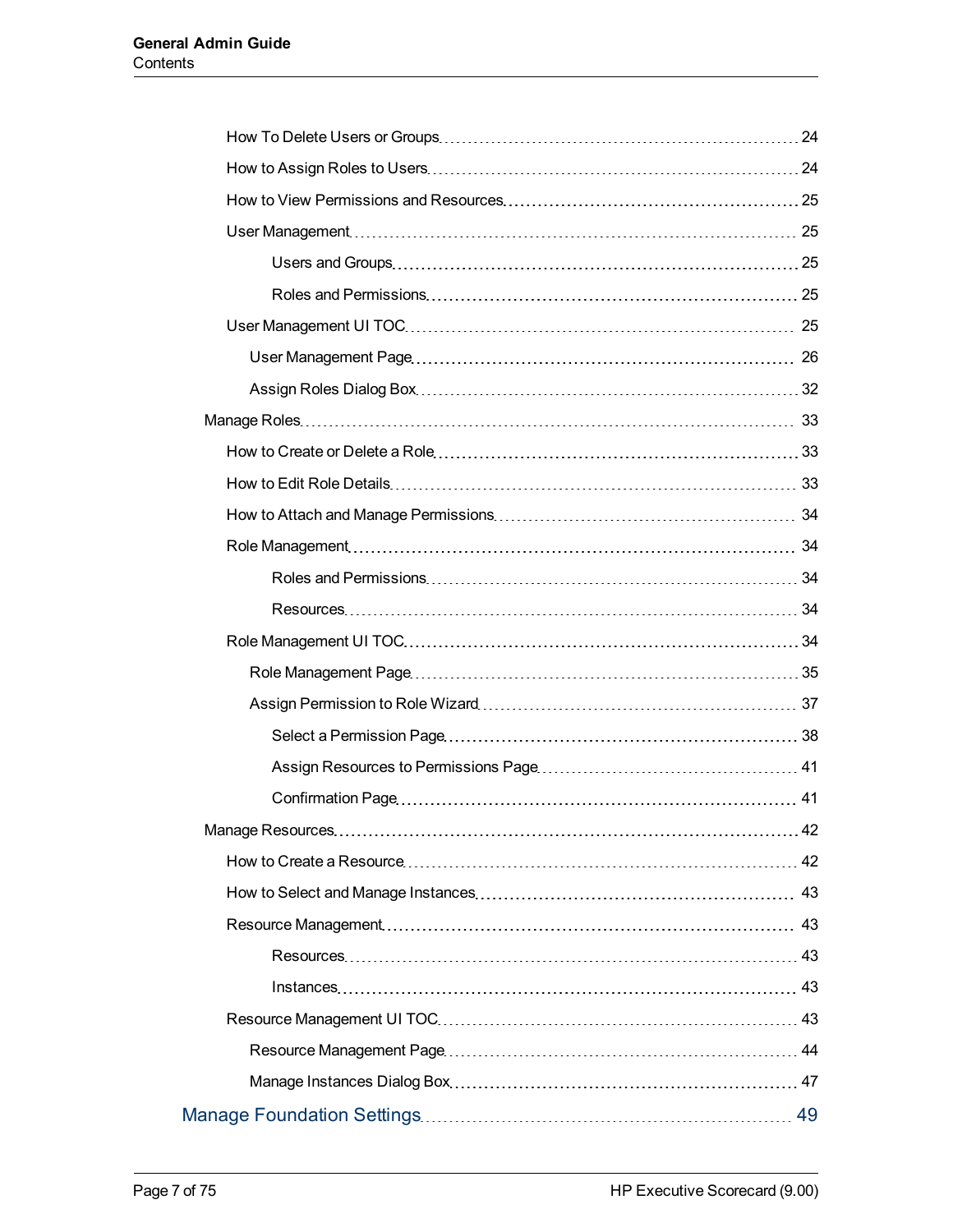| The RDBMS server failed but all Executive Scorecard component servers are fully        |  |
|----------------------------------------------------------------------------------------|--|
| The SAP BusinessObjects Enterprise server is unusable, but the RDBMS server and its    |  |
| The Data Warehouse server is unusable, but the RDBMS server and its databases are      |  |
| The IT Executive Scorecard server is unusable, but the RDBMS server and its databases. |  |
| The Management, SAP BusinessObjects CMS/Audit or Executive Scorecard Database is.      |  |
| Recover from a Failure of a Single-Server Deployment of IT Executive Scorecard  66     |  |
| Connect an External Data Store to the IT Executive Scorecard application 67            |  |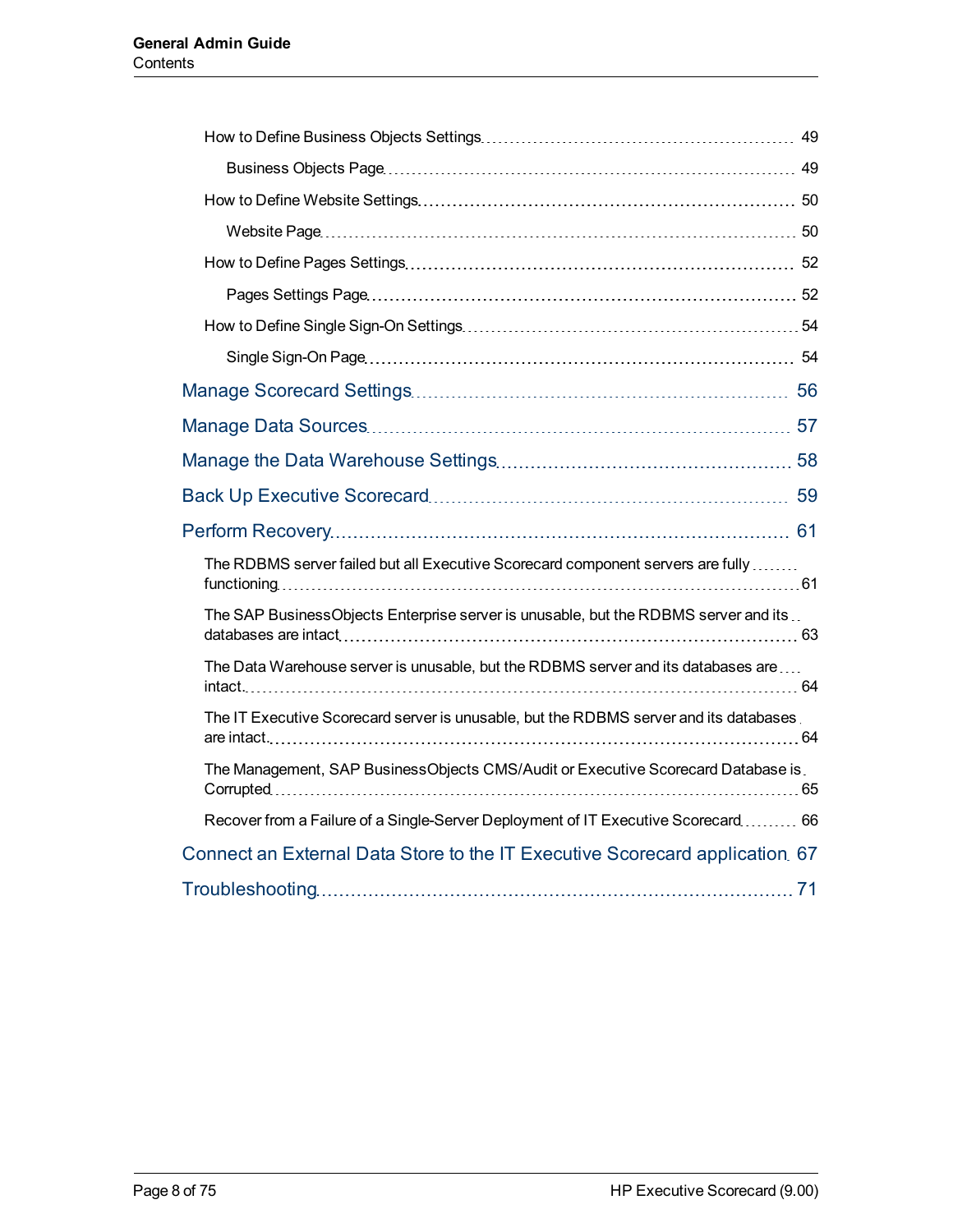# <span id="page-8-0"></span>**Getting Started**

The IT Executive Scorecard is accessed through the main Login page. Click the **Admin** tab to access all of the Admin pages.

Getting started includes the following:

- <sup>l</sup> **["Login"](#page-8-1) [\(on](#page-8-1) [page](#page-8-1) [9\)](#page-8-1)** Describes how to log in to the Admin tab and the various user types.
- <sup>l</sup> **["LDAP](#page-11-1) [Support"](#page-11-1) [\(on](#page-11-1) [page](#page-11-1) [12\)](#page-11-1)** Describes LDAP authentication through SAP BusinessObjects Enterprise for HP and FPA.
- <sup>l</sup> **["LW-SSO](#page-12-2) ["](#page-12-2) [\(on](#page-12-2) [page](#page-12-2) [13\)](#page-12-2)** Describes the Lightweight SSO connection for the IT Executive Scorecard application.
- <sup>l</sup> **["Use](#page-13-0) [the](#page-13-0) [Identity](#page-13-0) [Management](#page-13-0) [Single](#page-13-0) [Sign-On"](#page-13-0) [\(on](#page-13-0) [page](#page-13-0) [14\)](#page-13-0)** Describes the method of access control that enables you to navigate to other HP products without supplying credentials again.
- <sup>l</sup> **["Logs](#page-15-0) ["](#page-15-0) [\(on](#page-15-0) [page](#page-15-0) [16\)](#page-15-0)** Describes the log and log files locations.
- <sup>l</sup> **["Web](#page-18-0) [Server"](#page-18-0) [\(on](#page-18-0) [page](#page-18-0) [19\)](#page-18-0)** Describes the web server capabilities.
- <span id="page-8-1"></span><sup>l</sup> **["Cryptography"](#page-19-0) [\(on](#page-19-0) [page](#page-19-0) [20\)](#page-19-0)** Describes the two types of key encryption.

# **Login**

You access the IT Executive Scorecard application using a supported Web browser, from any computer with a network connection (intranet or Internet) to the servers. Currently Microsoft Internet Explorer 8 is supported. It is recommended to restore your browser settings to default.

The level of access granted to a user depends on the user's permissions. For details, see ["Manage](#page-22-0) [Users](#page-22-0) [and](#page-22-0) [Groups"](#page-22-0) [\(on](#page-22-0) [page](#page-22-0) [23\)](#page-22-0).

You can initially access the Admin tab through the IT Executive Scorecard login page, using your SAP BusinessObjects Enterprise for IT Executive Scorecard or username and password, created during installation.

Access the login page as follows: http://<full resolution host>:<port>/xs. If you are using a nondefault port you must update it in the URL. For details, see ["Web](#page-18-0) [Server"](#page-18-0) [\(on](#page-18-0) [page](#page-18-0) [19\).](#page-18-0) If you are using a default http then the port can remain empty. For details, see ["How](#page-10-2) [to](#page-10-2) [Access](#page-10-2) [the](#page-10-2) [Admin](#page-10-2) [Tab"](#page-10-2) [\(on](#page-10-2) [page](#page-10-2) [11\)](#page-10-2).

The Admin tab is configured by default with Lightweight Single Sign-On (LW-SSO). LW-SSO enables you to log in and automatically have access to LW HP applications, without needing to log into those applications. For details, see ["LW-SSO](#page-12-2) ["](#page-12-2) [\(on](#page-12-2) [page](#page-12-2) [13\)](#page-12-2).

# <span id="page-8-2"></span>**Working with Secure Sockets Layer (SSL) in a Distributed Environment**

When you log in to the IT Executive Scorecard application using the **http** or **https** format in a distributed environment, the following scenarios can occur: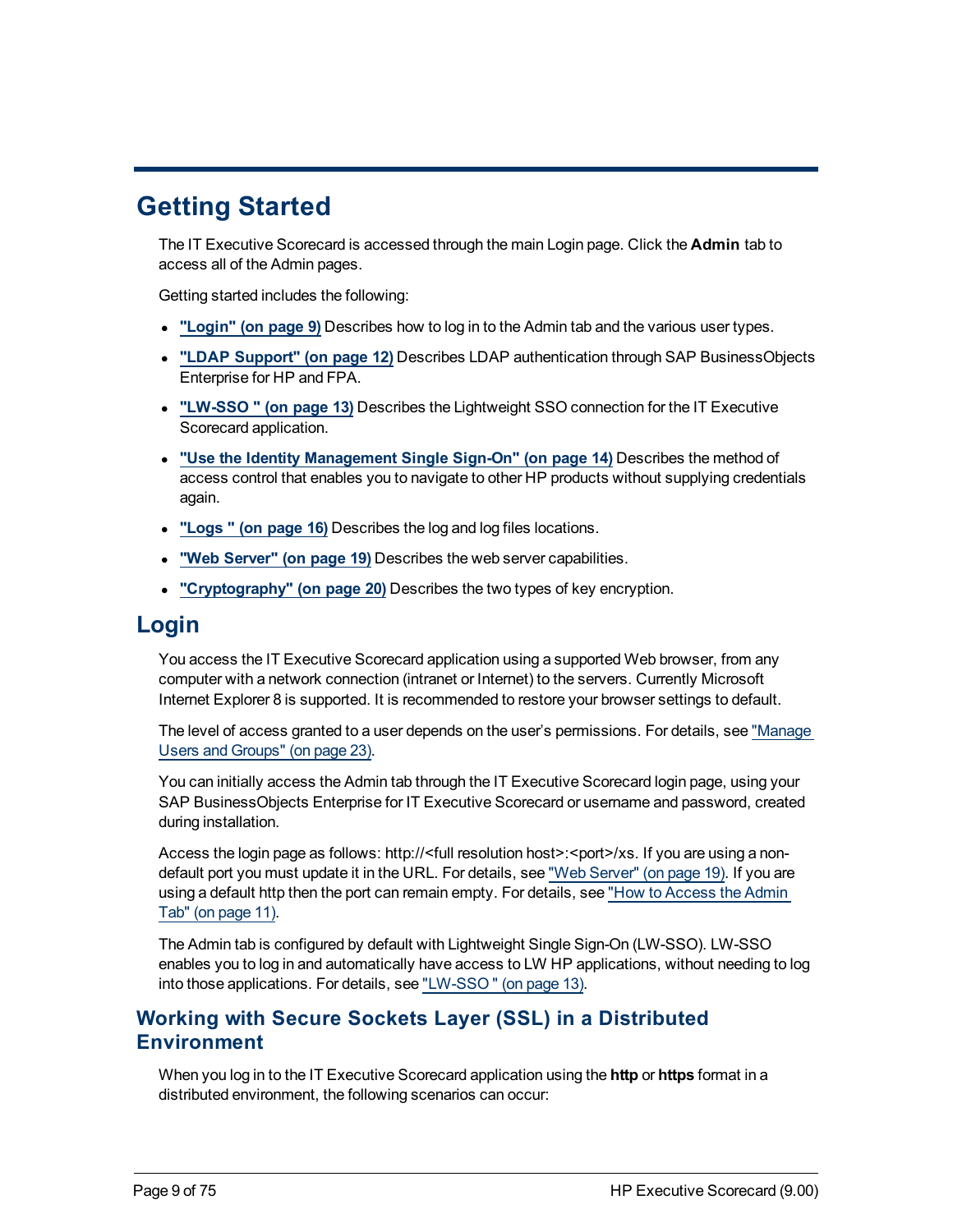- 1. When you use the **http** format to access the Executive Scorecard application, the authentication transfers you to the Data Warehouse application. A message states that a security certificate is issued. Click the **Continue to this website** link. In the Data Warehouse page, click the Certificate Error button in the browser toolbar. In the Certificate dialog box that opens, click the **View Certificate** link. In the wizard that opens, select the **Place all certificates in the following store**, select the **Trusted Root Certification Authorities** location, and click **OK**. Once you have installed the certificate, and entered your user and password, the Data Warehouse application transfers you back to the Executive Scorecard application.
- 2. When you use the **http** format to access directly the Data Warehouse application, a message states that a security certificate is issued. Click the **Continue to this website** link. In the Data Warehouse page, click the Certificate Error button in the browser toolbar. In the Certificate dialog box that opens, click the **View Certificate** link. In the wizard that opens, select the **Place all certificates in the following store**, select the **Trusted Root Certification Authorities** location, and click **OK**. Once you have installed the certificate, and entered your user and password, the Data Warehouse application opens.
- 3. When you use the **https** format to access the Executive Scorecard application, the security certificate issue is displayed. Click the security certificate. In the Certificate dialog box that opens, click the **View Certificate** link. In the wizard that opens, select the **Place all certificates in the following store**,select the **Trusted Root Certification Authorities** location, and click **OK**. Continue running the wizard. This warning message is not displayed again. The Data Warehouse application opens in SSL mode. After performing the log in operation, you can add the Executive Scorecard certificate in the successfully launched Executive Scorecard application page, not in the application page itself. When the **Java security warning** contains the correct publisher (Hewlett-Packard Company) you should accept the **Java security warning** by marking the **Always trust content from this publisher** check box in order for this popup not to be displayed again.
- 4. When you use the **https** format to access directly the Data Warehouse application, a message states that a security certificate is issued.In the Certificate dialog box that opens, click the **View Certificate** link. In the wizard that opens, select the **Place all certificates in the following store**, select the **Trusted Root Certification Authorities** location, and click **OK**. This warning message is not displayed again. The Data Warehouse application opens in SSL mode. When the **Java security warning** contains the correct publisher (Hewlett-Packard Company) you should accept the **Java security warning** by marking the **Always trust content from this publisher** check box in order for this popup not to be displayed again.
- **Note:** When you use the **https** format and you want to access SAP BusinessObjects Enterprise for IT Executive Scorecard reports, the reports are displayed using the **http** format.

# <span id="page-9-0"></span>**Logout**

### **To logout:**

You can log out using one of the following procedures:

- Click **Logout** (in the top right corner of the application). The session closes. To log in again, you must provide the user and password.
- Click **X** (in the top right corner of the application). The session stays alive for one hour. To log in again, you do not have to provide the user and password.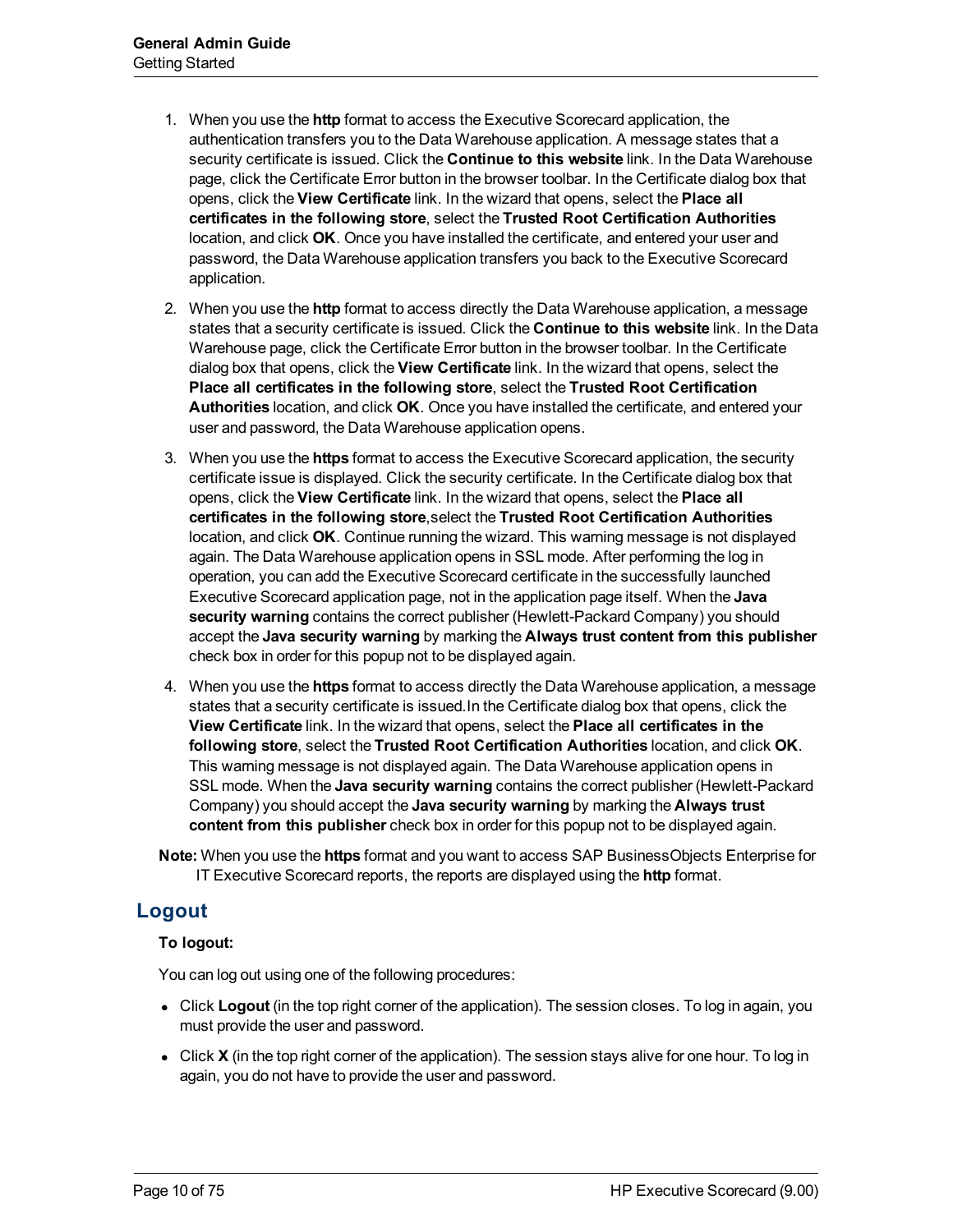# <span id="page-10-0"></span>**User Authentication**

The following users can login successfully:

- **Enterprise Users:** Users created in SAP BusinessObjects Enterprise for IT Executive Scorecard or .
- **LDAP Users:** Users created in LDAP and connected through SAP BusinessObjects Enterprise for IT Executive Scorecard or .

Users that are created in the Admin tab are automatically added to SAP BusinessObjects Enterprise for IT Executive Scorecard or .

**Note:** Users that are created in the Admin tab and require permissions to view reports pages, must be assigned those permissions in SAP BusinessObjects Enterprise for IT Executive Scorecard.

# <span id="page-10-1"></span>**Shared Secret Key**

Executive Scorecard functionality requires a connection to SAP BusinessObjects Enterprise for IT Executive Scorecard or through a trusted authentication. In order to configure the trusted authentication policy you must define the shared secret key.

The shared secret key, created in the post-install process, is used by the client and the CMS to create the trusted authentication password. This password is used to establish trust.

**Note:** To change the shared secret key you must change the key in SAP BusinessObjects Enterprise for IT Executive Scorecard, run the post-install wizard and enter the new shared secret key. For details, see the *Executive Scorecard Installation and Configuration Guide*.

# <span id="page-10-2"></span>**How to Access the Admin Tab**

You access the Admin tab from the main login page.

When you have completed your session, it is recommended that you log out to prevent unauthorized entry.

**To access the IT Executive Scorecard login page and the Admin tab:**

- 1. In a Web browser, enter the URL **http://<server\_name>.<domain\_name>/XS** for the fully qualified machine where XS is installed.
- 2. Enter the login parameters (login name and password) of a user, and click **Log In**. After a successful login, the user name appears at the top right of the page of the application.
- 3. Close the original login window once the application has loaded.
- 4. Click the Admin tab to navigate the admin pages. Only users with the required permissions can view the Admin tab.

### **Notes:**

- To log in for the first time, use your or username and pSAP BusinessObjects Enterprise for IT Executive Scorecardassword created during installation.
- The Admin tab can also be accessed through the Data Warehouse.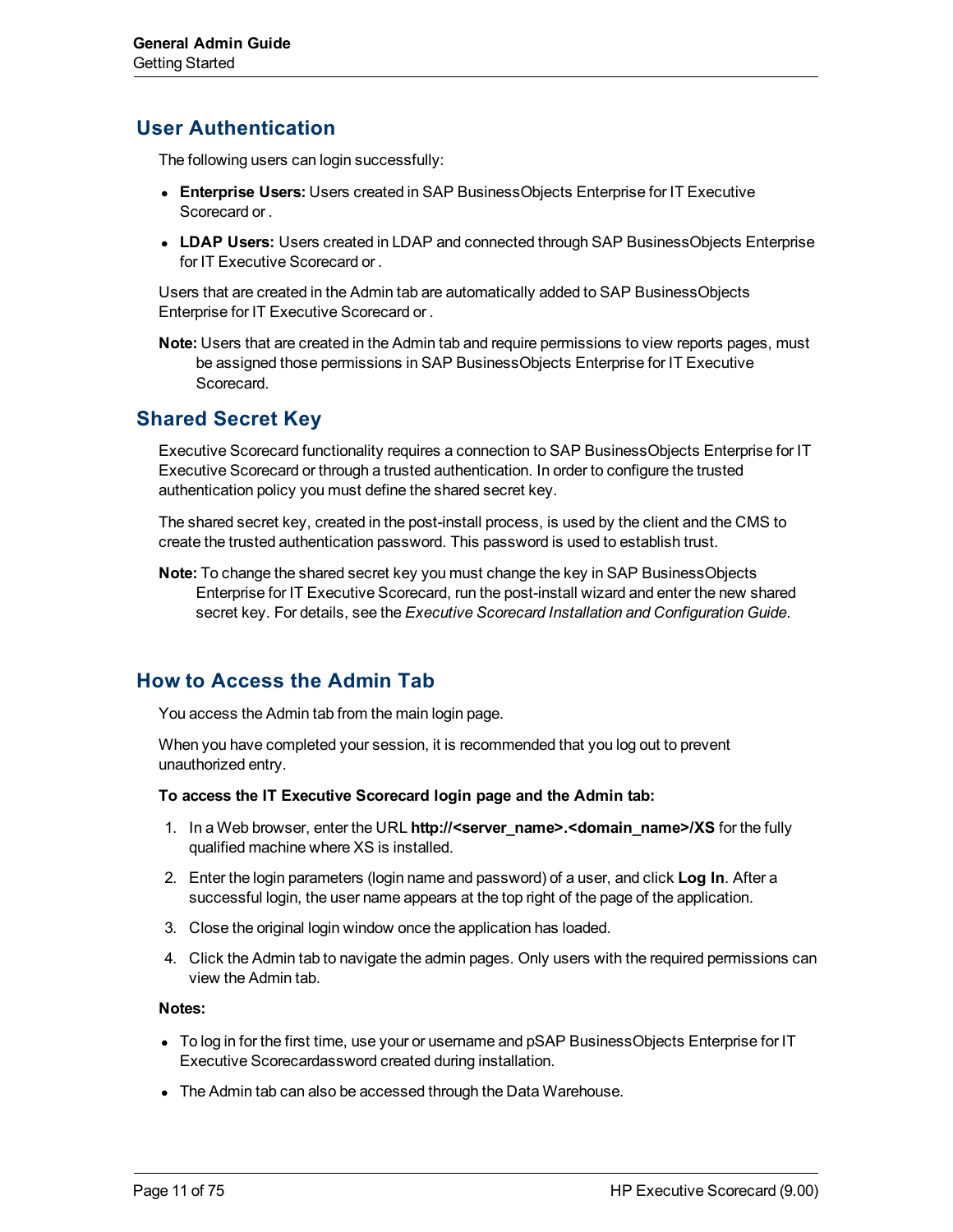### <span id="page-11-0"></span>**Password Conventions**

Passwords can be changed in the **User Details** pane of the User Management page. Click **Edit Details** to change a user's password. For details, see ["](#page-25-0) [User](#page-25-0) [Management](#page-25-0) [Page](#page-25-0) ["](#page-25-0) [\(on](#page-25-0) [page](#page-25-0) [26\)](#page-25-0).

A password must contain the following:

- At least 6 characters.
- Characters in upper and lower case.
- Must be different from username.

### **Notes:**

- Login parameters are case sensitive.
- If a password does not follow the correct conventions then the user is still created in SAP BusinessObjects Enterprise for IT Executive Scorecard or , however the password is not valid and must be changed.

# <span id="page-11-1"></span>**LDAP Support**

The SAP BusinessObjects User Management System supports LDAP authentication for user and group accounts. Before users can use their LDAP user name and password to log on, you need to map their LDAP account to the SAP BusinessObjects Enterprise for IT Executive Scorecard or . Before setting up and enabling LDAP authentication, make sure that your LDAP directory is set up.

### **Notes:**

- All users in SAP BusinessObjects Enterprise for IT Executive Scorecard or can login to IT Executive Scorecard.
- Users can only be created under the Enterprise group in the Admin tab, meaning they are added as users in SAP BusinessObjects Enterprise for IT Executive Scorecard or . Enterprise users are created in the Enterprise schema. LDAP users which are generated from LDAP configuration can be mapped to SAP BusinessObjects Enterprise for IT Executive Scorecard or .
- Users or groups can be added under existing LDAP groups, however they are not added to LDAP, only to SAP BusinessObjects Enterprise for IT Executive Scorecard or .
- When a user is added to LDAP, it is displayed in the Users and Groups tree after you log in to IT Executive Scorecard.
- Password change is updated in only BOE and not in LDAP (including LDAP users).

# <span id="page-11-2"></span>**Start Menu**

During the installation, a start menu is added to the settings of the machine on which Executive Scorecard was installed.

To access the IT Executive Scorecard start menu that is added to each machine, select **Start** > **Programs** > **HP Executive Scorecard**.

The menu includes the following options: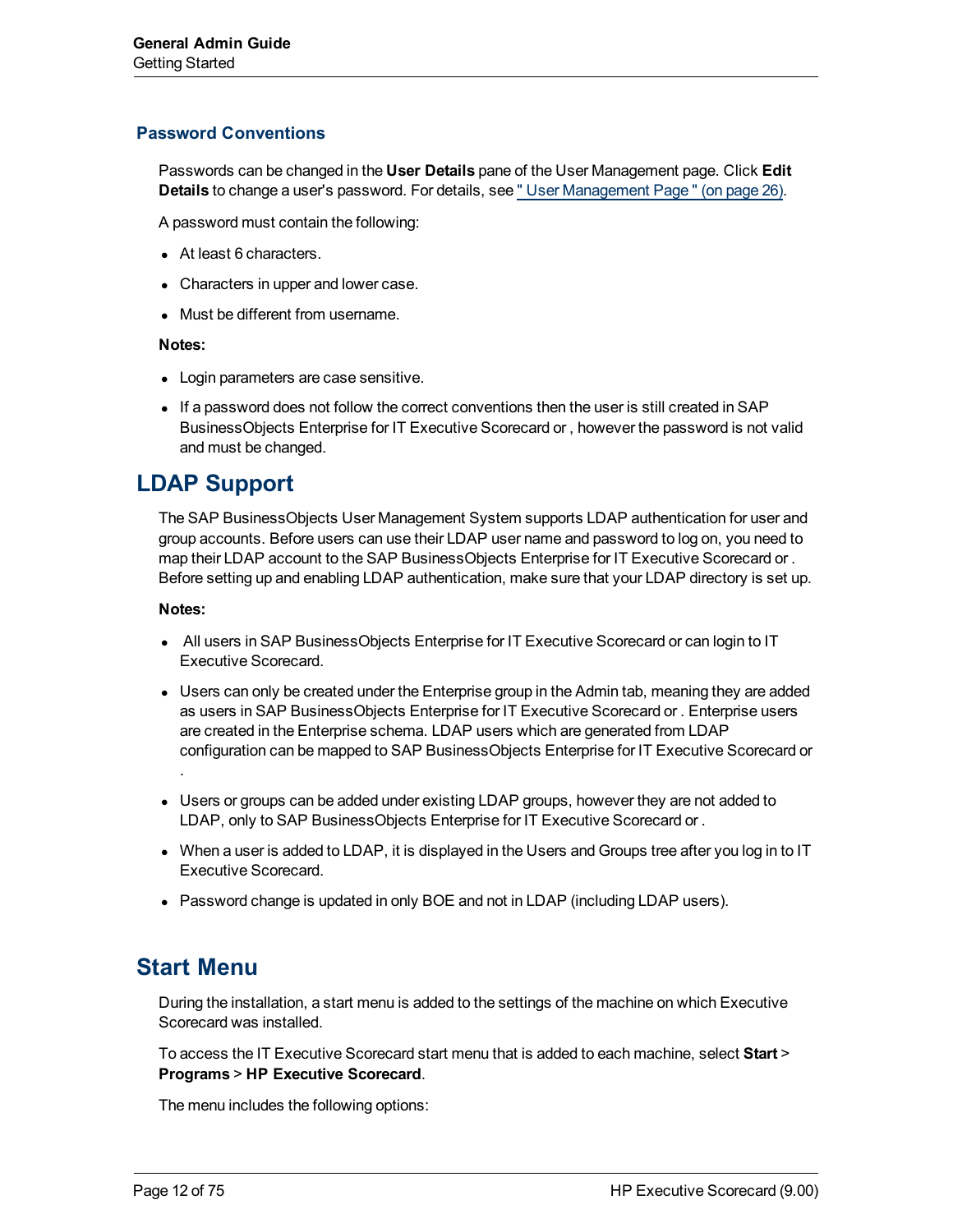- <sup>l</sup> **HP Executive Scorecard** : Launches IT Executive Scorecard.
- ["Administration](#page-12-0) [Menu"](#page-12-0) [\(on](#page-12-0) [page](#page-12-0) [13\)](#page-12-0)
- ["Documentation](#page-12-1) [Menu"](#page-12-1) [\(on](#page-12-1) [page](#page-12-1) [13\)](#page-12-1)

# <span id="page-12-0"></span>**Administration Menu**

The IT Executive Scorecard Administration menu enables you to access the following options:

| <b>Sub-option</b>                                  | <b>Description</b>                                                                                                                                                                                                                                                                                                                 |
|----------------------------------------------------|------------------------------------------------------------------------------------------------------------------------------------------------------------------------------------------------------------------------------------------------------------------------------------------------------------------------------------|
| Configuration<br>Wizard                            | Starts the post-install Configuration Wizard.                                                                                                                                                                                                                                                                                      |
| Disable HP<br><b>Executive</b><br><b>Scorecard</b> | Disables the Glassfish Web Server. Users cannot access IT Executive<br>Scorecard.                                                                                                                                                                                                                                                  |
| Enable HP<br><b>Executive</b><br><b>Scorecard</b>  | Enables the Glassfish Web Server. Users can access IT Executive Scorecard.                                                                                                                                                                                                                                                         |
| License<br>Renewal                                 | Enables users to renew their IT Executive Scorecard license.<br>Note: After renewing a license, you must Disable HP Executive Scorecard and<br>then Enable HP Executive Scorecard on the Data Warehouse and<br>Executive Scorecard component servers. It is preferable to renew the<br>license on the Executive Scorecard machine. |
| Uninstall HP<br><b>Executive</b><br>Scorecard      | Uninstalls the IT Executive Scorecard on the server.                                                                                                                                                                                                                                                                               |

### <span id="page-12-1"></span>**Documentation Menu**

The IT Executive Scorecard Documentation menu enables you to access the following options:

| <b>Sub-option</b>             | <b>Description</b>                                     |
|-------------------------------|--------------------------------------------------------|
| <b>HP Executive Scorecard</b> | Opens the Executive Scorecard Installation and         |
| <b>Deployment</b>             | <b>Configuration Guide.</b>                            |
| <b>HP Executive Scorecard</b> | Opens the HP Executive Scorecard Documentation Library |
| <b>Documentation Library</b>  | home page in your Web browser.                         |

# <span id="page-12-2"></span>**LW-SSO**

HP Lightweight Single Sign-On is a method of access control that enables you to navigate to other HP products that implement LW-SSO without suppling credentials again. A user can log on once and gain access to the resources of HP software systems without being prompted to log on again. The applications inside the configured group of software systems trust the authentication, and there is no need for further authentication when moving from one application to another.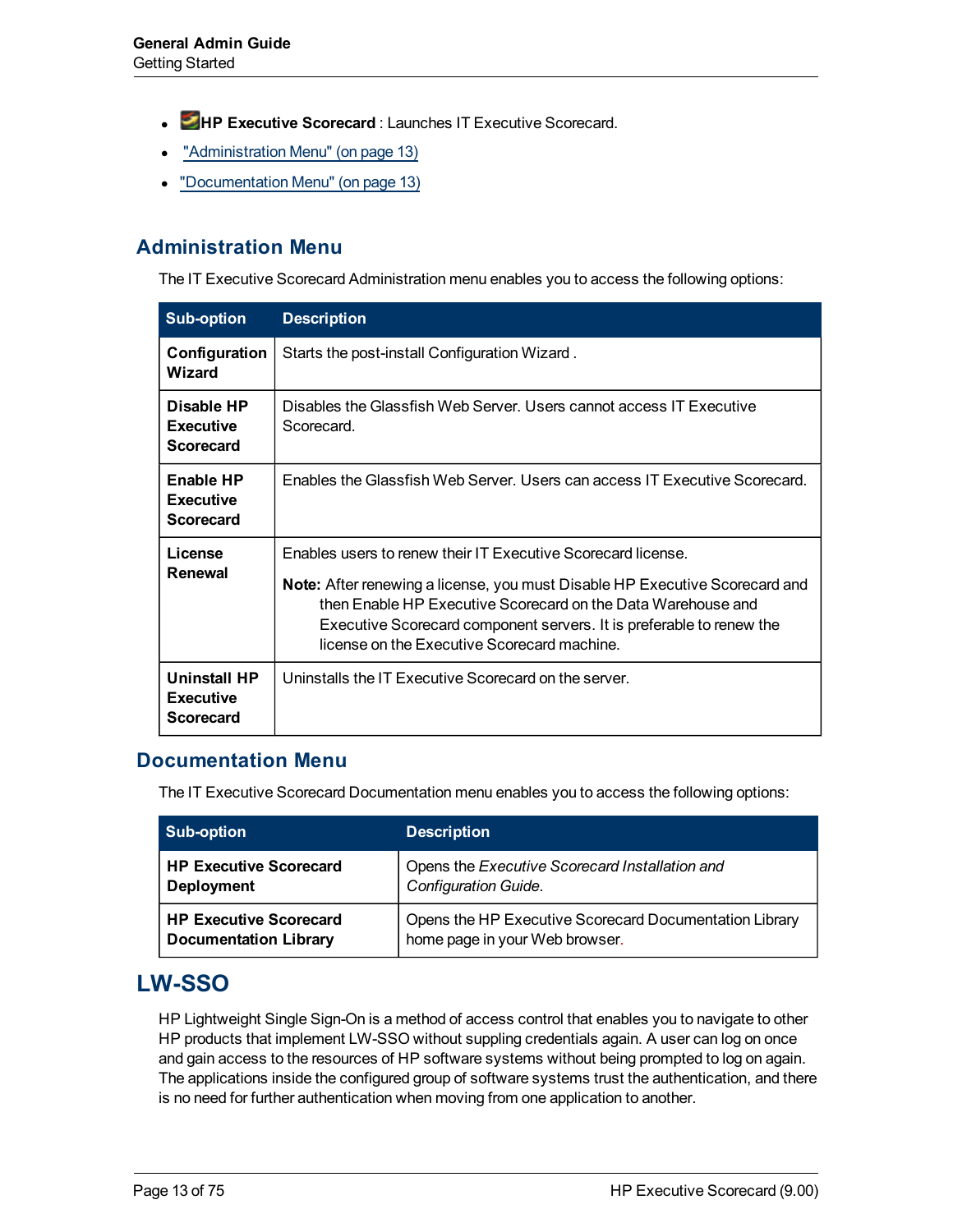# <span id="page-13-0"></span>**Use the Identity Management Single Sign-On**

Identity Management Single Sign-On (IDM-SSO) is a method of access control that enables you to navigate to other HP products without supplying credentials again. A user can log on once and gain access to the resources of HP software systems without being prompted to log on again. The applications inside the configured group of software systems trust the authentication, and there is no need for further authentication when moving from one application to another.

### **Learn about Identity Management**

You implement Identity Management Single Sign-On (IDM-SSO) if you want a more secure connection than that offered by LW-SSO, or if the applications configured outside of Executive Scorecard do not support LW-SSO. The IDM server is monitored by a single center Policy Server, and consists of a User Repository, a Policy Store (both could reside over the same server as the Policy Server), and a Web Server Agent installed over each of the application's web servers communicating with the Policy Server. The IDM server controls users' access to various organizational resources, protecting confidential personal and business information from unauthorized users. For details, see your IDM vendor's documentation.

Executive Scorecard requires the IDM vendor to store user information to render it available as a header on http requests.

Before configuring IDM-SSO in Executive Scorecard, make sure you see your IDM login dialog before the BSM login screen.

If you do not see it, work with your IDM administrator. If the same LDAP was defined in Executive Scorecard as used by IDM, you should be able to authenticate through both the IDM and Executive Scorecard login screens using the same credentials. If not, verify that LDAP settings in Executive Scorecard match those used by IDM. Now you are ready to configure IDM-SSO in Executive Scorecard. If you need help dumping headers in order to determine the correct IDM header to use in configuration, you can return to the Executive Scorecard login screen without closing the session and append **/DumpSession.jsp** to the login URL. Look for your user login ID in the resulting list. Before it should be the header name supplied by IDM. You can verify it using **http://<HPBSM server>/topaz/verifyIDM.jsp** in the same user session. Once it is verified as correct, you should be able to use it in the Authentication Management wizard.

### **Configure to use IDM-SSO**

To use IDM-SSO to authenticate the users of the Executive Scorecard application, proceed as follows:

- 1. Make sure that IDM is linked to the user repository (LDAP) and that these users are users of SAP BusinessObjects Enterprise for IT Executive Scorecard or .
- 2. Make sure that at least one user in IDM has an Admin role in Executive Scorecard for troubleshooting purposes.
- 3. Install the IDM SSO Agent on both the Executive Scorecard Web Server and the Data Warehouse Web Server. You do not need to install it on the SAP BusinessObjects Enterprise Web server.
- 4. On the IDM server, configure the security by setting the following Uniform Resource Identifiers (URIs) as protected or unprotected resources as indicated below.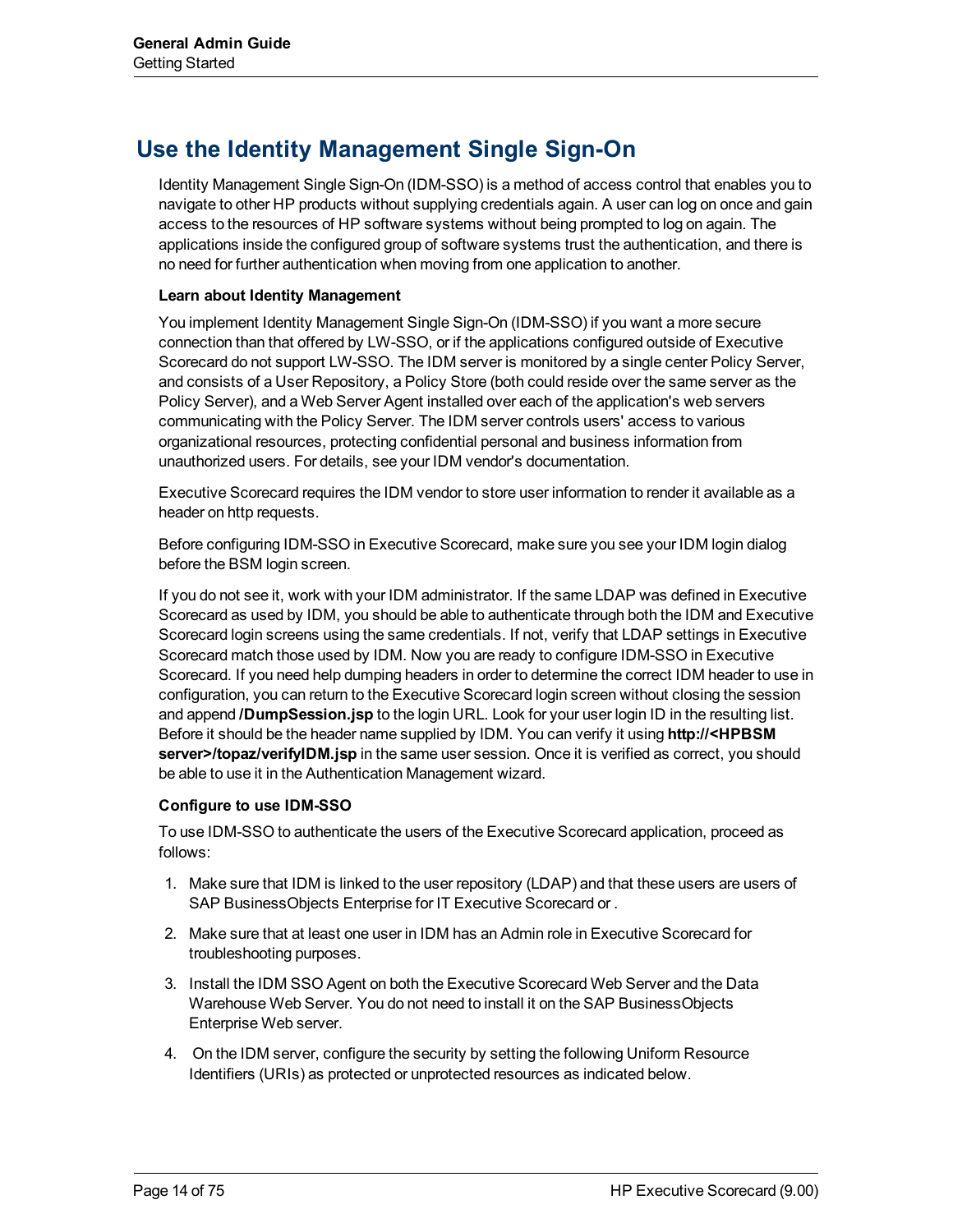**n** If you have single server configuration, do the following:

| <b>Resource</b>  | Protected | <b>Unprotected</b> |
|------------------|-----------|--------------------|
| fndwar           | Yes       |                    |
| bsf              | Yes       |                    |
| uim              | Yes       |                    |
| engine           | Yes       |                    |
| studio-client    | Yes       |                    |
| dashboard-webapp | Yes       |                    |
| fndwar/rs        |           | Yes                |
| bsf/rest         |           | Yes                |
| dw               | Yes       |                    |
| dw-web           | Yes       |                    |
| integrations     | Yes       |                    |

**n** If you have a distributed server configuration, do the following:

| <b>Server</b>                     | <b>Resource</b>  | <b>Protected</b> | <b>Unprotected</b> |
|-----------------------------------|------------------|------------------|--------------------|
| On the Executive Scorecard server | fndwar           | Yes              |                    |
|                                   | bsf              | Yes              |                    |
|                                   | uim              | Yes              |                    |
|                                   | engine           | Yes              |                    |
|                                   | studio-client    | Yes              |                    |
|                                   | dashboard-webapp | Yes              |                    |
|                                   | fndwar/rs        |                  | Yes                |
|                                   | bsf/rest         |                  | Yes                |
| On the DWH server                 | fndwar           | Yes              |                    |
|                                   | bsf              | Yes              |                    |
|                                   | uim              | Yes              |                    |
|                                   | dw               | Yes              |                    |
|                                   | dw-web           | Yes              |                    |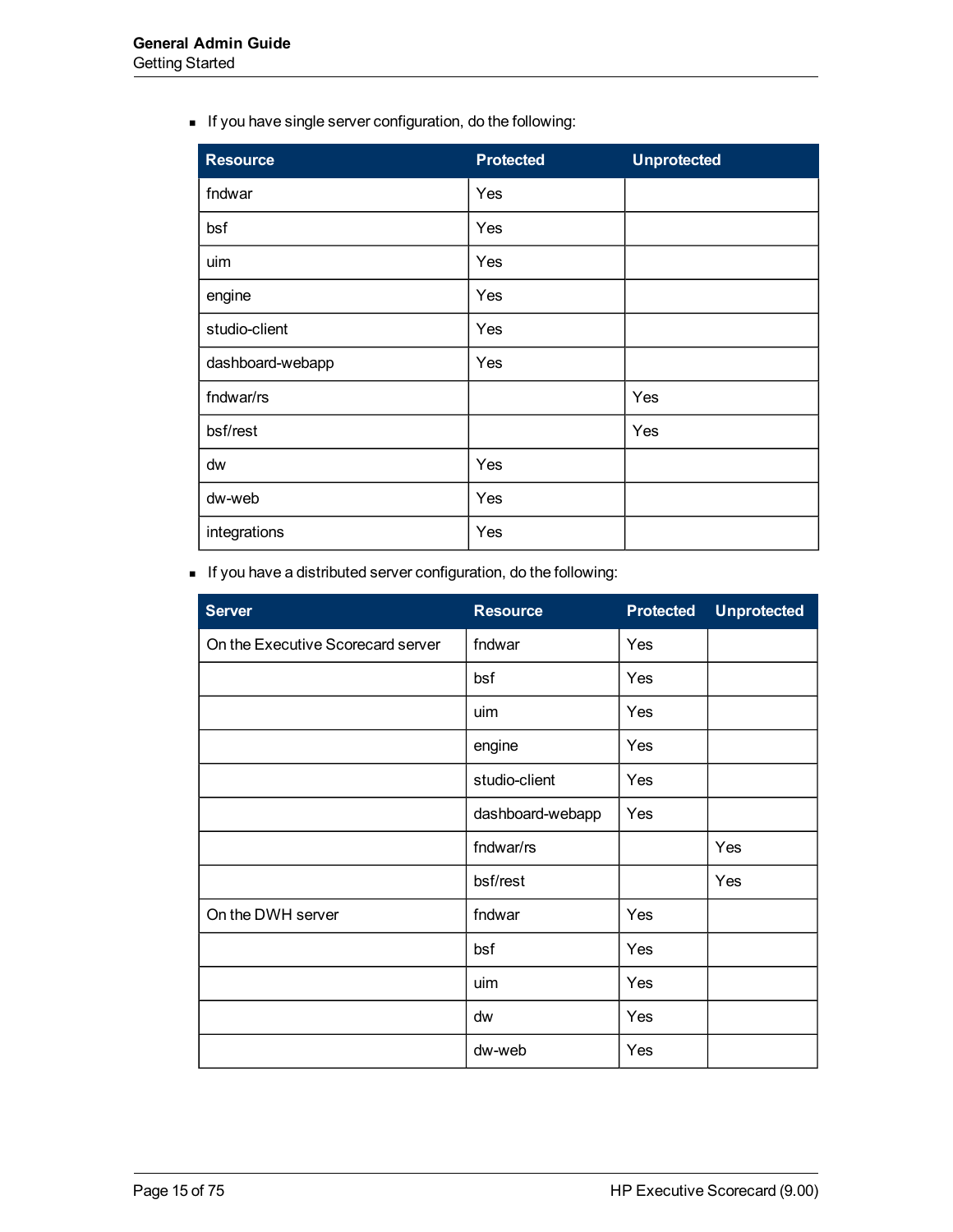| <b>Server</b> | <b>Resource</b> | <b>Protected</b> | <b>Unprotected</b> |
|---------------|-----------------|------------------|--------------------|
|               | integrations    | Yes              |                    |
|               | fndwar/rs       |                  | Yes                |
|               | bsf/rest        |                  | Yes                |

- 5. For Logoff use the /fndwar/logout.jsp URI on the IDM server.
- 6. Open the Executive Scorecard application. You will need to provide your credentials twice at this stage: once in the IDM login page and once in the Executive Scorecard login page.
- 7. In the Executive Scorecard application, click **Admin** > **Foundation Settings** > **Single Sign-On**.
- 8. Select **ID Management Enabled**.
- 9. Enter the name of the IDM header (the header that contains the user login name) in the **Value** field of the **ID Management Header** setting.
- 10. Click **Save**.
- 11. Log out of the Executive Scorecard application and of the IDM application. Log in again with the proper user and check that you need to provide your credentials only once.

# <span id="page-15-0"></span>**Logs**

IT Executive Scorecard records the procedures and actions performed by the various components in log files. The log files are usually designed to serve HP Software Support when Executive Scorecard does not perform as expected. The default severity threshold level for log files differs per log, but is generally set to either Warning or Error.

<span id="page-15-1"></span>You can view log files with any text editor.

## **Log File Locations**

The following tables list the log files created in an Executive Scorecard implementation by component.

### **Common Component Log Files**

| <b>Description</b>                                                                                                                      | <b>Log Filename</b> | Location                                                                  |
|-----------------------------------------------------------------------------------------------------------------------------------------|---------------------|---------------------------------------------------------------------------|
| Records all requests<br>processed by the server.                                                                                        | access.log          | <installationdirectory><br/>\agora\webserver\logs</installationdirectory> |
| The server error log is the<br>most important log file.                                                                                 | error.log           | <lnstallationdirectory><br/>\agora\webserver\logs</lnstallationdirectory> |
| This is the place where<br>Apache httpd sends<br>diagnostic information and<br>records any errors that it<br>encounters when processing |                     |                                                                           |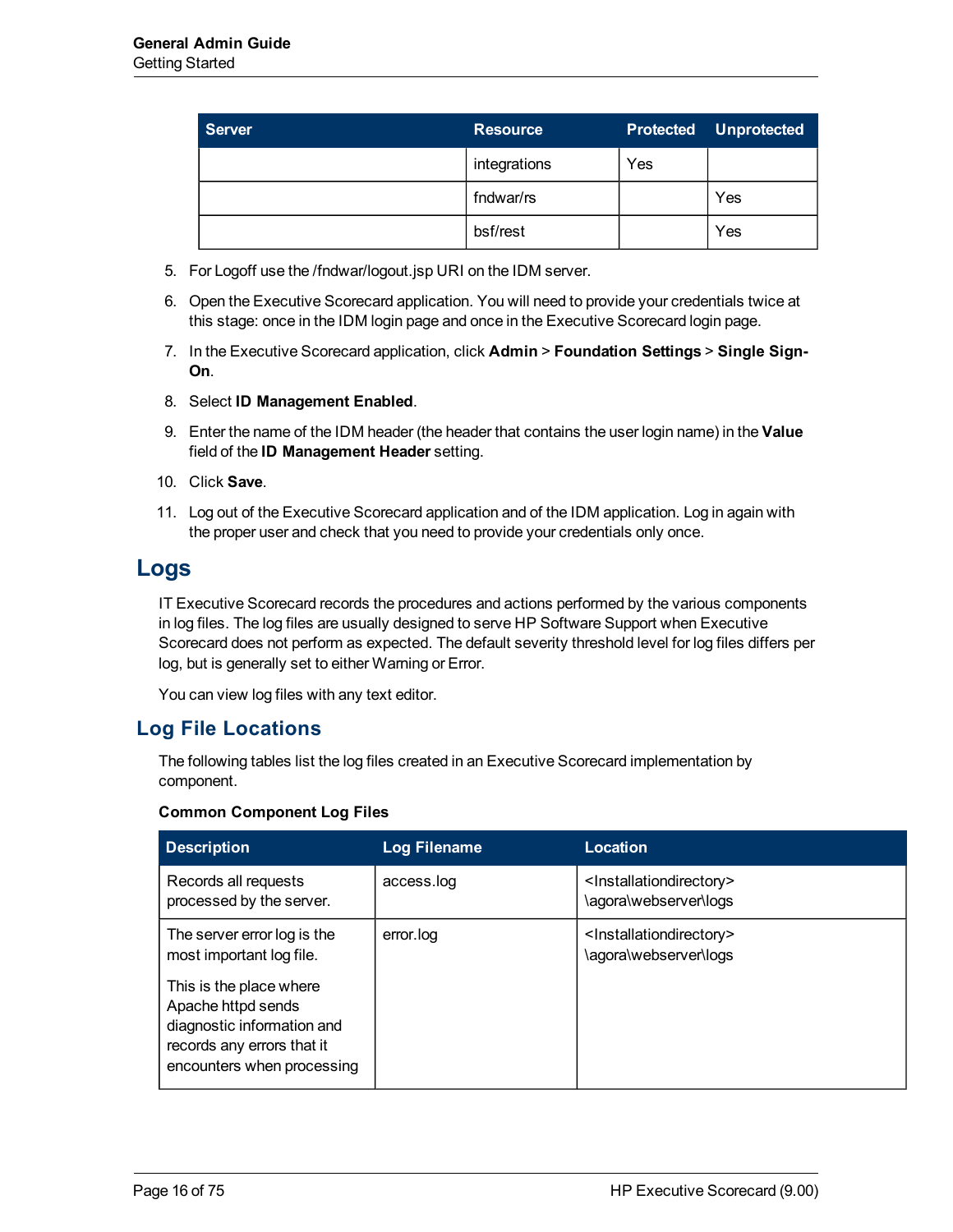Getting Started

| <b>Description</b>                                                                                                             | <b>Log Filename</b> | <b>Location</b>                                                                                  |
|--------------------------------------------------------------------------------------------------------------------------------|---------------------|--------------------------------------------------------------------------------------------------|
| requests.<br>It is the first place to look<br>when a problem occurs<br>with starting or operating the<br>Web Server.           |                     |                                                                                                  |
|                                                                                                                                | install.log         | <lnstallationdirectory><br/>\agora\webserver\logs</lnstallationdirectory>                        |
| Contains information about<br>communications<br>between the Web Server and<br>the application server<br>(Glassfish).           | jk.log              | <installationdirectory><br/>\agora\webserver\logs</installationdirectory>                        |
| Log records of all secured<br>requests processed by the<br>Web Server.                                                         | ssl request.log     | <installationdirectory><br/>\agora\webserver\logs</installationdirectory>                        |
| Logs the post-install flow. Is<br>useful when the post-install<br>configuration wizard fails.                                  | ConfigWizard.log    | <installationdirectory><br/>\agora\confwizard\log</installationdirectory>                        |
| Logs file parsing tasks during<br>post-install configuration<br>wizard.                                                        | FileParser.log      | <installationdirectory><br/>\agora\confwizard\log</installationdirectory>                        |
| Logs application loading and<br>permission enforcement<br>related to the application<br>framework.                             | applicationfw.log   | <installationdirectory><br/>\agora\glassfish\glassfish\domains\BTOA\logs</installationdirectory> |
| Logs requests for<br>authentication and population<br>of user roles and permissions.                                           | athN.log            | <installationdirectory><br/>\agora\glassfish\glassfish\domains\BTOA\logs</installationdirectory> |
| Logs user management user<br>interface details.                                                                                | aui.log             | <lnstallationdirectory><br/>\agora\glassfish\glassfish\domains\BTOA\logs</lnstallationdirectory> |
| Logs the usage of SAP<br>BusinessObjects services,<br>including issues locating the<br>SAP BusinessObjects CMS.                | bo-services.log     | <installationdirectory><br/>\agora\glassfish\glassfish\domains\BTOA\logs</installationdirectory> |
| <b>BTO Security Framework</b><br>(BSF) server side logs<br>authentication information<br>about authn, LW-SSO, and<br>user mng. | bsf.log             | <installationdirectory><br/>\agora\glassfish\glassfish\domains\BTOA\logs</installationdirectory> |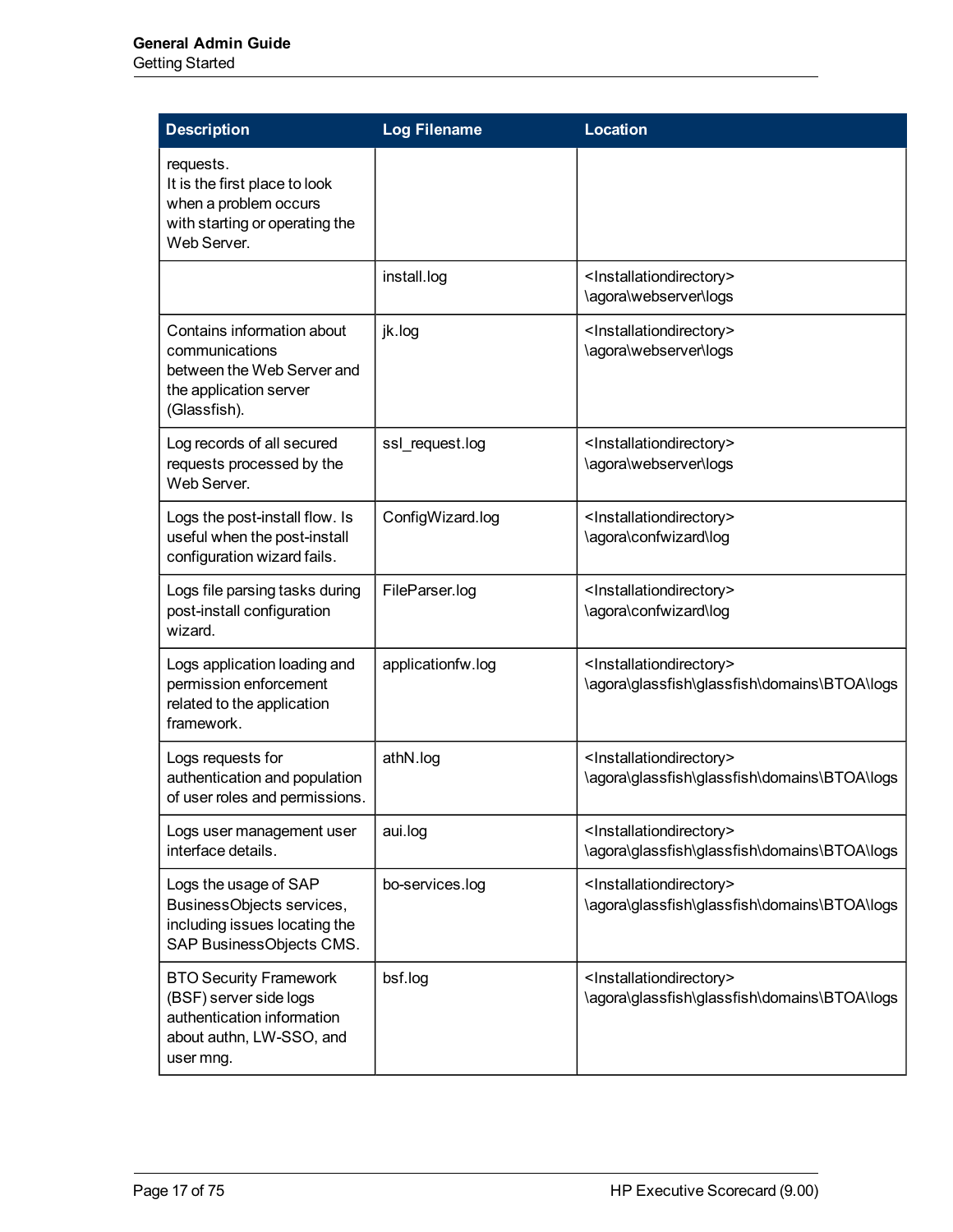| <b>Description</b>                                                                                                                | <b>Log Filename</b>  | <b>Location</b>                                                                                                                       |
|-----------------------------------------------------------------------------------------------------------------------------------|----------------------|---------------------------------------------------------------------------------------------------------------------------------------|
| Logs the usage of foundation<br>services.                                                                                         | btoe-services.log    | <installationdirectory><br/>\agora\glassfish\glassfish\domains\BTOA\logs</installationdirectory>                                      |
| Logs SAP BusinessObjects<br>datalayer transactions such<br>as problems with SAP<br><b>BusinessObject Universes or</b><br>queries. | datalayer.log        | <installationdirectory><br/>\agora\glassfish\glassfish\domains\BTOA\logs</installationdirectory>                                      |
| Foundation core components<br>log.                                                                                                | foundation.log       | <installationdirectory><br/>\agora\glassfish\glassfish\domains\BTOA\logs</installationdirectory>                                      |
| Hibernate log.                                                                                                                    | hibernate.log        | <installationdirectory><br/>\agora\glassfish\glassfish\domains\BTOA\logs</installationdirectory>                                      |
| JVM general log.                                                                                                                  | jvm.log              | <installationdirectory><br/>\agora\glassfish\glassfish\domains\BTOA\logs</installationdirectory>                                      |
| Licensing logs.                                                                                                                   | license-services.log | <installationdirectory><br/>\agora\glassfish\glassfish\domains\BTOA\logs</installationdirectory>                                      |
| Properties table logs.                                                                                                            | properties.log       | <installationdirectory><br/>\agora\glassfish\glassfish\domains\BTOA\logs</installationdirectory>                                      |
| General GlassFish log.                                                                                                            | server .log          | <installationdirectory><br/>\agora\glassfish\glassfish\domains\BTOA\logs</installationdirectory>                                      |
| Settings management logs                                                                                                          | settings.log         | <installationdirectory><br/>\agora\glassfish\glassfish\domains\BTOA\logs</installationdirectory>                                      |
| Logs authentication details<br>related to IDM and LW SSO.                                                                         | sso.log              | <installationdirectory><br/>\agora\glassfish\glassfish\domains\BTOA\logs</installationdirectory>                                      |
| User Interface mash-up logs.                                                                                                      | uim.log              | <installationdirectory><br/>\agora\glassfish\glassfish\domains\BTOA\logs</installationdirectory>                                      |
| <b>User Management actions</b><br>log, including problems with<br>communication to SAP<br>BusinessObjects.                        | userMng.log          | <installationdirectory><br/>\agora\glassfish\glassfish\domains\BTOA\logs</installationdirectory>                                      |
| MQ Broker service log.                                                                                                            | log.txt              | <installationdirectory><br/>\agora\glassfish\glassfish\domains\domain1<br/>\imq\instances\imqbroker_host1\log</installationdirectory> |

## **Executive Scorecard Log Files**

| Description                 | Log filename  | Location                                                                                         |
|-----------------------------|---------------|--------------------------------------------------------------------------------------------------|
| Logs all the<br>dashboard's | dashboard.log | <lnstallationdirectory><br/>\agora\glassfish\glassfish\domains\BTOA\logs</lnstallationdirectory> |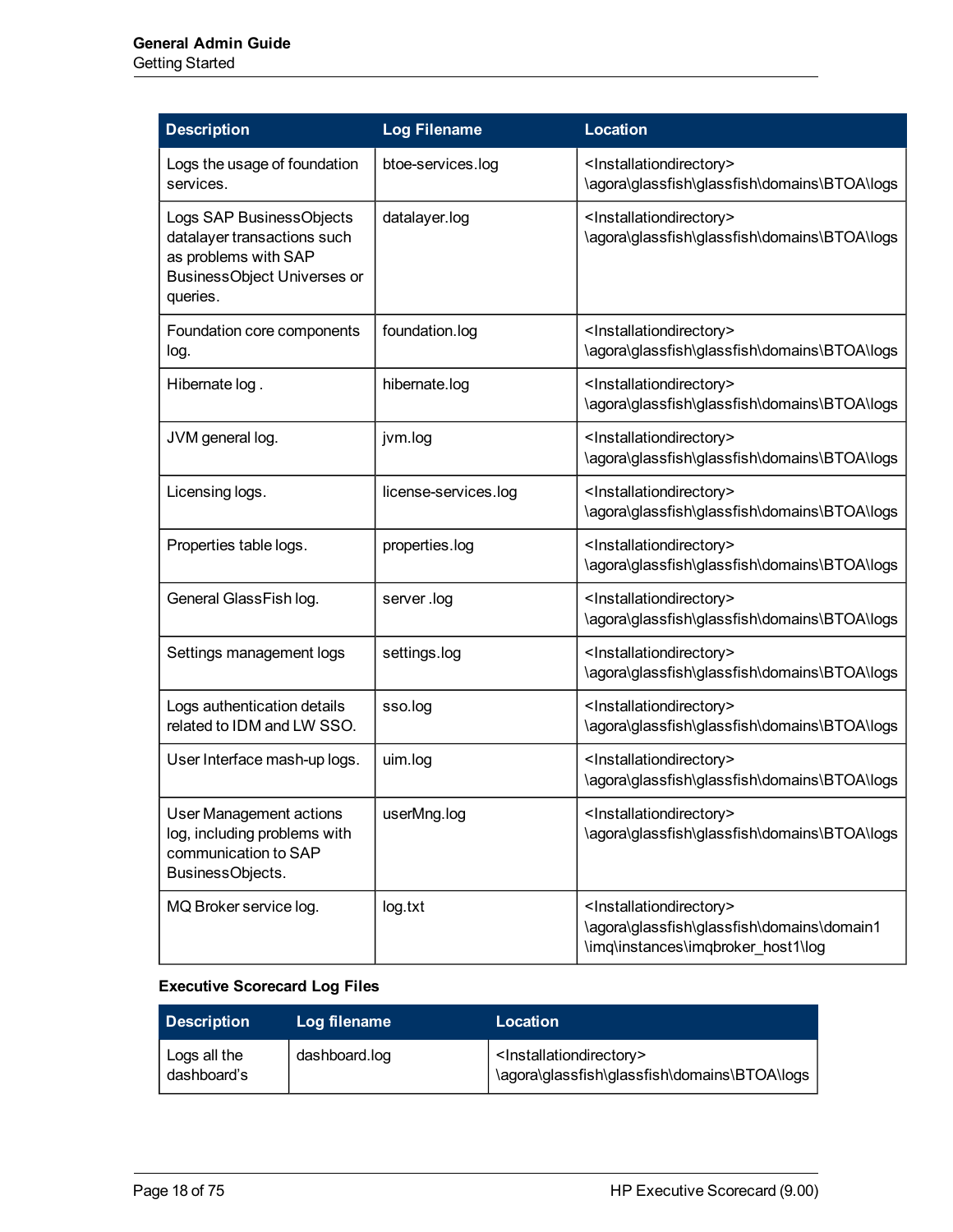| <b>Description</b>                                                                                                                         | Log filename          | <b>Location</b>                                                                                  |
|--------------------------------------------------------------------------------------------------------------------------------------------|-----------------------|--------------------------------------------------------------------------------------------------|
| server side logs.                                                                                                                          |                       |                                                                                                  |
| Logs general<br>information for<br>Executive<br>Scorecard<br>Studio, the client<br>module used for<br>tailoring<br>Executive<br>Scorecard. | studio.log            | <installationdirectory><br/>\agora\glassfish\glassfish\domains\BTOA\logs</installationdirectory> |
| Logs general<br>information<br>about the engine,<br>and KPIs.                                                                              | engine.log            | <installationdirectory><br/>\agora\glassfish\glassfish\domains\BTOA\logs</installationdirectory> |
| Provides a<br>summary of<br>calculation<br>cycles, and<br>statistics about<br>KPI engine<br>performance.                                   | engine_statistics.log | <installationdirectory><br/>\agora\glassfish\glassfish\domains\BTOA\logs</installationdirectory> |

### **Data Warehouse Log Files**

Log files can be accessed under:

- datawarehouse\logs
- <sup>l</sup> C:\<Installationdirectory>\agora\glassfish\glassfish\domains\btoa\logs\server.log

All information in the Data Warehouse log files is automatically sent to the Windows Event Viewer Application log.

### **To access Data Warehouse log information:**

- 1. On the Windows taskbar, click **Start** > **Administrative Tasks** > **Event Viewer**.
- 2. Expand **Windows Logs**, right-click **Application**, and then click **Filter Current Log**.
- 3. Select the relevant **Event Levels**, select the relevant **Event Sources**, and then click **OK**.

All the Data Warehouse Event Sources begin with DWH.

# <span id="page-18-0"></span>**Web Server**

IT Executive Scorecard uses the Apache web server for securing the application and caching static content in order to improve client performance. The web server is installed and configured in the deployment procedure and does not require any changes or maintenance.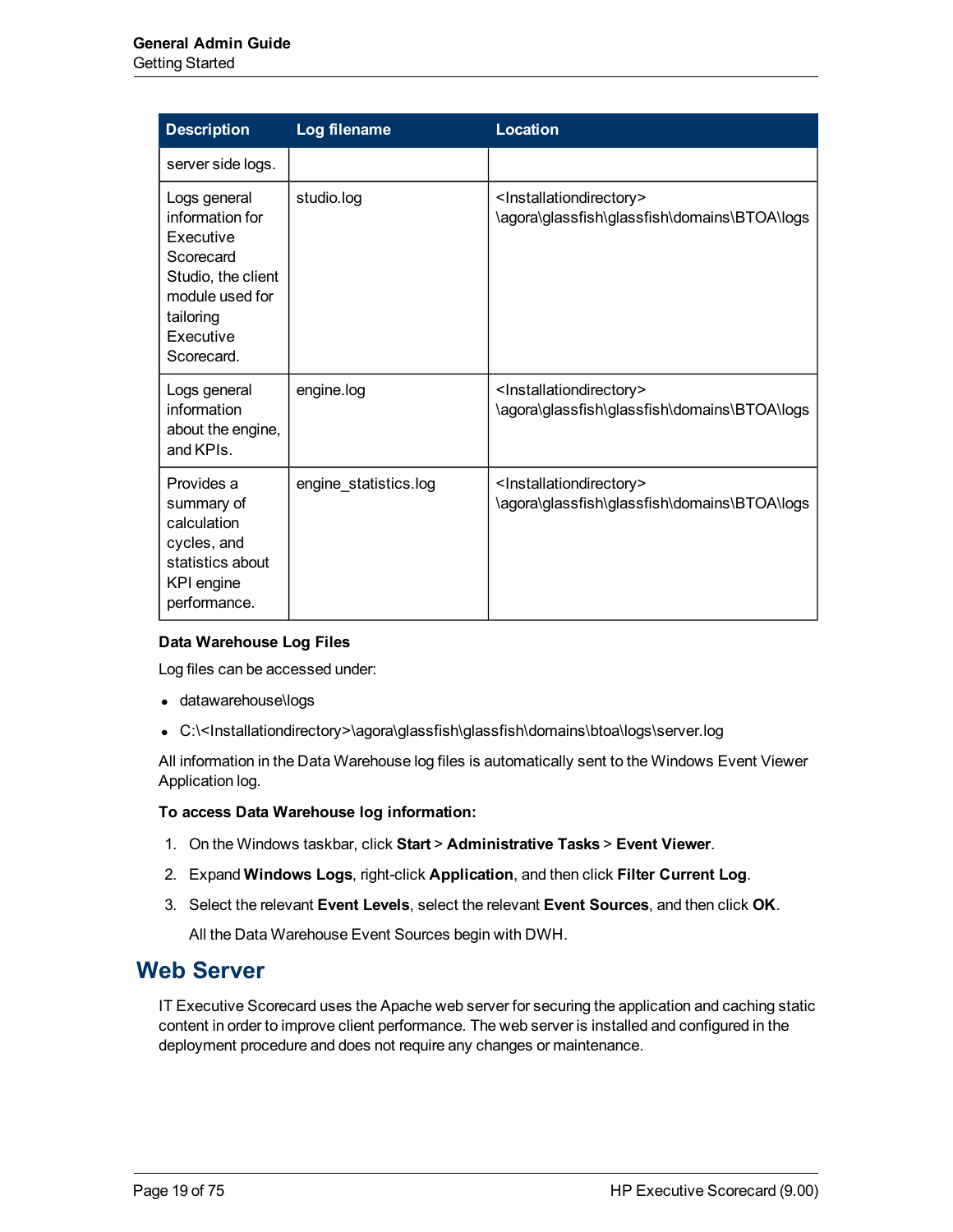By default, the web server port is **80** for **http** and **443** for **https**. If you use a non default port for the URL, you must enter the application using **http:\\<host>:<port number>\xs** or **http:\\<host>:<port number>\dwh**.

**Note:** These ports can be configured to any other ports in the deployment procedure.

# <span id="page-19-0"></span>**Cryptography**

The encryption properties files are located in **<Installationdirectory>\agora\conf**. The path can be determined by setting the **crypt.conf.dir.path** system property to the relevant path. The management database credentials encrypted locally on each server. You must also store all the relevant configuration for decrypting locally.

The following encryption keys are available:

- **Encryption Key:** Single shared key for all servers shared through the database. Stored on each machine locally in the encryption properties files as part of the post-install procedure.
- **Seed Key:** Key that is generated after each post-install procedure. The main encryption key is stored in the seed key.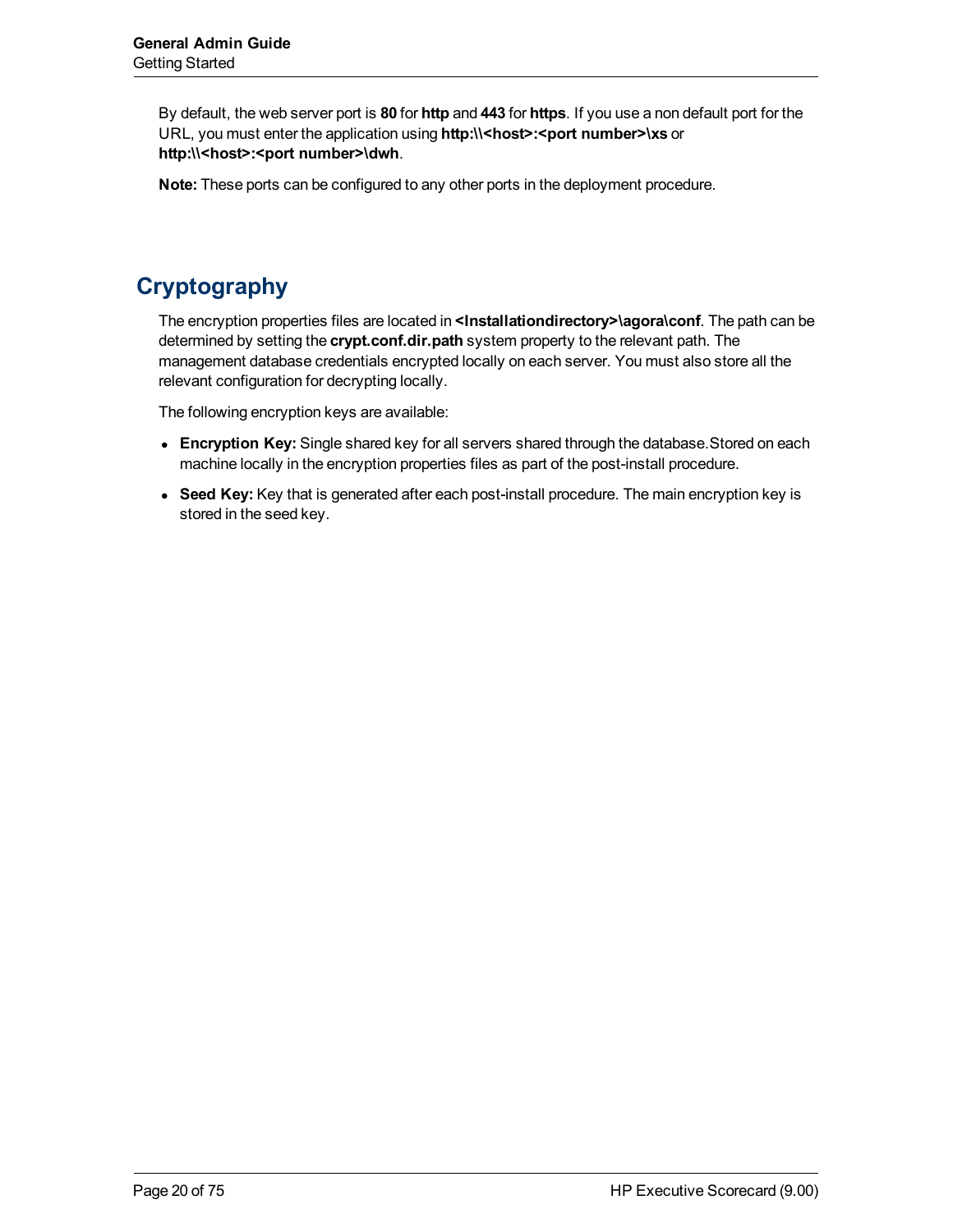# <span id="page-20-0"></span>**Configure the Settings Using the Admin Tab**

This section describes the available pages in the Admin tab.

- **Note:** The pages that are displayed depend on the permissions allowed for each user and the particular application installation.
- 1. ["Manage](#page-21-0) [Users,](#page-21-0) [Groups,](#page-21-0) [Roles](#page-21-0) [and](#page-21-0) [Resources"](#page-21-0) [\(on](#page-21-0) [page](#page-21-0) [22\)](#page-21-0)
- 2. ["Manage](#page-48-0) [Foundation](#page-48-0) [Settings](#page-48-0) ["](#page-48-0) [\(on](#page-48-0) [page](#page-48-0) [49\)](#page-48-0)
- 3. ["Manage](#page-55-0) [Scorecard](#page-55-0) [Settings](#page-55-0) ["](#page-55-0) [\(on](#page-55-0) [page](#page-55-0) [56\)](#page-55-0)
- 4. ["Manage](#page-56-0) [Data](#page-56-0) [Sources"](#page-56-0) [\(on](#page-56-0) [page](#page-56-0) [57\)](#page-56-0)
- 5. ["Manage](#page-57-0) [the](#page-57-0) [Data](#page-57-0) [Warehouse](#page-57-0) [Settings](#page-57-0) ["](#page-57-0) [\(on](#page-57-0) [page](#page-57-0) [58\)](#page-57-0)

### **Users and Roles**

Define users, roles and resources according to the following tasks:

- 1. ["Manage](#page-22-0) [Users](#page-22-0) [and](#page-22-0) [Groups"](#page-22-0) [\(on](#page-22-0) [page](#page-22-0) [23\)](#page-22-0)
- 2. ["Manage](#page-32-0) [Roles"](#page-32-0) [\(on](#page-32-0) [page](#page-32-0) [33\)](#page-32-0)
- 3. ["Manage](#page-41-0) [Resources"](#page-41-0) [\(on](#page-41-0) [page](#page-41-0) [42\)](#page-41-0)

### **Foundation Settings**

Define the foundation settings according to the following tasks:

- 1. ["How](#page-49-0) [to](#page-49-0) [Define](#page-49-0) [Website](#page-49-0) [Settings"](#page-49-0) [\(on](#page-49-0) [page](#page-49-0) [50\)](#page-49-0)
- 2. ["How](#page-51-0) [to](#page-51-0) [Define](#page-51-0) [Pages](#page-51-0) [Settings"](#page-51-0) [\(on](#page-51-0) [page](#page-51-0) [52\)](#page-51-0)
- 3. ["How](#page-53-0) [to](#page-53-0) [Define](#page-53-0) [Single](#page-53-0) [Sign-On](#page-53-0) [Settings"](#page-53-0) [\(on](#page-53-0) [page](#page-53-0) [54\)](#page-53-0)

### **Scorecard Settings**

Define the scorecard settings.

For details, see the *IT Executive Scorecard Admin Guide*.

### **Data Source Management**

Activate or deactivate data sources.

For details, see the *Data Warehouse Admin Guide*.

### **Data Warehouse Settings**

Define the data warehouse settings.

For details, see the *Data Warehouse Admin Guide*.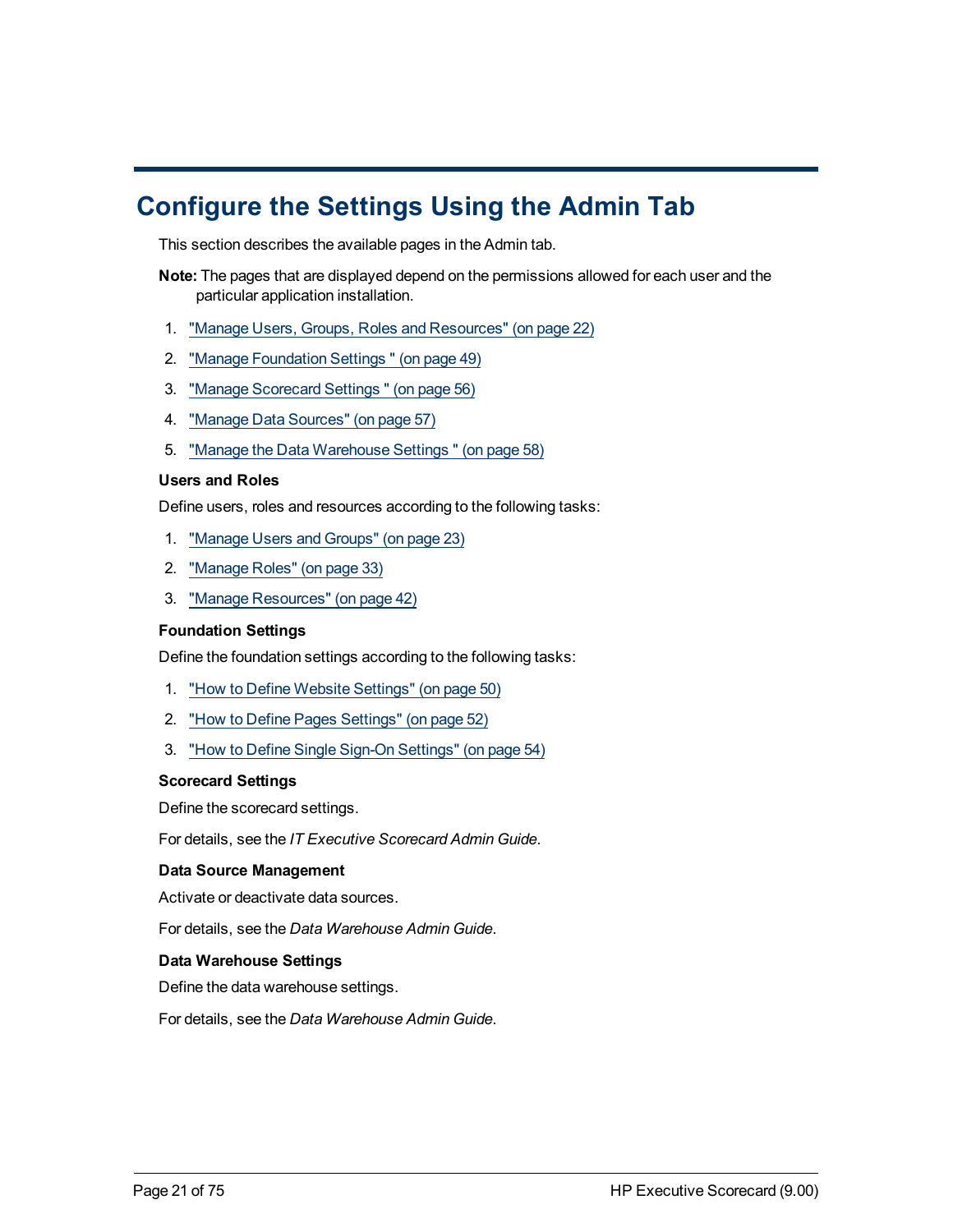# <span id="page-21-0"></span>**Manage Users, Groups, Roles and Resources**

The **Users and Roles** tab enables you to define users, groups, and their associated roles, permissions, and resources. The **Users and Roles** tab includes the following pages:

- <sup>l</sup> **["](#page-25-0) [User](#page-25-0) [Management](#page-25-0) [Page](#page-25-0) ["](#page-25-0) [\(on](#page-25-0) [page](#page-25-0) [26\).](#page-25-0)** Enables you to add and edit users and groups as well as attach roles to users and groups.
- <sup>l</sup> **["](#page-34-0) [Role](#page-34-0) [Management](#page-34-0) [Page](#page-34-0) ["](#page-34-0) [\(on](#page-34-0) [page](#page-34-0) [35\).](#page-34-0)** Enables you to add and edit roles, assign permissions to roles, as well as assign resources to permissions.
- <sup>l</sup> **["Resource](#page-43-0) [Management](#page-43-0) [Page"](#page-43-0) [\(on](#page-43-0) [page](#page-43-0) [44\)](#page-43-0).** Enables you to select instances of pages for specific resources.

# <span id="page-21-1"></span>**User Management Diagram**

The following diagram illustrates the relationship between users, groups, roles, permissions, and resources in the Admin tab.



# <span id="page-21-2"></span>**SAP BusinessObjects Enterprise for IT Executive Scorecard User**

Because of the limitation of running up to twenty documents (queries to the SAP BusinessObjects Enterprise for IT Executive Scorecard engine) per user and to obtain a better performance, the SAP BusinessObjects Enterprise for IT Executive Scorecard user (default **XSDataUser**) is available as an additional user.

The KPI engine runs the KPI calculations and accesses the Data Layer (DAL) to run queries using the **XSDataUser** user to log in. The user has Administrator role and permissions. You can change the default user to another administrator user. For details, see ["How](#page-48-1) [to](#page-48-1) [Define](#page-48-1) [Business](#page-48-1) [Objects](#page-48-1) [Settings"](#page-48-1) [\(on](#page-48-1) [page](#page-48-1) [49\)](#page-48-1).

This section includes the following topics: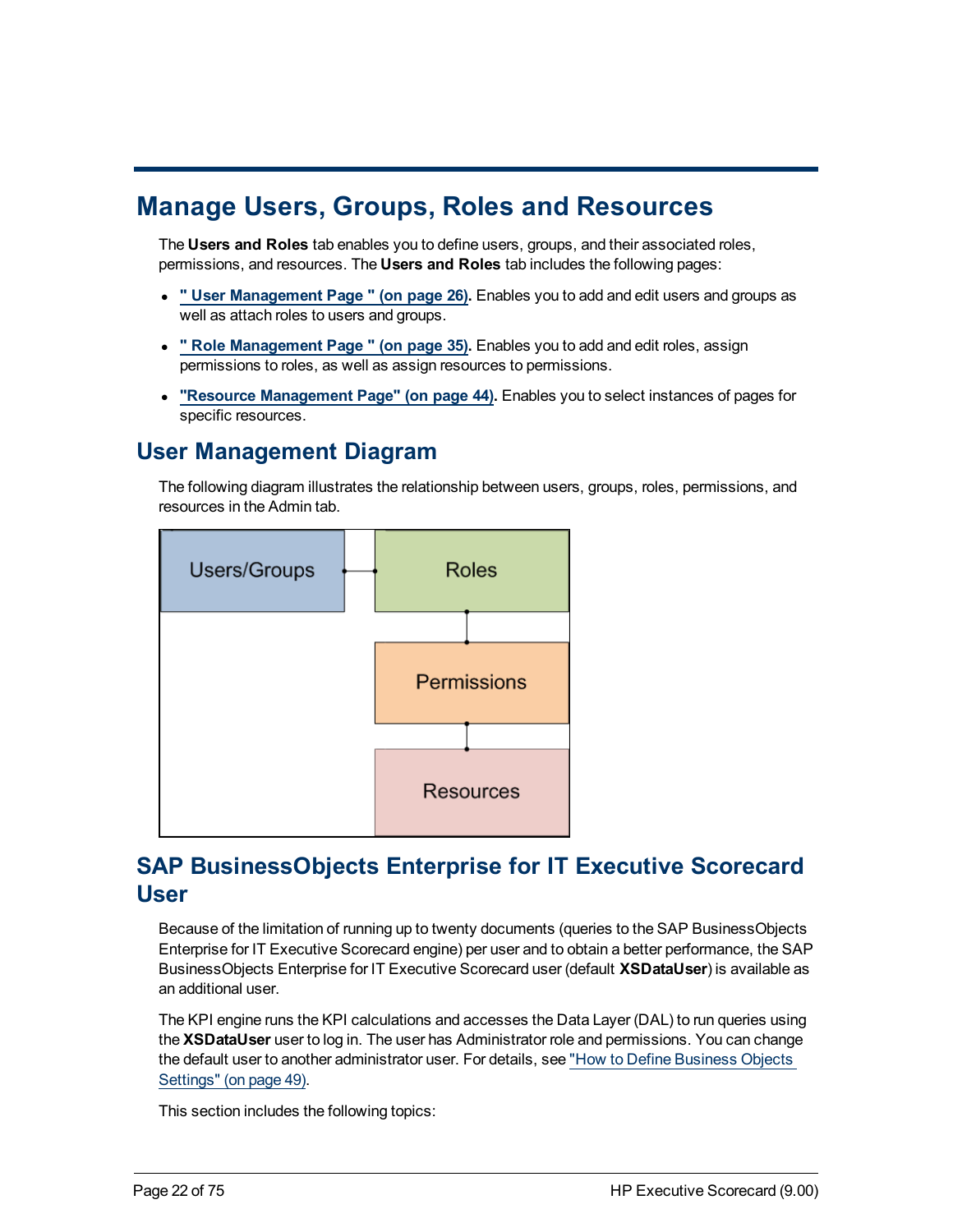["Manage](#page-22-0) [Users](#page-22-0) [and](#page-22-0) [Groups"](#page-22-0) [\(on](#page-22-0) [page](#page-22-0) [23\)](#page-22-0)

["Manage](#page-32-0) [Roles"](#page-32-0) [\(on](#page-32-0) [page](#page-32-0) [33\)](#page-32-0)

<span id="page-22-0"></span>["Manage](#page-41-0) [Resources"](#page-41-0) [\(on](#page-41-0) [page](#page-41-0) [42\)](#page-41-0)

# **Manage Users and Groups**

The User Management page enables you to manage users and groups according to the following tasks:

**["How](#page-22-1) [to](#page-22-1) [Search](#page-22-1) [for](#page-22-1) [Users](#page-22-1) ["](#page-22-1) [\(on](#page-22-1) [page](#page-22-1) [23\)](#page-22-1)**

**["How](#page-22-2) [to](#page-22-2) [Add](#page-22-2) [and](#page-22-2) [Edit](#page-22-2) [Users"](#page-22-2) [\(on](#page-22-2) [page](#page-22-2) [23\)](#page-22-2)**

**["How](#page-23-0) [to](#page-23-0) [Add](#page-23-0) [and](#page-23-0) [Edit](#page-23-0) [Groups"](#page-23-0) [\(on](#page-23-0) [page](#page-23-0) [24\)](#page-23-0)**

**["How](#page-23-1) [To](#page-23-1) [Delete](#page-23-1) [Users](#page-23-1) [or](#page-23-1) [Groups"](#page-23-1) [\(on](#page-23-1) [page](#page-23-1) [24\)](#page-23-1)**

**["How](#page-23-2) [to](#page-23-2) [Assign](#page-23-2) [Roles](#page-23-2) [to](#page-23-2) [Users"](#page-23-2) [\(on](#page-23-2) [page](#page-23-2) [24\)](#page-23-2)**

### **["How](#page-24-0) [to](#page-24-0) [View](#page-24-0) [Permissions](#page-24-0) [and](#page-24-0) [Resources"](#page-24-0) [\(on](#page-24-0) [page](#page-24-0) [25\)](#page-24-0)**

<span id="page-22-1"></span>For details see ["](#page-25-0) [User](#page-25-0) [Management](#page-25-0) [Page](#page-25-0) ["](#page-25-0) [\(on](#page-25-0) [page](#page-25-0) [26\)](#page-25-0)

### **How to Search for Users**

**To search for a user:**

- 1. Select **Admin** > **Users and Roles** > **User Management**.
- 2. In the **Search Users** tab, enter the search criteria.
- 3. Click **Search**. The relevant users are displayed.

<span id="page-22-2"></span>For details, see ["](#page-25-0) [User](#page-25-0) [Management](#page-25-0) [Page](#page-25-0) ["](#page-25-0) [\(on](#page-25-0) [page](#page-25-0) [26\)](#page-25-0)

### **How to Add and Edit Users**

The User Management page enables you to add users or edit user details for system administration.

### **To add a user:**

- 1. Select **Admin** > **Users and Roles** > **User Management**.
- 2. In the **Users & Groups** tab, select the group under which you want to add a user and click Add User **11**. The Add user dialog box opens.
- 3. Enter the relevant details.

### **To edit user details:**

- 1. Select **Admin** > **Users and Roles** > **User Management**.
- 2. Select a user and click **Edit Details** in the **User Details** area. The Update user details dialog box opens.
- 3. Enter the relevant details, including setting a new password, if relevant.

For details see ["](#page-25-0) [User](#page-25-0) [Management](#page-25-0) [Page](#page-25-0) ["](#page-25-0) [\(on](#page-25-0) [page](#page-25-0) [26\)](#page-25-0).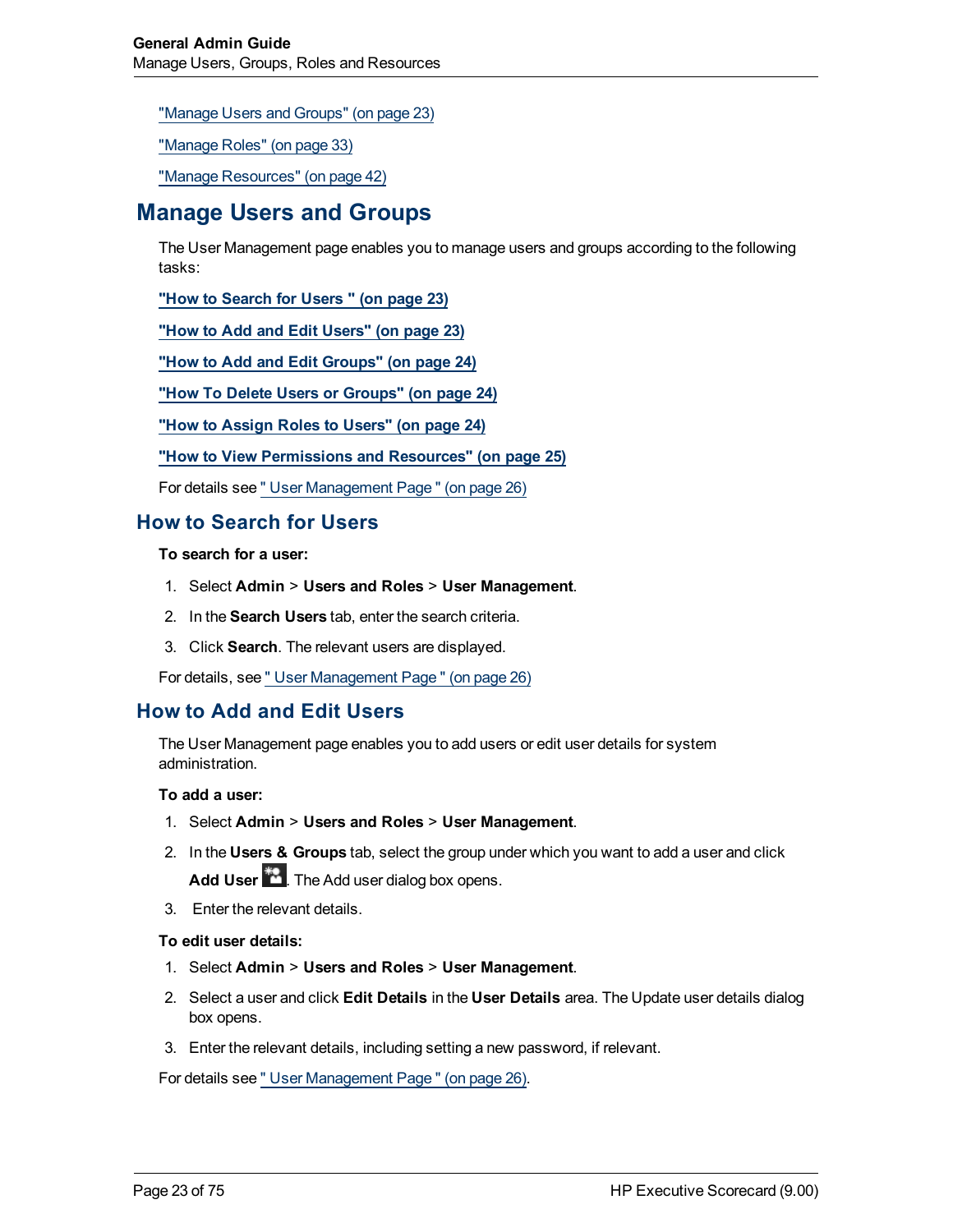## <span id="page-23-0"></span>**How to Add and Edit Groups**

The User Management page enables you to add or edit groups for system administration.

#### **To add a new group under the root:**

- 1. Select **Admin** > **Users and Roles** > **User Management**.
- 2. In the **Users & Groups** tab, click **Add group under the root** .
- 3. Enter the **Group Name** and **Group Description** and click **OK**. The group is added under the root.

#### **To add a group under an existing group:**

- 1. Select **Admin** > **Users and Roles** > **User Management**.
- 2. In the **Users & Groups** tab, select a group and click **Create group** .
- 3. Enter the **Group Name** and **Group Description** and click **OK**. The group is added under an existing group.

#### **To edit group details:**

- 1. Select **Admin** > **Users and Roles** > **User Management**.
- 2. Select a group from the Users and Groups tree and click **Edit Details** in the **Group Details** area.
- 3. Enter the relevant changes and click **OK** .

<span id="page-23-1"></span>For details, see ["](#page-25-0) [User](#page-25-0) [Management](#page-25-0) [Page](#page-25-0) ["](#page-25-0) [\(on](#page-25-0) [page](#page-25-0) [26\)](#page-25-0) .

### **How To Delete Users or Groups**

#### **To delete a user or group:**

- 1. Select **Admin** > **Users and Roles** > **User Management**.
- 2. In the **Users & Groups** tab, select a user or group and click **Delete** .
- 3. The user or group is deleted.

**Note:** When a group is deleted, its users still exist under a system group called Everyone.

<span id="page-23-2"></span>For details, see ["](#page-25-0) [User](#page-25-0) [Management](#page-25-0) [Page](#page-25-0) ["](#page-25-0) [\(on](#page-25-0) [page](#page-25-0) [26\)](#page-25-0).

### **How to Assign Roles to Users**

The User Management page enables you to assign specific roles (based on resources and permissions) to each user or group.

**To create a resource with relevant pages that can be accessed according to permissions:**

See ["How](#page-41-1) [to](#page-41-1) [Create](#page-41-1) [a](#page-41-1) [Resource"](#page-41-1) [\(on](#page-41-1) [page](#page-41-1) [42\).](#page-41-1)

### **To create a role with relevant permissions:**

See ["How](#page-32-1) [to](#page-32-1) [Create](#page-32-1) [or](#page-32-1) [Delete](#page-32-1) [a](#page-32-1) [Role"](#page-32-1) [\(on](#page-32-1) [page](#page-32-1) [33\)](#page-32-1)

**To assign roles to users or groups:**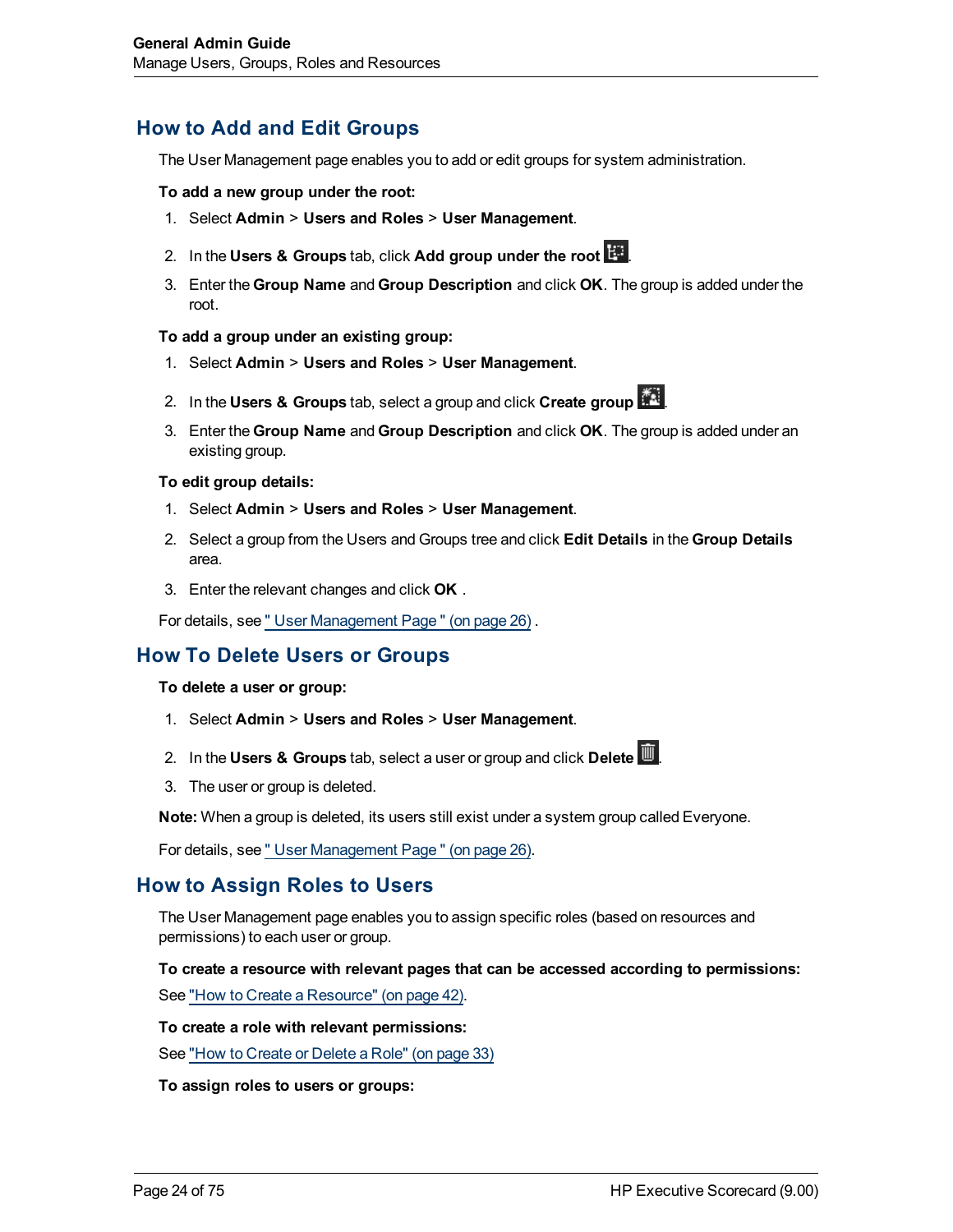- 1. Select **Admin** > **Users and Roles** > **User Management**.
- 2. Select a user or group from the **Users & Groups** tab.
- 3. In the **Roles and Permissions** area, click **Assign role** . The Assign Roles dialog box opens.
- 4. Select a role from the **Available Roles** list and use the arrows to move the role to the **Selected Roles** list.
- 5. Click **OK** to save your selections.

<span id="page-24-0"></span>For details see ["Assign](#page-31-0) [Roles](#page-31-0) [Dialog](#page-31-0) [Box](#page-31-0) ["](#page-31-0) [\(on](#page-31-0) [page](#page-31-0) [32\)](#page-31-0) .

### **How to View Permissions and Resources**

The User Management page enables you to view the available permissions and resources for each user.

**To view permissions and resources for specific users:**

- 1. Select **Admin** > **Users and Roles** > **User Management**.
- 2. Select a user from the **Users & Groups** tab.
- 3. In the **Roles and Permissions** area, select a role to view the permissions and resources associated with the role.

<span id="page-24-1"></span>For details, see ["](#page-25-0) [User](#page-25-0) [Management](#page-25-0) [Page](#page-25-0) ["](#page-25-0) [\(on](#page-25-0) [page](#page-25-0) [26\)](#page-25-0) .

### **User Management**

The User Management page enables you to add and edit users and groups, as well as add and edit their details.

### <span id="page-24-2"></span>**Users and Groups**

Each user has a list of roles that define their permissions. When you assign a role, that user only has access to specific portions of the program and specific resources that are relevant to their role. You can also define groups of users with the same roles or access rights. When you attach a user or group to a group, the user or group inherits all of the group's roles.

### <span id="page-24-3"></span>**Roles and Permissions**

Each role is associated with permissions. Permissions define which actions the user with a specific role can perform according to their responsibilities in the organization. For example, you can create a role that enables its users to create pages.

### <span id="page-24-4"></span>**User Management UI TOC**

User Management includes the following UI topics:

["](#page-25-0) [User](#page-25-0) [Management](#page-25-0) [Page](#page-25-0) ["](#page-25-0) [\(on](#page-25-0) [page](#page-25-0) [26\)](#page-25-0)

["Assign](#page-31-0) [Roles](#page-31-0) [Dialog](#page-31-0) [Box](#page-31-0) ["](#page-31-0) [\(on](#page-31-0) [page](#page-31-0) [32\)](#page-31-0)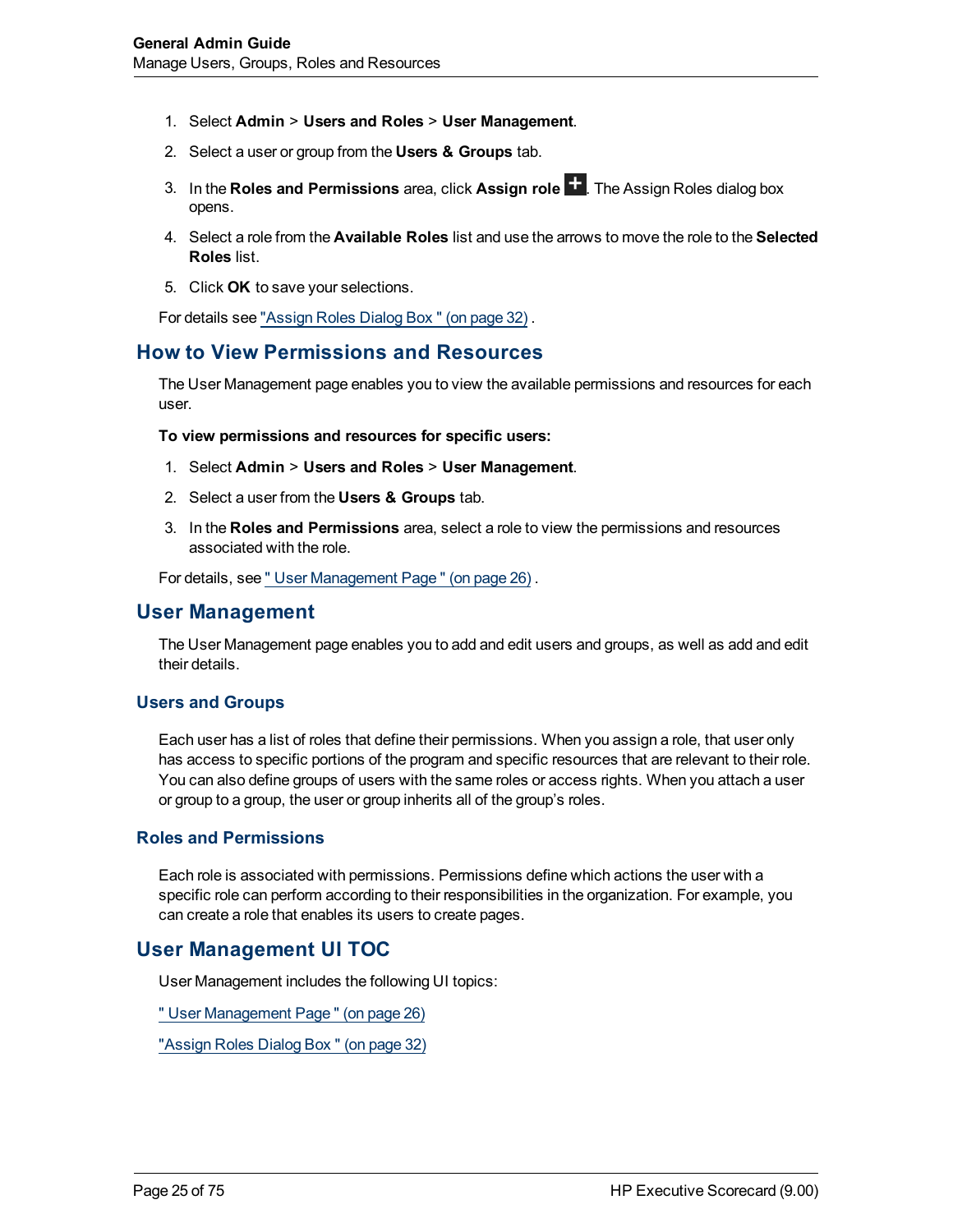# <span id="page-25-0"></span>**User Management Page**

This page enables you to create users and groups, and to assign roles. The users defined in User Management are only relevant for Executive Scorecard or DWH.

|                                                                                                                                                                                                                                                                                                                                                                                                                                    |                                                                                                                                                                                                                                                                                                                                                                                                                                                                                                       |                                                                                                                                                                                                                                                    |            | Help $\times$                                         |
|------------------------------------------------------------------------------------------------------------------------------------------------------------------------------------------------------------------------------------------------------------------------------------------------------------------------------------------------------------------------------------------------------------------------------------|-------------------------------------------------------------------------------------------------------------------------------------------------------------------------------------------------------------------------------------------------------------------------------------------------------------------------------------------------------------------------------------------------------------------------------------------------------------------------------------------------------|----------------------------------------------------------------------------------------------------------------------------------------------------------------------------------------------------------------------------------------------------|------------|-------------------------------------------------------|
| User Management<br>$2 + 1$<br>Role Management<br>Users & Groups<br>Resource Management<br><b>* 程序面面对象</b><br>A DGsdfasdff af sdfas dfasdf asdf a<br>Administrators<br>$\blacktriangleright$ 2.1 DG 9<br>$\triangleright$ 2 DG SG 1234567890<br>$\triangleright$ (2) DG SG 4<br>$\triangleright$ (2) DG SG 5<br>$\blacktriangleright$ (2) DG SG 6<br>> 2 Everyone<br>$\blacktriangleright$ [2] group 2<br>Call QaaWS Group Designer |                                                                                                                                                                                                                                                                                                                                                                                                                                                                                                       | <b>User Details</b><br>Group Name:<br>Universe Designer Users<br>Group Description:<br>Users granted access to the Universe Designer application $\Box$<br>$\overline{\phantom{0}}$<br>Edit details<br><b>Roles and Permissions</b><br>$+$ $\circ$ |            |                                                       |
|                                                                                                                                                                                                                                                                                                                                                                                                                                    | Report Conversion Tool Users<br>$\blacktriangleright$ $\begin{bmatrix} 2 \\ 4 \end{bmatrix}$ root<br>$\blacktriangleright$ [X] sss.<br>$\blacktriangleright$ [3] Test<br>$\blacktriangleright$ [2] test_group1<br>$\blacktriangleright$ $\left[\begin{array}{c} \bullet \\ \bullet \end{array}\right]$ Translators<br>Universe Designer Users<br>▶ 2 VU_root_group<br>$\blacktriangleright$ $\left[ \mathbf{S} \right]$ www.w<br>$\blacktriangleright$ $\begin{bmatrix} 0 \\ 0 \end{bmatrix}$ x2xc2xc | Role name<br>*** No Roles ***                                                                                                                                                                                                                      | Permission | Resource<br>* Select a role to view its permissions * |
| <b>Users and Roles</b><br><b>Foundations Settings</b><br><b>Scorecard Settings</b>                                                                                                                                                                                                                                                                                                                                                 |                                                                                                                                                                                                                                                                                                                                                                                                                                                                                                       |                                                                                                                                                                                                                                                    |            |                                                       |

| To access   | Select Admin > Users and Roles > User Management.                                                                                                                                                                                                                                                                     |  |
|-------------|-----------------------------------------------------------------------------------------------------------------------------------------------------------------------------------------------------------------------------------------------------------------------------------------------------------------------|--|
| Important   | Two types of users and groups exist:                                                                                                                                                                                                                                                                                  |  |
| information | Enterprise Users and Groups: Created in and managed through SAP<br>BusinessObjects Enterprise for IT Executive Scorecard or . All SAP<br>BusinessObjects Enterprise for IT Executive Scorecard or users and groups<br>appear in the Admin tab. Only this type of users and groups can be created in<br>the Admin tab. |  |
|             | <b>LDAP Users:</b> Created in LDAP and managed through SAP BusinessObjects<br>Enterprise for IT Executive Scorecard or.                                                                                                                                                                                               |  |
|             | It is recommended to define roles and resources prior to defining users. For details,<br>see " Role Management Page " (on page 35) and "Resource Management Page"<br>$($ on page 44 $).$                                                                                                                              |  |
|             | to refresh the display.<br><b>Click Refresh</b>                                                                                                                                                                                                                                                                       |  |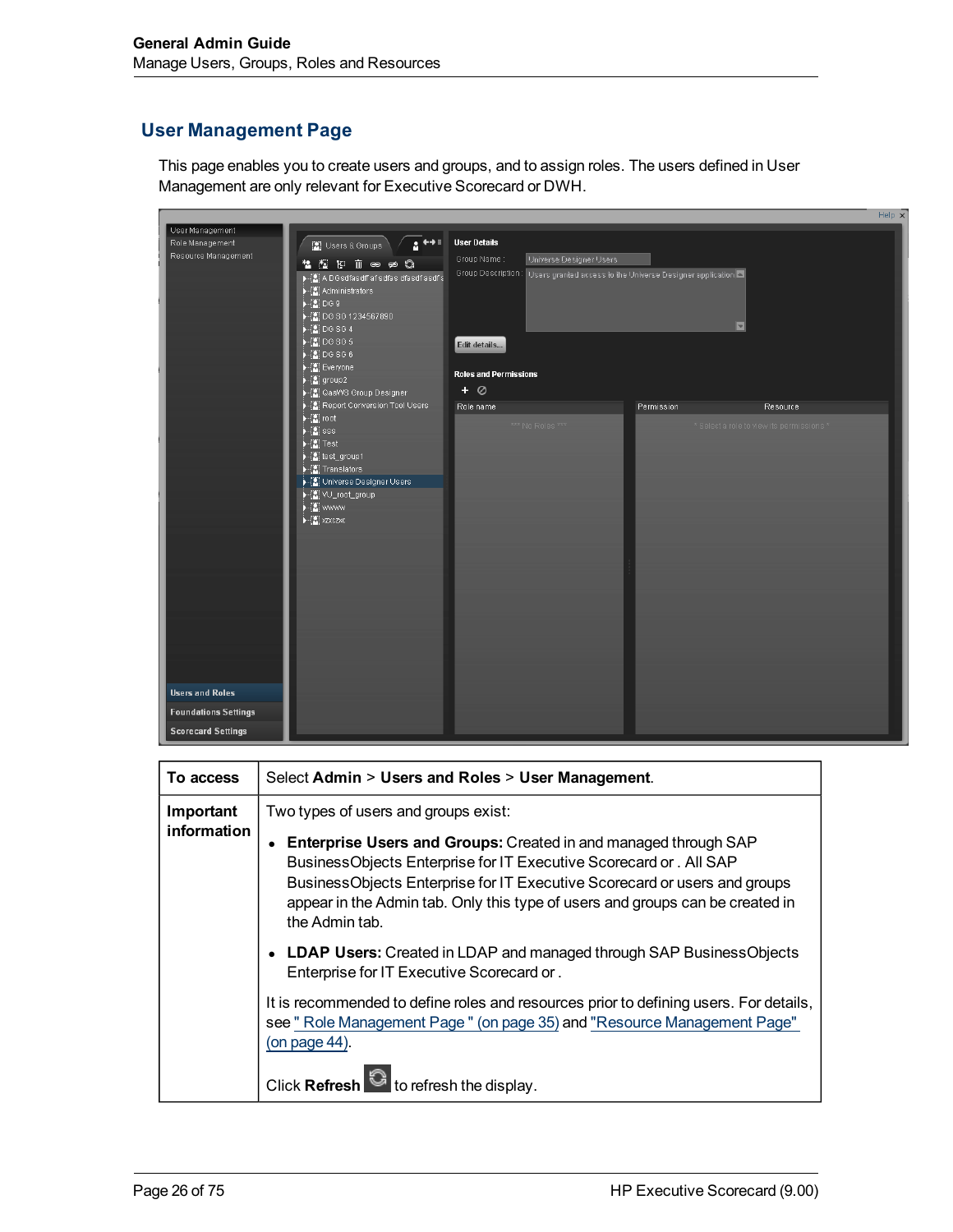| Relevant | "Manage Users and Groups" (on page 23) |
|----------|----------------------------------------|
| Tasks    |                                        |

### **Users & Groups Tab**

| <b>UI Element</b>               | <b>Description</b>                                                                                                                                                                   |  |
|---------------------------------|--------------------------------------------------------------------------------------------------------------------------------------------------------------------------------------|--|
| Users and<br><b>Groups tree</b> | A tree containing all of the existing groups and users<br>attached to those groups.                                                                                                  |  |
|                                 | Note: To find users that are not attached to a specific<br>group, but are under the group Everyone, use the<br>Search Users tab. For details, see "Search Users<br>Tab" (on page 29) |  |
|                                 | Note: When a user is added to LDAP, it is displayed in<br>the Users and Groups tree after you log in to IT<br>Executive Scorecard.                                                   |  |
| $\leftrightarrow$               | Displays either the Users & Groups tab or the Search<br>User tab.                                                                                                                    |  |
| *e                              | <b>Create User.</b> Adds a new user under the selected<br>group. The user inherits the group's roles.<br><b>Add user</b><br>×                                                        |  |
|                                 | 'Login Name :<br>Display Name :<br>Email:<br>New Password:<br>Confirm Password :                                                                                                     |  |
|                                 | OK<br>Cancel                                                                                                                                                                         |  |
|                                 | Enter the user's Login Name, Display Name, Email,<br>and New Password and click OK.                                                                                                  |  |
| $\mathbf{z}$                    | Create group. Creates a new group under a selected<br>existing group. The group inherits the existing group's<br>hierarchy.                                                          |  |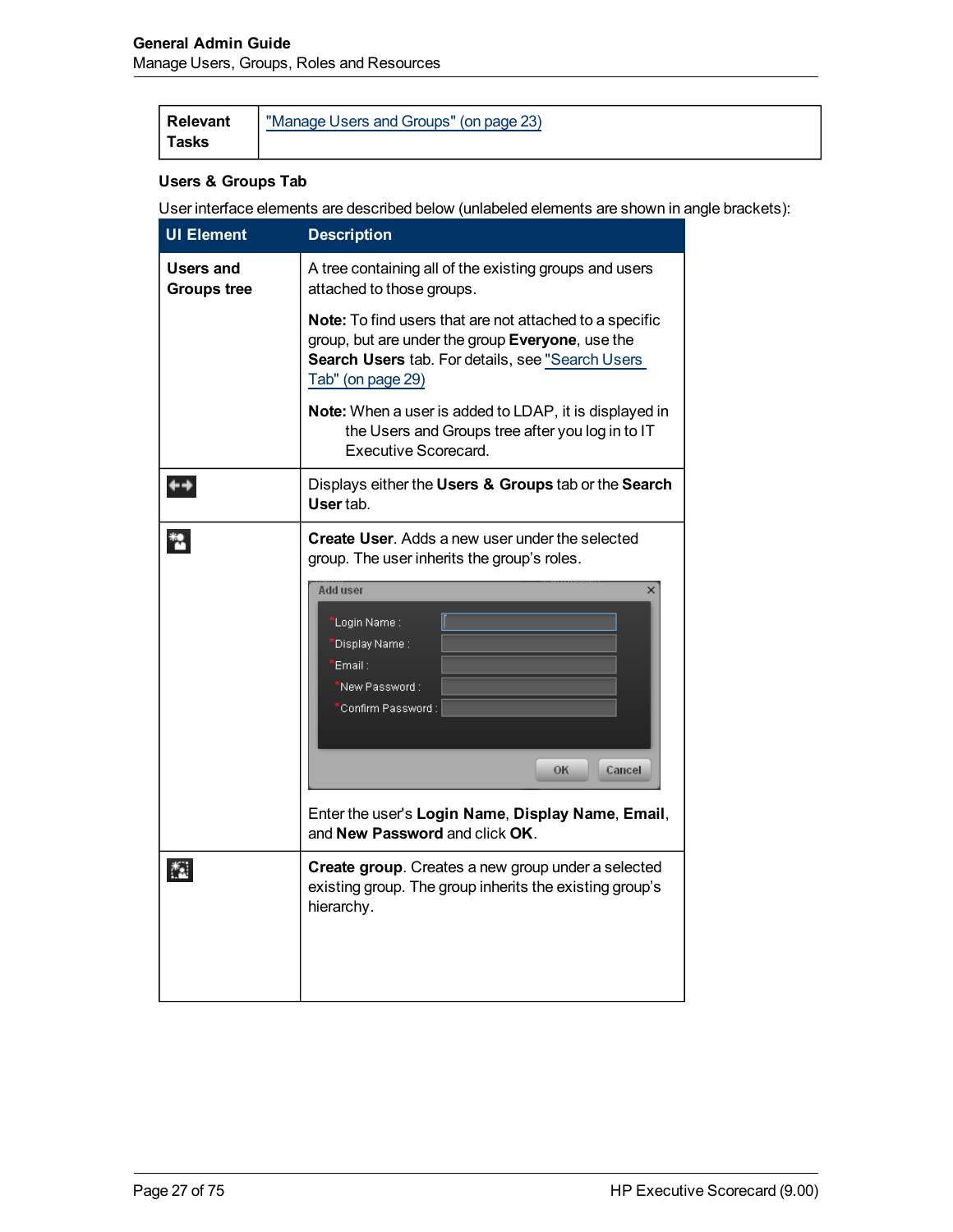| <b>UI Element</b> | <b>Description</b>                                                                                                                                                                                                                            |  |
|-------------------|-----------------------------------------------------------------------------------------------------------------------------------------------------------------------------------------------------------------------------------------------|--|
|                   | Add new group<br>Group Name :<br>Group Description:<br>$\left  \rule{0.2cm}{0.2cm} \right $<br>$\overline{\mathbf{v}}$<br>Cancel<br>OK                                                                                                        |  |
|                   | Enter the Group Name and Group Description and<br>click OK.                                                                                                                                                                                   |  |
|                   | <b>Available Groups</b>                                                                                                                                                                                                                       |  |
|                   | Administrators. Users who can administer the<br>system.                                                                                                                                                                                       |  |
|                   | Everyone. All users of the system.                                                                                                                                                                                                            |  |
|                   | <b>Note:</b> The following groups are the default groups<br>available in SAP BusinessObjects Enterprise for<br>IT Executive Scorecard or and exported to the<br>Admin tab. They are not applicable to the<br>Executive Scorecard application. |  |
|                   | QaaWS Group Designer                                                                                                                                                                                                                          |  |
|                   | <b>Report Conversion Group Users</b>                                                                                                                                                                                                          |  |
|                   | <b>Test Root</b>                                                                                                                                                                                                                              |  |
|                   | Translators                                                                                                                                                                                                                                   |  |
|                   | <b>Universe Design Users</b>                                                                                                                                                                                                                  |  |
| E.                | Add group under the root. Creates a new group<br>under the root.                                                                                                                                                                              |  |
|                   | Add new group<br>Group Name :<br>Group Description:<br>$\left  \rule{0.2cm}{0.2cm} \right $<br>$\overline{\mathbf{v}}$<br>OK<br>Cancel<br>Enter the Group Name and Group Description and                                                      |  |
|                   | click OK.                                                                                                                                                                                                                                     |  |
|                   | Attach to group. Attaches the selected user or group<br>to a group. The users or groups inherit all of the group's                                                                                                                            |  |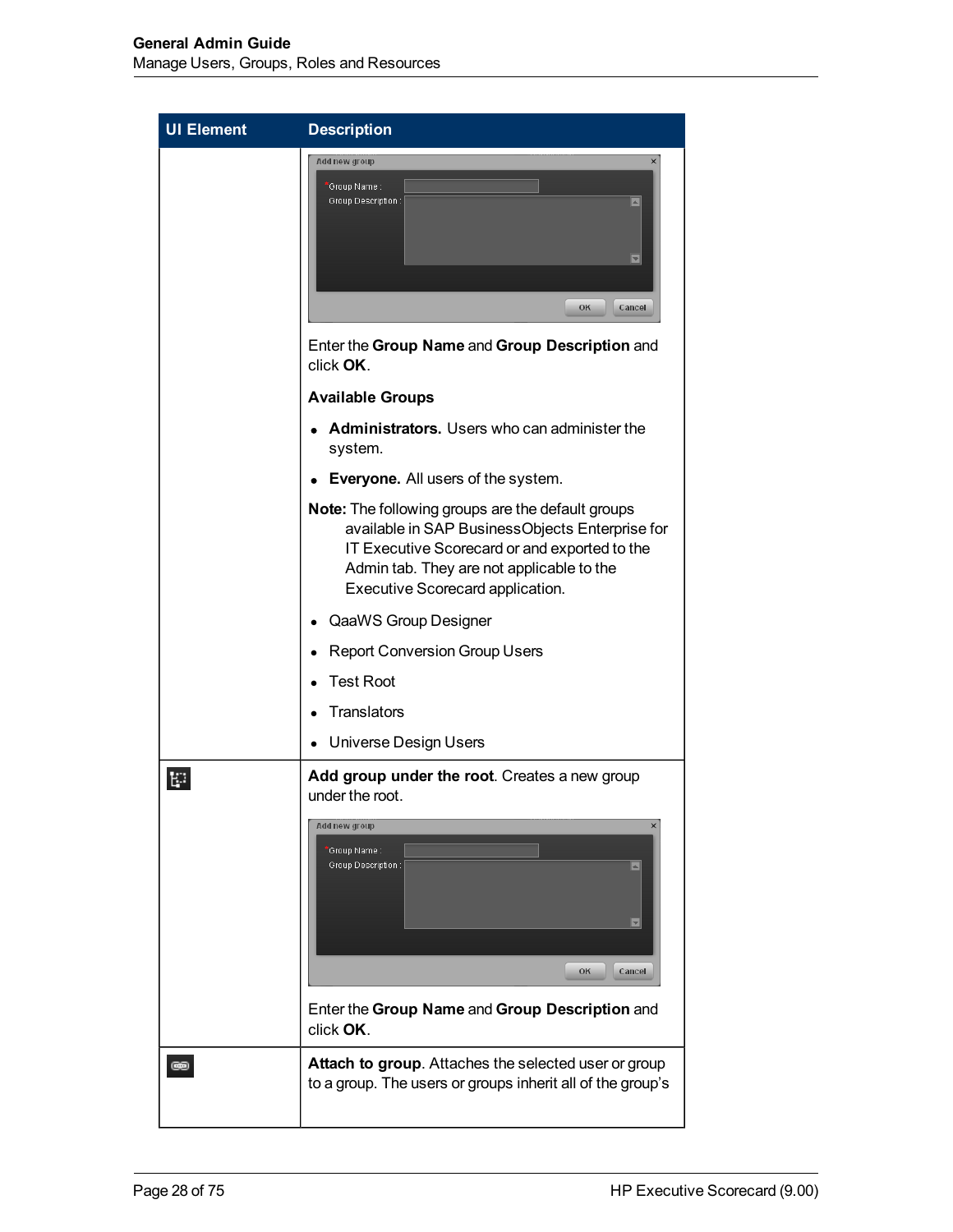| <b>UI Element</b> | <b>Description</b>                                                                                                                                                                                                                                                                                                           |  |
|-------------------|------------------------------------------------------------------------------------------------------------------------------------------------------------------------------------------------------------------------------------------------------------------------------------------------------------------------------|--|
|                   | roles.<br>Attach to Group<br>$\times$<br>Select the target group<br>$\blacktriangleright$ $\mathbb{Z}$ Administrators<br>-BIDG 9<br>$\sqrt{2}$ DG SG 1234567890<br>$\mathbb{R}$ DG SG 4<br><b>EDGSG5</b><br>$\mathbb{E}$ DG SG 6<br><b>E</b> veryone<br>$\mathbb{Z}$ group 2<br>् <mark>ष्ट्र</mark> े QaaVVS Group Designer |  |
|                   | Report Conversion Tool Users<br>-∭al root<br>⊹ <mark>&amp;</mark> sss<br>ं <mark>थ</mark> Test<br>⊶[ <mark>3]</mark> test_group1<br><b>A</b> Translators<br>图 Universe Designer Users<br>{ <mark>X</mark> } VU_root_group<br><b>E</b> www.w<br><b>Common</b><br>OK<br>Cancel<br>Select the group and click OK.               |  |
| 画                 | Delete. Deletes the selected user or group. When a<br>group is deleted, its users still exist under a system<br>group called Everyone.                                                                                                                                                                                       |  |
| ණ                 | Detach from group. Detaches the selected user or<br>group from a group. When you detach a user/group from<br>a group, they no longer have the roles that they<br>inherited from the group.                                                                                                                                   |  |
|                   | Note: When you detach a group from a group, it moves<br>to the "root" of the groups and users tree.                                                                                                                                                                                                                          |  |

### <span id="page-28-0"></span>**Search Users Tab**

| <b>UI Element</b>      | <b>Description</b>   |
|------------------------|----------------------|
| Search<br><b>Users</b> | The search criteria. |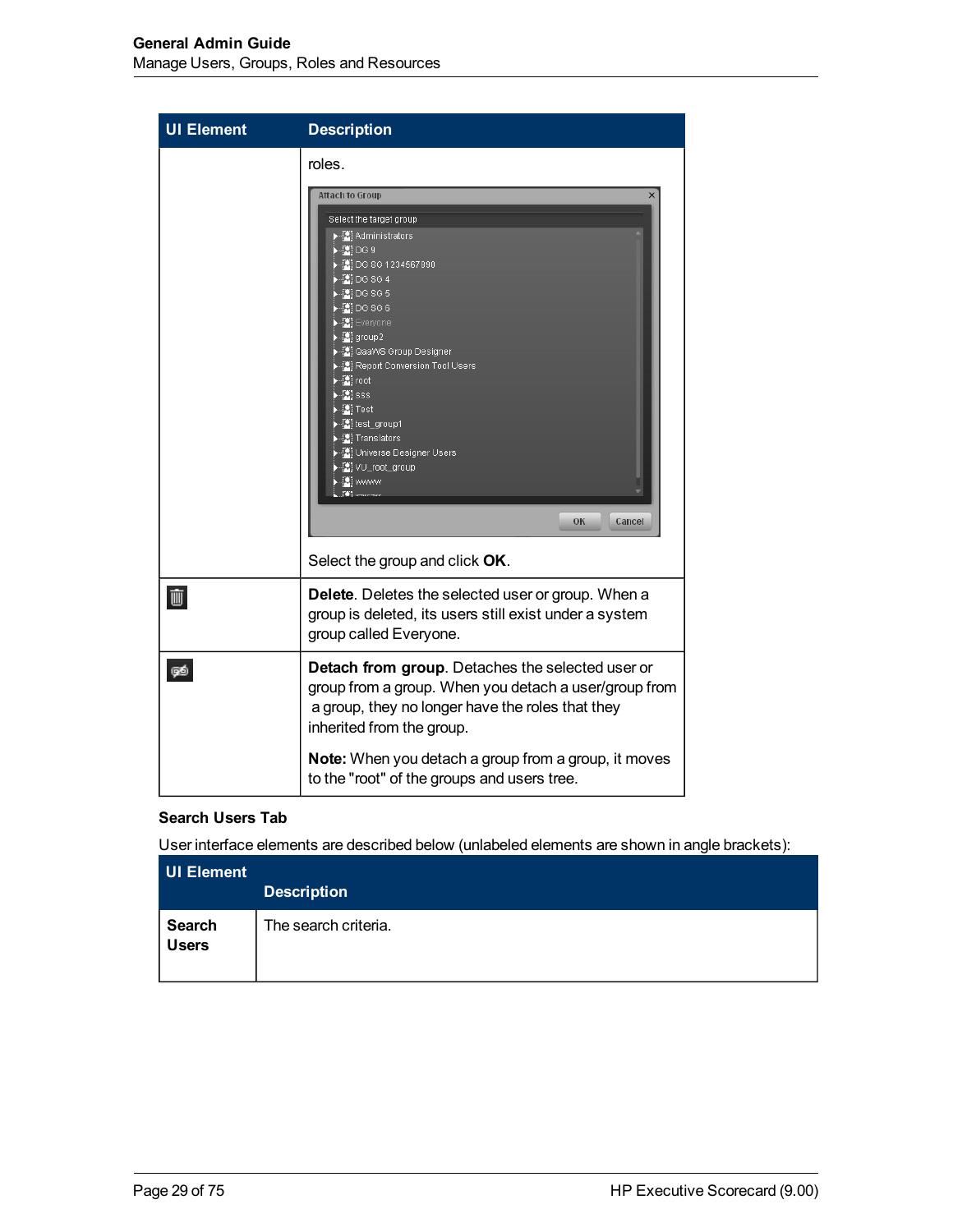| <b>UI Element</b> | <b>Description</b>                                                                                                                                                                            |
|-------------------|-----------------------------------------------------------------------------------------------------------------------------------------------------------------------------------------------|
|                   | <b>&amp;</b> Search Users<br>Broups.<br><b>Search Users</b><br>Login Name:<br>Display Name:<br>Email:<br>Search<br>User Name<br>Please enter your search criteria and click<br>search button. |
|                   | To search for users, enter some or all of the user details: Login Name, Display<br>Name, Email.                                                                                               |
|                   | Note: For better search capabilities, use regular expression, for example<br>* <firstname>*.</firstname>                                                                                      |
| <b>Search</b>     | Search. Click to search for users that match the criteria entered in the Search<br>Users tab.                                                                                                 |
| <b>User Name</b>  | A list of all users that match the search criteria.                                                                                                                                           |

### **User Details Pane**

| <b>UI Element</b>                       | <b>Description</b>                                                               |
|-----------------------------------------|----------------------------------------------------------------------------------|
| User/Group<br><b>Name</b>               | The name of the selected user or group.                                          |
| <b>User/Group</b><br><b>Description</b> | The description of the selected user or group.                                   |
| <b>Edit Details</b>                     | Edits the selected user or group details. Enables you to change a user password. |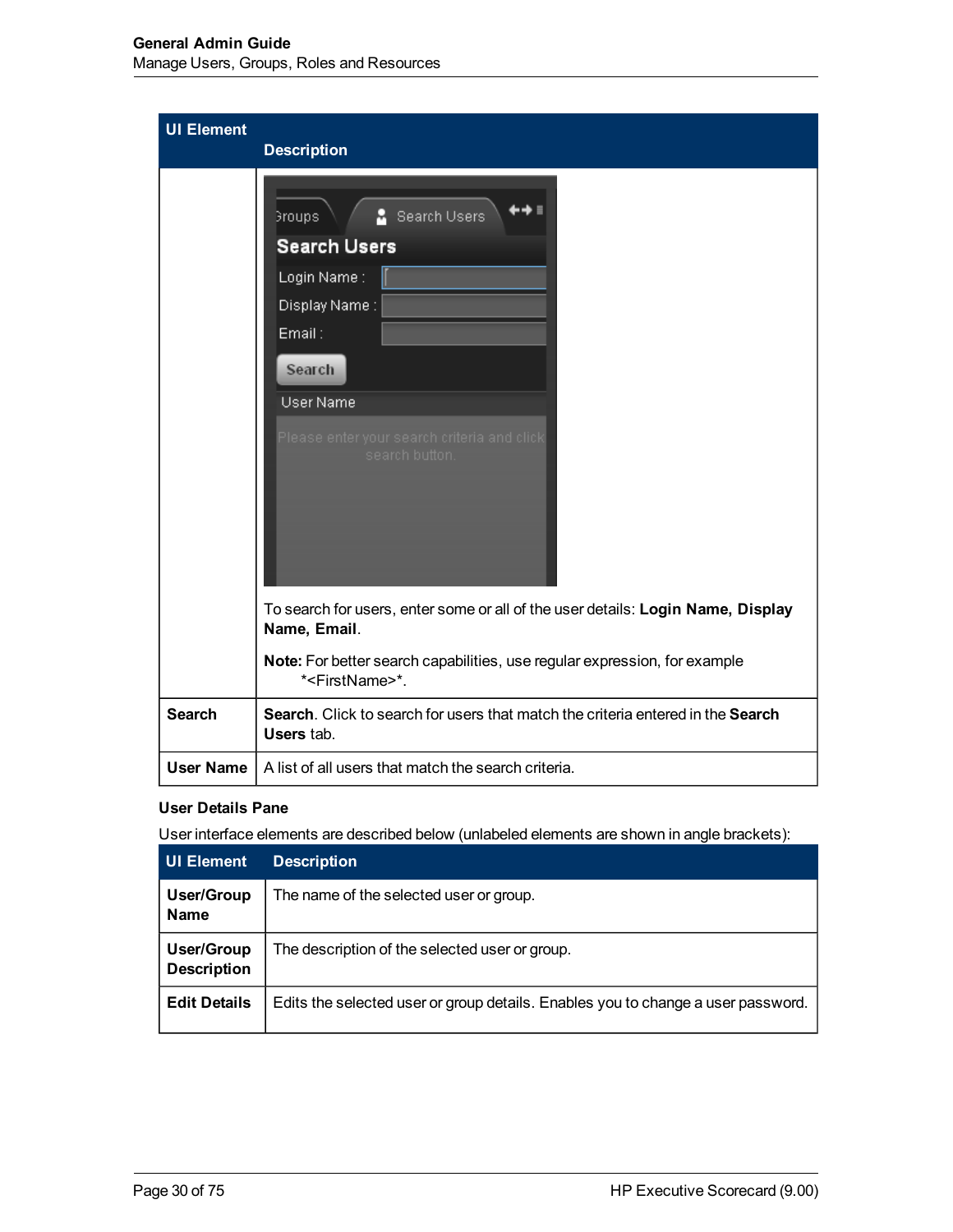| <b>UI Element</b>                       | <b>Description</b>                                                                                                                                                                     |  |
|-----------------------------------------|----------------------------------------------------------------------------------------------------------------------------------------------------------------------------------------|--|
|                                         | <b>Update user details</b><br>×<br>Edik<br>'Login Name :<br><b>Edik</b><br>Display Name :<br>Edik@hp.com<br>Email:<br>New Password:<br>Confirm Password:                               |  |
|                                         | OK<br>Cancel                                                                                                                                                                           |  |
| Roles and<br><b>Permissions</b><br>list | The assigned roles and corresponding permissions and environments for the<br>selected user or group.                                                                                   |  |
| $+$                                     | <b>Assign role</b> . Opens the Assign Roles dialog box that enables you to assign a<br>role to the selected user or group. For details, see "Assign Roles Dialog Box" (on<br>page 32). |  |
| 0                                       | <b>Remove role.</b> Removes the selected role from the user or group.                                                                                                                  |  |
| Role name                               | The role assigned to the selected user or group.                                                                                                                                       |  |
| <b>Permission</b>                       | The permission corresponding to the selected user or group.                                                                                                                            |  |
| <b>Resource</b>                         | The resource attached to the permission of the selected user or group. For<br>details, see "Resource Management Page" (on page 44).                                                    |  |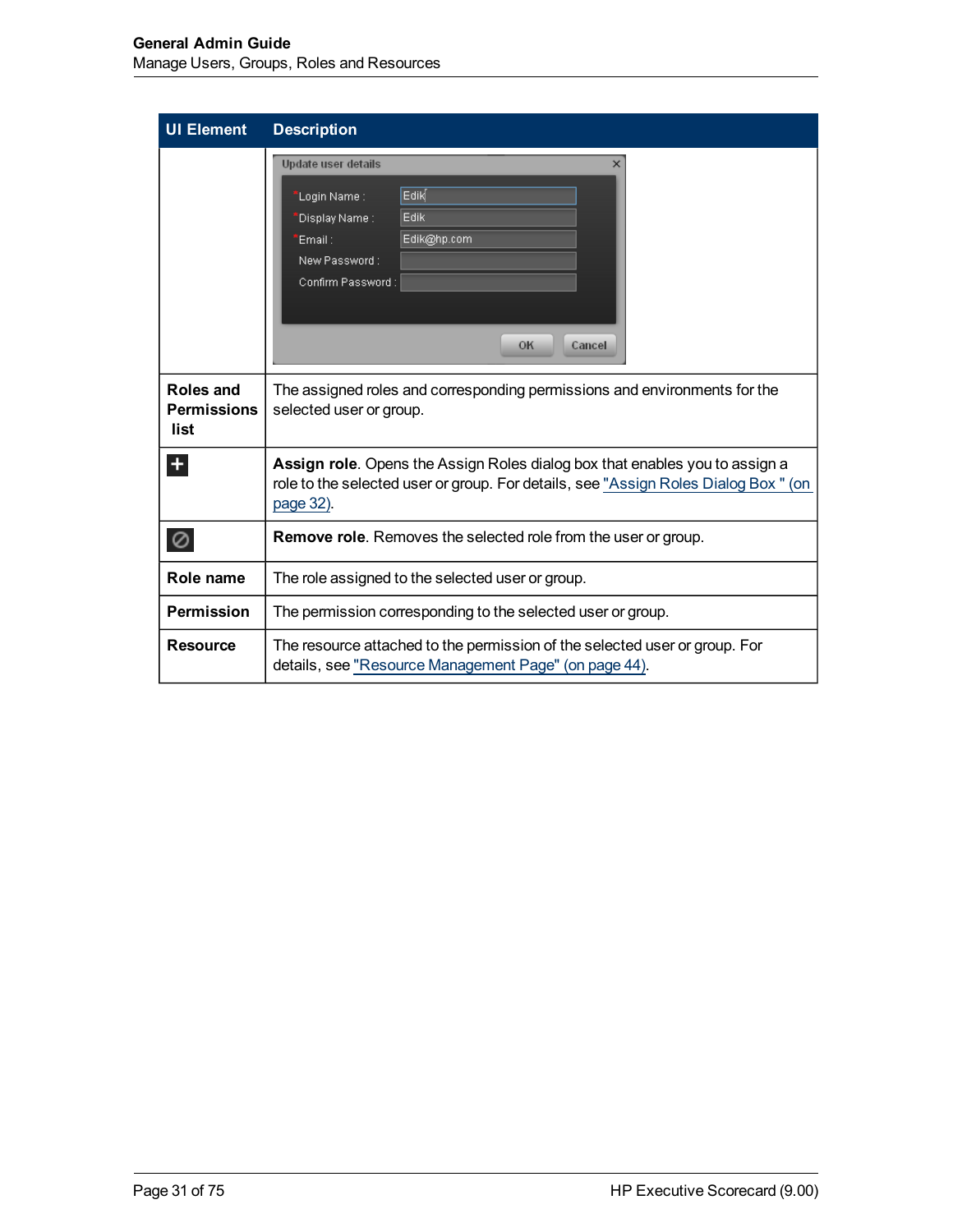# <span id="page-31-0"></span>**Assign Roles Dialog Box**

This dialog box enables you to assign roles to users or groups.

| <b>Assign Roles</b>                                                                                       | $\mathsf{x}$                     |
|-----------------------------------------------------------------------------------------------------------|----------------------------------|
| Select roles to assign                                                                                    |                                  |
| This dialog box assigns roles to the selected user/group. Select the required roles and click OK to save. |                                  |
|                                                                                                           |                                  |
| Available Roles                                                                                           | <b>Selected Roles</b>            |
| ලි Admin                                                                                                  | *** No Roles ***                 |
| & BusinessRelationshipsManager                                                                            |                                  |
| & ChiefInformationOfficer<br>& ProjectManagerOfficer                                                      | $\rightarrow$                    |
| & ServiceManager                                                                                          | $\overline{a}$                   |
| & VPOperations                                                                                            |                                  |
|                                                                                                           |                                  |
|                                                                                                           |                                  |
|                                                                                                           |                                  |
| Permission details for selected roles:                                                                    |                                  |
| Permission                                                                                                | Resource                         |
| Ch UPDATE_SETTINGS                                                                                        | Not Applicable                   |
| <b>T</b> APPLICATION_STUDIO                                                                               | Not Applicable                   |
| $\Gamma$ dash_annotation                                                                                  | Not Applicable                   |
| <b>T</b> APPLICATION EXPLORER                                                                             | Not Applicable                   |
| $\nabla$ <sub>1</sub> application_admin                                                                   | Not Applicable                   |
| <b>D</b> READ_SETTINGS                                                                                    | Not Applicable<br>Not Applicable |
| <b>♪</b> ADMIN_DS_MNG<br>Ӷ <mark>ӆ</mark> ҅ dash_select_kPi                                               | Not Applicable                   |
| <b>♪</b> DASH_CASCADING                                                                                   | Not Applicable                   |
|                                                                                                           |                                  |
|                                                                                                           | OK<br>Cancel                     |

| To access                | Select Admin > Users and Roles > User Management, select a user or group,<br>and click Assign Roles <sup>++</sup> in the Roles and Permissions area. |
|--------------------------|------------------------------------------------------------------------------------------------------------------------------------------------------|
| Important<br>information | Actions users can access depend on their roles and permissions.                                                                                      |
| <b>Relevant</b><br>tasks | "How to Assign Roles to Users" (on page 24)                                                                                                          |

| UI Element                             | <b>Description</b>                                                                                                           |
|----------------------------------------|------------------------------------------------------------------------------------------------------------------------------|
|                                        | Select a role from the <b>Available Roles</b> list and use the arrows to move<br>the role to the <b>Selected Roles</b> list. |
| Available and<br><b>Selected Roles</b> | Each user or group can have one or more assigned roles.                                                                      |
| <b>Permission details</b>              | The read-only details about the permissions and corresponding resources<br>for the selected role.                            |
| <b>Resource</b>                        | The list of resources for each permission.                                                                                   |
|                                        | Not Applicable: Used for permissions that do not require a specific<br>resource setting.                                     |
|                                        | <b><resource name="">:</resource></b> The permission is attached to a specific resource.                                     |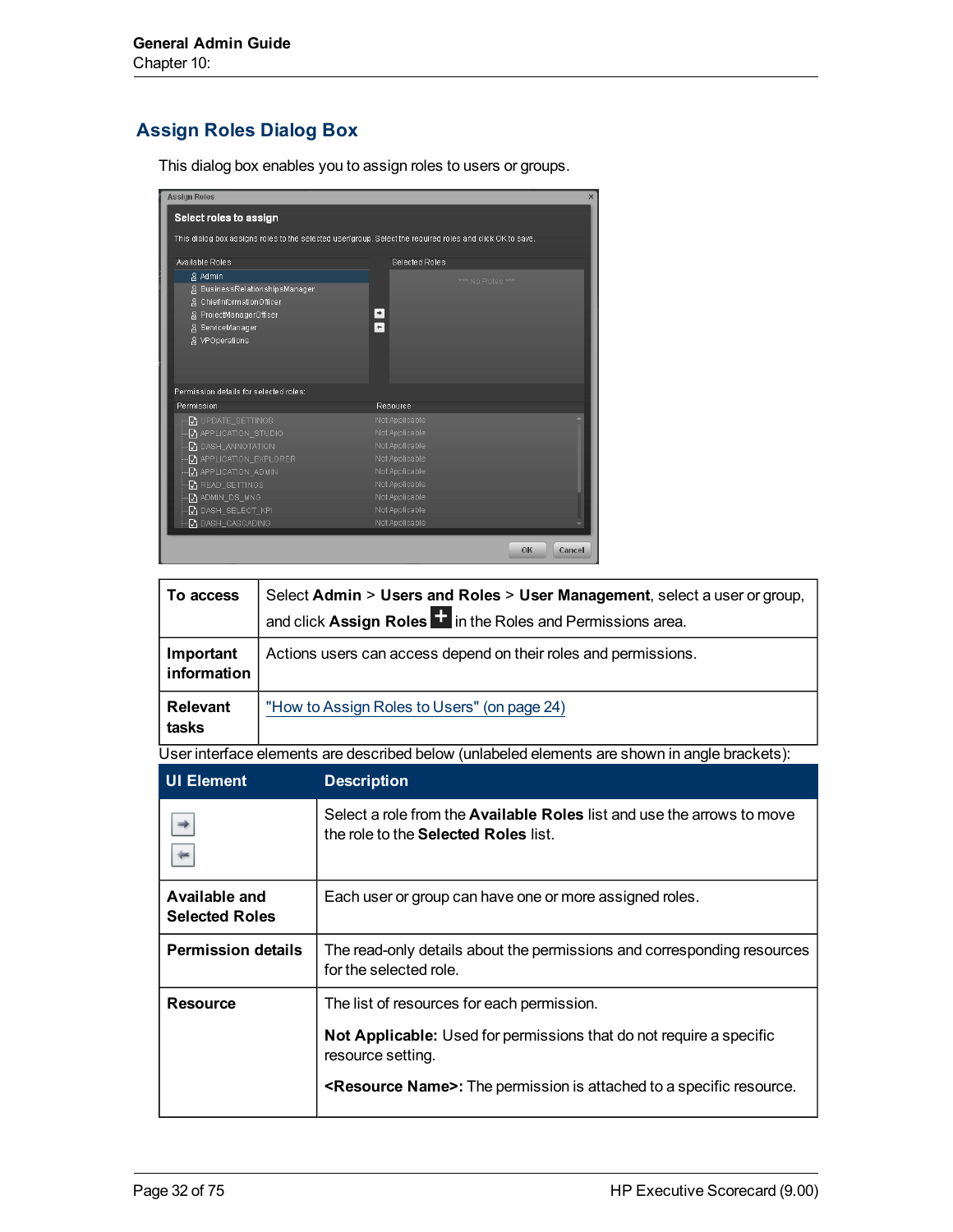| UI Element | <b>Description</b>                                  |
|------------|-----------------------------------------------------|
|            | All: The permission is applicable to all resources. |

# <span id="page-32-0"></span>**Manage Roles**

The Role Management page enables you to edit role details as well as attach and manage permissions, according to the following tasks:

**["How](#page-32-1) [to](#page-32-1) [Create](#page-32-1) [or](#page-32-1) [Delete](#page-32-1) [a](#page-32-1) [Role"](#page-32-1) [\(on](#page-32-1) [page](#page-32-1) [33\)](#page-32-1)**

**["How](#page-32-2) [to](#page-32-2) [Edit](#page-32-2) [Role](#page-32-2) [Details"](#page-32-2) [\(on](#page-32-2) [page](#page-32-2) [33\)](#page-32-2)**

### **["How](#page-33-0) [to](#page-33-0) [Attach](#page-33-0) [and](#page-33-0) [Manage](#page-33-0) [Permissions"](#page-33-0) [\(on](#page-33-0) [page](#page-33-0) [34\)](#page-33-0)**

<span id="page-32-1"></span>For user interface details, see ["](#page-34-0) [Role](#page-34-0) [Management](#page-34-0) [Page](#page-34-0) ["](#page-34-0) [\(on](#page-34-0) [page](#page-34-0) [35\)](#page-34-0) .

### **How to Create or Delete a Role**

The Role Management page enables you to create a new role or delete an existing role.

### **To create a role:**

- 1. Select **Admin** > **Users and Roles** > **Role Management**.
- 2. Click  $*$  to create a new role.
- 3. Enter the name and description for the role.
- 4. Click **OK** to save your role.

After creating a role, follow the procedure for attaching permissions and resources.

For details, see ["How](#page-33-0) [to](#page-33-0) [Attach](#page-33-0) [and](#page-33-0) [Manage](#page-33-0) [Permissions"](#page-33-0) [\(on](#page-33-0) [page](#page-33-0) [34\)](#page-33-0)

### **To delete a role:**

- 1. Select **Admin** > **Users and Roles** > **Role Management**.
- 2. Select a role from the list.
- 3. Click  $\blacksquare$  to delete the role from the list.

<span id="page-32-2"></span>For details, see ["](#page-34-0) [Role](#page-34-0) [Management](#page-34-0) [Page](#page-34-0) " [\(on](#page-34-0) [page](#page-34-0) [35\)](#page-34-0).

## **How to Edit Role Details**

The Role Management page enables you to edit role details.

### **To edit role details:**

- 1. Select **Admin** > **Users and Roles** > **Role Management**.
- 2. Select a role from the **Roles** area and click **Edit Details** in the **Role Details** area.
- 3. Edit the role as required and click **OK**.

For details, see ["](#page-34-0) [Role](#page-34-0) [Management](#page-34-0) [Page](#page-34-0) ["](#page-34-0) [\(on](#page-34-0) [page](#page-34-0) [35\)](#page-34-0).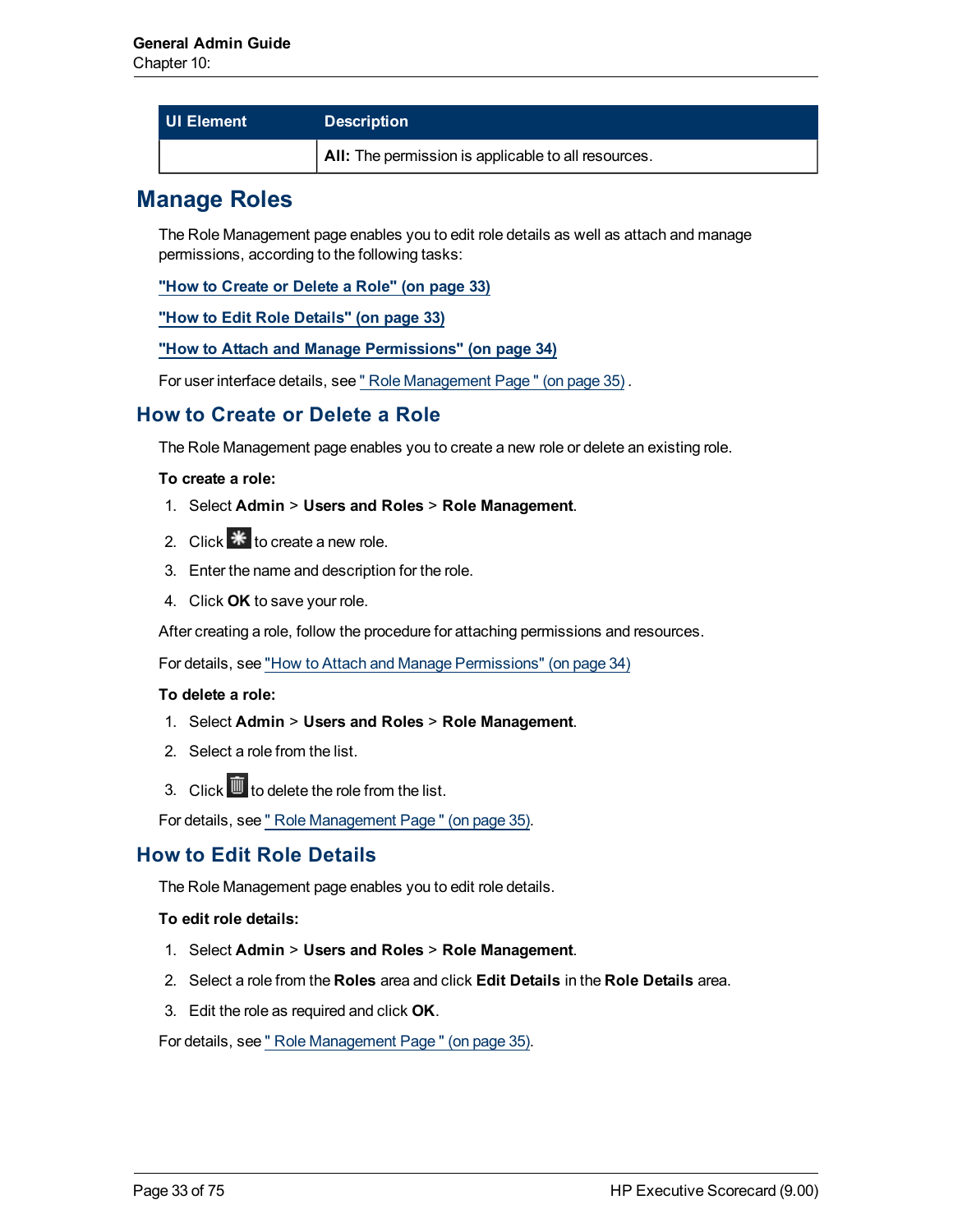## <span id="page-33-0"></span>**How to Attach and Manage Permissions**

The Role Management page enables you to attach permissions to roles, as well as attach resources to permissions.

### **To attach and manage permissions**

- 1. Select **Admin** > **Users and Roles** > **Role Management**.
- 2. Select a role and click  $\mathbf{t}$  in the **Role Details** pane. The Assign Permission to Role wizard opens.
- 3. Select a permission from the list.
- 4. Attach a resource to the selected permission.
- 5. Complete the wizard procedure to save your assignments.

For details se[e"](#page-36-0) [Assign](#page-36-0) [Permission](#page-36-0) [to](#page-36-0) [Role](#page-36-0) [Wizard](#page-36-0) ["](#page-36-0) [\(on](#page-36-0) [page](#page-36-0) [37\).](#page-36-0)

### **To add a resource to a permission:**

- 1. Select **Admin** > **Users and Roles** > **Role Management**.
- 2. Click **to open the Assign Resources to Permissions** page in the Assign Permission **to Role** wizard.
- 3. Select a permission and use the arrows to move the required environments from the **Available Resources** list to the **Selected Resources** list.

<span id="page-33-1"></span>For details, see ["](#page-34-0) [Role](#page-34-0) [Management](#page-34-0) [Page](#page-34-0) " [\(on](#page-34-0) [page](#page-34-0) [35\)](#page-34-0).

## **Role Management**

The Role Management page enables you to add specific permissions to a role, as well as attach resources to the permissions.

### <span id="page-33-2"></span>**Roles and Permissions**

Each role is associated with permissions. Permissions define which actions can be performed by the user with a specific role. For example, you can create a role that enables its users to create specific pages. In some cases, actions can be performed according to the resource attached to a permission.

**Note:** Users that are created in the Admin tab and require permissions to view reports pages, must be assigned those permissions in SAP BusinessObjects Enterprise for IT Executive Scorecard.

### <span id="page-33-3"></span>**Resources**

A resource is a logical group of one or more pages. Once you define resources, you attach the resources to a permission. For example, you can specify that the CIO has View permissions for CIO resources, while the Admin has View permissions for all resources.

### <span id="page-33-4"></span>**Role Management UI TOC**

Role Management includes following UI topics: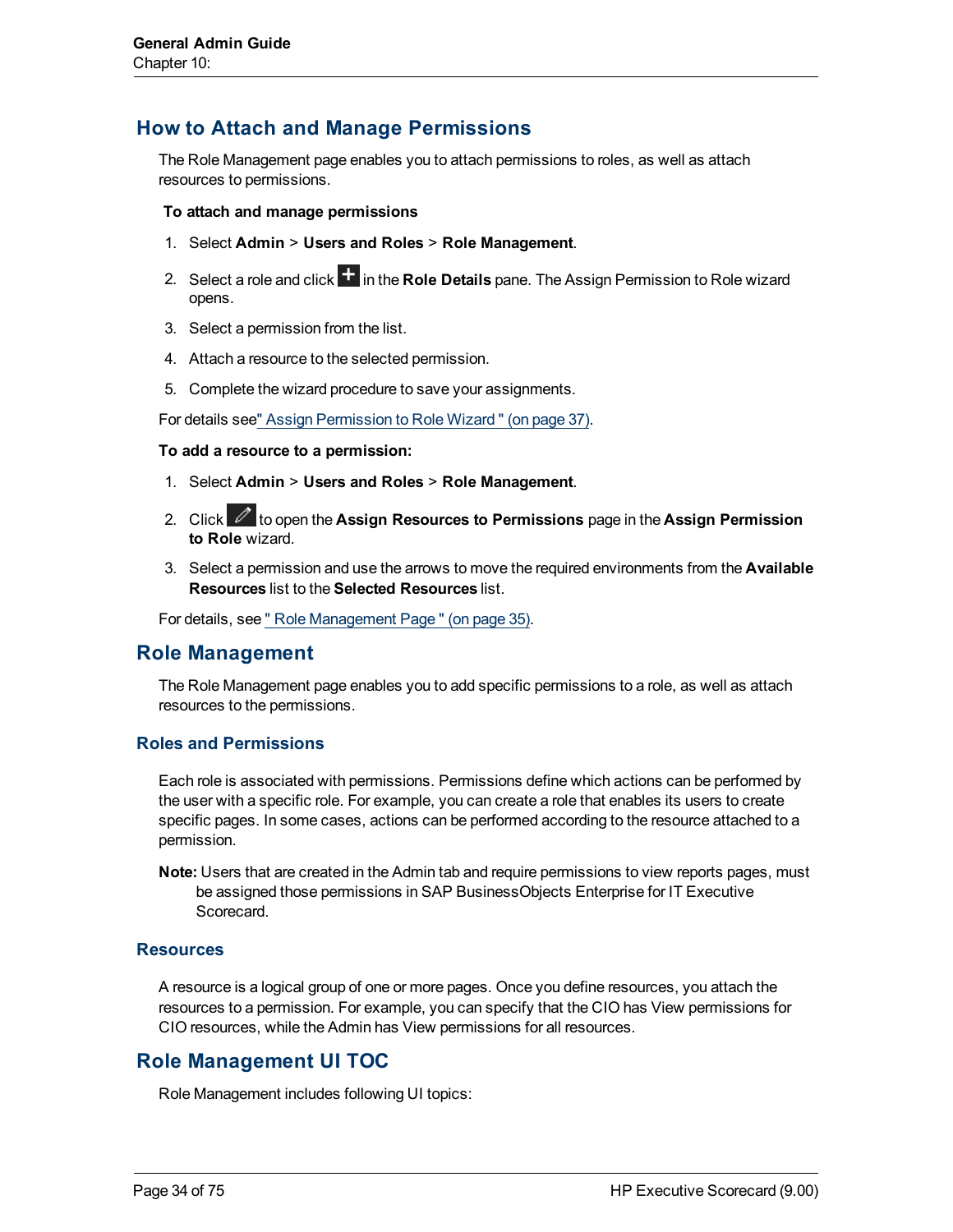["](#page-34-0) [Role](#page-34-0) [Management](#page-34-0) [Page](#page-34-0) ["](#page-34-0) [\(on](#page-34-0) [page](#page-34-0) [35\)](#page-34-0)

["](#page-36-0) [Assign](#page-36-0) [Permission](#page-36-0) [to](#page-36-0) [Role](#page-36-0) [Wizard](#page-36-0) " [\(on](#page-36-0) [page](#page-36-0) [37\)](#page-36-0)

### <span id="page-34-0"></span>**Role Management Page**

This page enables you to define the user roles and application permissions in the Admin tab. You can also assign resources to specific permissions.

|                             |                                             |                                          | Help >                           |
|-----------------------------|---------------------------------------------|------------------------------------------|----------------------------------|
| User Management             |                                             |                                          |                                  |
| Role Management             | <b>Roles</b>                                | <b>Role Details:</b>                     |                                  |
| Resource Management         | $*$ 0 $\circ$                               | Role Name:<br>Admin                      |                                  |
|                             | 음 Admin                                     | Role Description<br>Admingfdhdfgh        | $\boxed{\blacksquare}$           |
|                             | & BusinessRelationshipsManage               |                                          |                                  |
|                             | & ChiefInformationOfficer                   | gř<br>dhřdgh                             |                                  |
|                             | & ProjectManagerOfficer<br>& ServiceManager |                                          |                                  |
|                             | & VPOperations                              |                                          | $\boxed{\blacksquare}$           |
|                             |                                             | Edit details                             |                                  |
|                             |                                             |                                          |                                  |
|                             |                                             |                                          |                                  |
|                             |                                             | <b>Permissions</b>                       |                                  |
|                             |                                             | $+ 00$                                   |                                  |
|                             |                                             | Permission                               | Resource                         |
|                             |                                             | <b>ED READ_SETTINGS</b>                  | Not Applicable                   |
|                             |                                             | Ch UPDATE_PAGE                           | ALL.                             |
|                             |                                             | APPLICATION_EXPLORER                     | Not Applicable                   |
|                             |                                             | C APPLICATION_STUDIO                     | Not Applicable                   |
|                             |                                             | └♪ ADMIN_DS_MNG                          | Not Applicable                   |
|                             |                                             | C DASH_ANNOTATION                        | Not Applicable                   |
|                             |                                             | C UPDATE_SETTINGS                        | Not Applicable                   |
|                             |                                             | C <sub>1</sub> PAGE_MANAGER              | Not Applicable                   |
|                             |                                             | └』DASH_SELECT_KPI                        | Not Applicable                   |
|                             |                                             | └□ DASH_CASCADING<br>└ ADMIN_USERS_ROLES | Not Applicable<br>Not Applicable |
|                             |                                             | - happlication_admin                     | Not Applicable                   |
|                             |                                             |                                          |                                  |
|                             |                                             |                                          |                                  |
|                             |                                             |                                          |                                  |
|                             |                                             |                                          |                                  |
|                             |                                             |                                          |                                  |
|                             |                                             |                                          |                                  |
|                             |                                             |                                          |                                  |
|                             |                                             |                                          |                                  |
|                             |                                             |                                          |                                  |
| <b>Users and Roles</b>      |                                             |                                          |                                  |
| <b>Foundations Settings</b> |                                             |                                          |                                  |
| <b>Scorecard Settings</b>   |                                             |                                          |                                  |

| To access                | Select Admin > Users and Roles > Role Management.                                                                                                                             |  |
|--------------------------|-------------------------------------------------------------------------------------------------------------------------------------------------------------------------------|--|
| Important<br>information | It is recommended to define resources prior to defining roles. For details, see<br>"Resource Management Page" (on page 44).<br>Click Refresh <b>C</b> to refresh the display. |  |
| Relevant<br>tasks        | "Manage Roles" (on page 33)                                                                                                                                                   |  |

### **Roles Pane**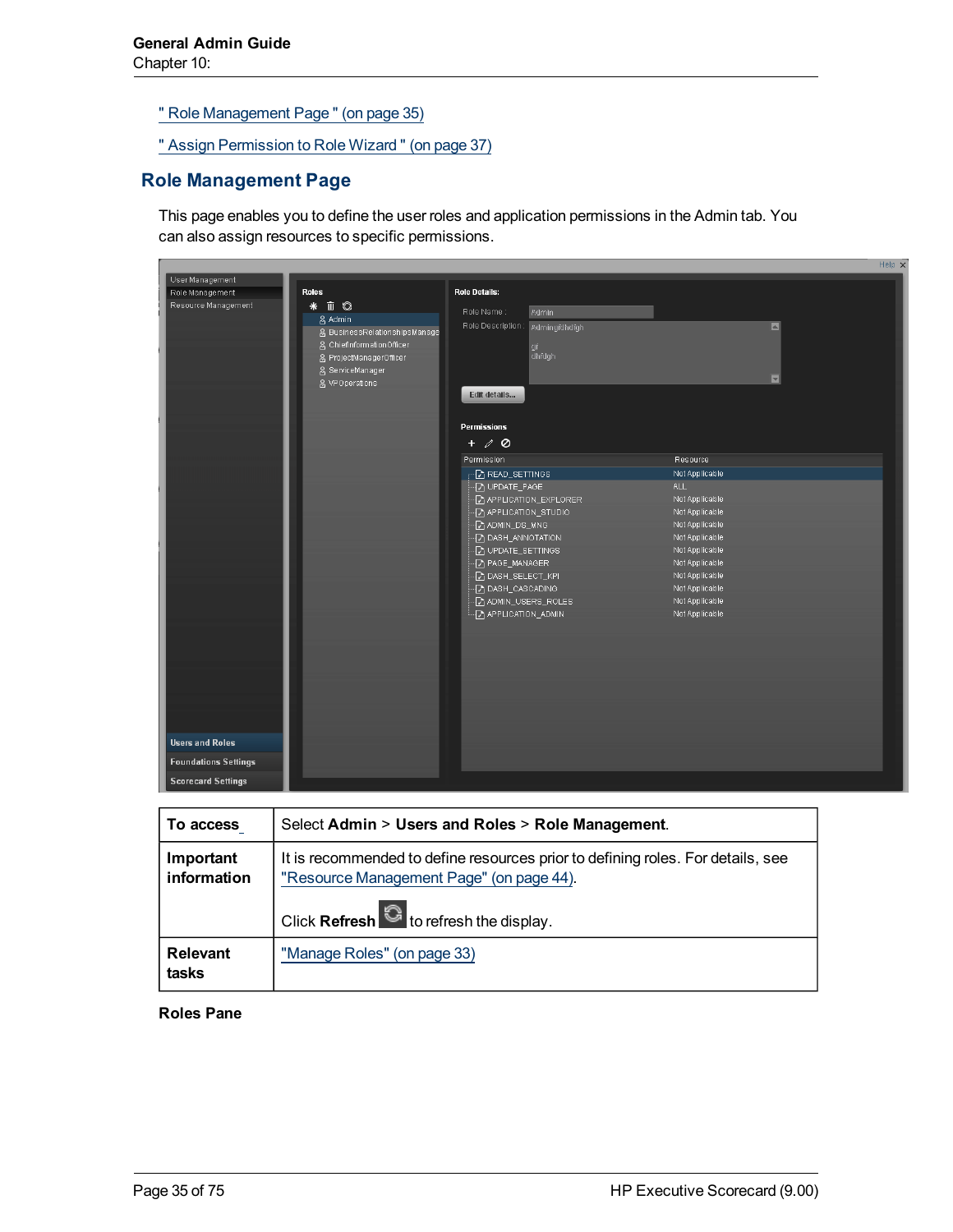| UI<br><b>Element</b>        | <b>Description</b>                                                                                                                                                                                              |
|-----------------------------|-----------------------------------------------------------------------------------------------------------------------------------------------------------------------------------------------------------------|
| ⋇                           | <b>Create Role.</b> Creates a new role.                                                                                                                                                                         |
|                             | Edit role details<br>×<br>Role Name :<br>Role Description:<br>$\leftarrow$<br>$\overline{\mathbf{v}}$<br>0K.<br>Cancel                                                                                          |
|                             | Enter the Role Name and Role Description and click OK.                                                                                                                                                          |
| 画                           | Delete Role. Deletes the selected role.                                                                                                                                                                         |
| <role<br>List&gt;</role<br> | A list of roles currently defined in the Admin tab. When you select a role, the details<br>appear in the Role Details pane and Permissions list.<br><b>Available Roles:</b>                                     |
|                             | Administrator. The application administrator.<br>٠                                                                                                                                                              |
|                             | <b>Business Relationship Manager.</b> Responsible for liaising between IT and the<br>business.                                                                                                                  |
|                             | Chief Information Officer. Responsible for the information technology and<br>$\bullet$<br>computer systems that support enterprise goals. A CIO is usually a key contributor<br>in formulating strategic goals. |
|                             | Project Manager Officer. Defines and maintains the standards of process,<br>generally related to project management, within the organization.                                                                   |
|                             | Service Manager. Responsible for the definition of the processes within the<br>$\bullet$<br>organization as well as the implementation and execution of those processes.                                        |
|                             | VP Operations. Responsible for maintaining the uptime and performance of all<br>business services within the enterprise.                                                                                        |

User interface elements are described below (unlabeled elements are shown in angle brackets):

**Role Details Pane**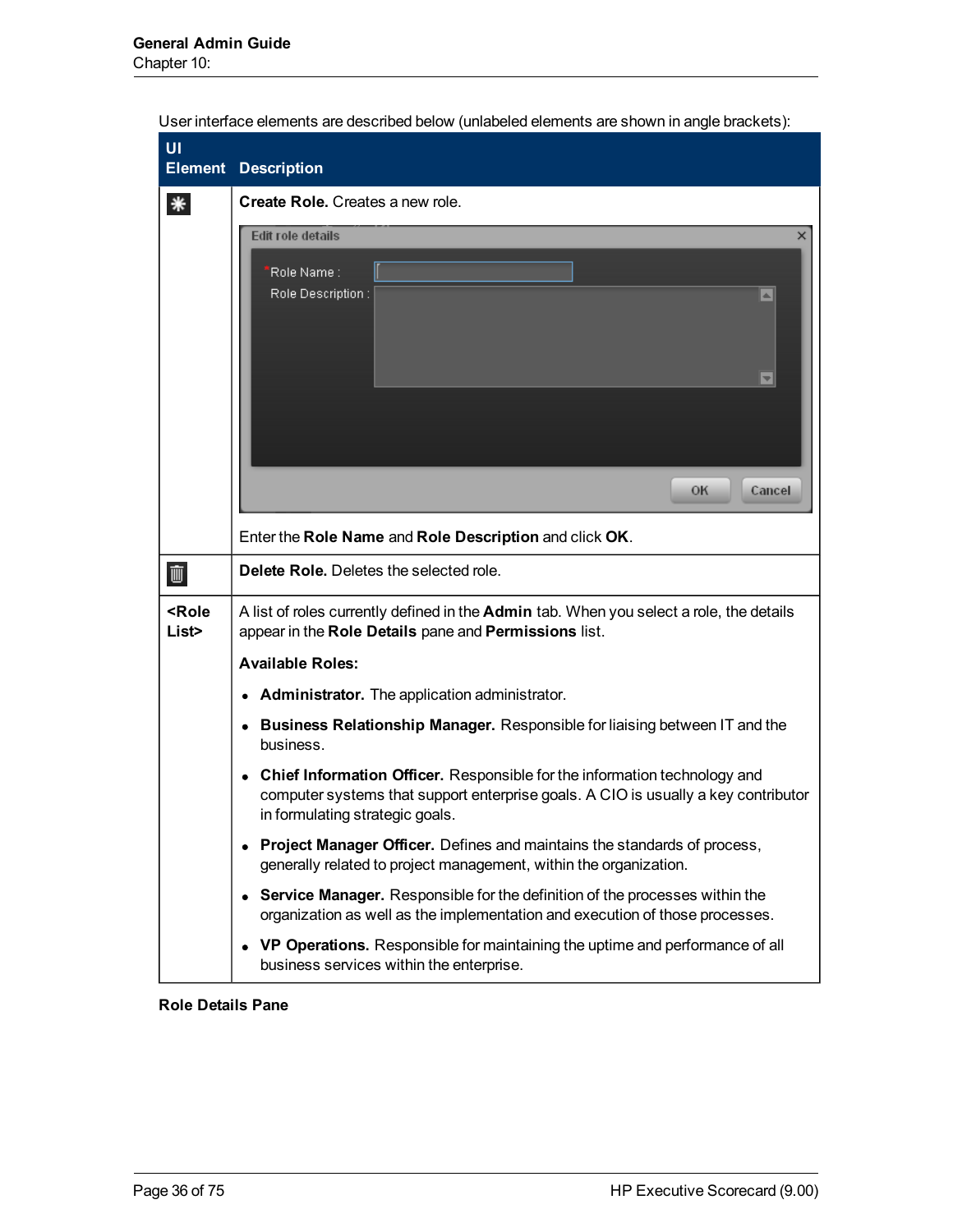| <b>UI Element</b>          | <b>Description</b>                                                                                                                                                                                                                        |  |
|----------------------------|-------------------------------------------------------------------------------------------------------------------------------------------------------------------------------------------------------------------------------------------|--|
| +                          | Attach permission. Assigns selected permissions to roles. You select permissions<br>using the Assign Permission to Role wizard. For user interface details, see" Assign<br>Permission to Role Wizard " (on page 37).                      |  |
| ⊘                          | Detach permission. Removes the selected permission from the role.                                                                                                                                                                         |  |
| v                          | Manage permission. Modifies the selected permission. Opens the Assign<br>Resources to Permissions page in the Assign Permission to Role wizard. For<br>user interface details, see " Assign Resources to Permissions Page " (on page 41). |  |
| <b>Role Name</b>           | The name of the selected role.                                                                                                                                                                                                            |  |
| Role<br><b>Description</b> | The description of the selected role.                                                                                                                                                                                                     |  |
| <b>Edit Details</b>        | Edits the selected role name and description.<br>Edit role details<br>×<br>Administrator<br>Role Name :<br>Role Description : Application administrator.<br>ОK<br>Cancel                                                                  |  |
| <b>Permissions</b><br>List | The list of permissions and resources for the selected role.                                                                                                                                                                              |  |
| <b>Permission</b>          | The permission sets and permissions attached to the selected role.                                                                                                                                                                        |  |
| <b>Resources</b>           | The list of resources for each permission.                                                                                                                                                                                                |  |
|                            | Not Applicable. Used for permissions that do not require a specific resource setting.                                                                                                                                                     |  |
|                            | <resource name="">. The permission is attached to a specific resource.</resource>                                                                                                                                                         |  |
|                            | All. The permission is applicable to all resources.                                                                                                                                                                                       |  |

User interface elements are described below (unlabeled elements are shown in angle brackets):

### <span id="page-36-0"></span>**Assign Permission to Role Wizard**

This wizard enables you to assign permissions to the selected role, as well as assign environments to the permissions.

| To | Select Admin > Users and Roles > Role Management. Select a role and click |
|----|---------------------------------------------------------------------------|
|    | access   in the Role Details pane.                                        |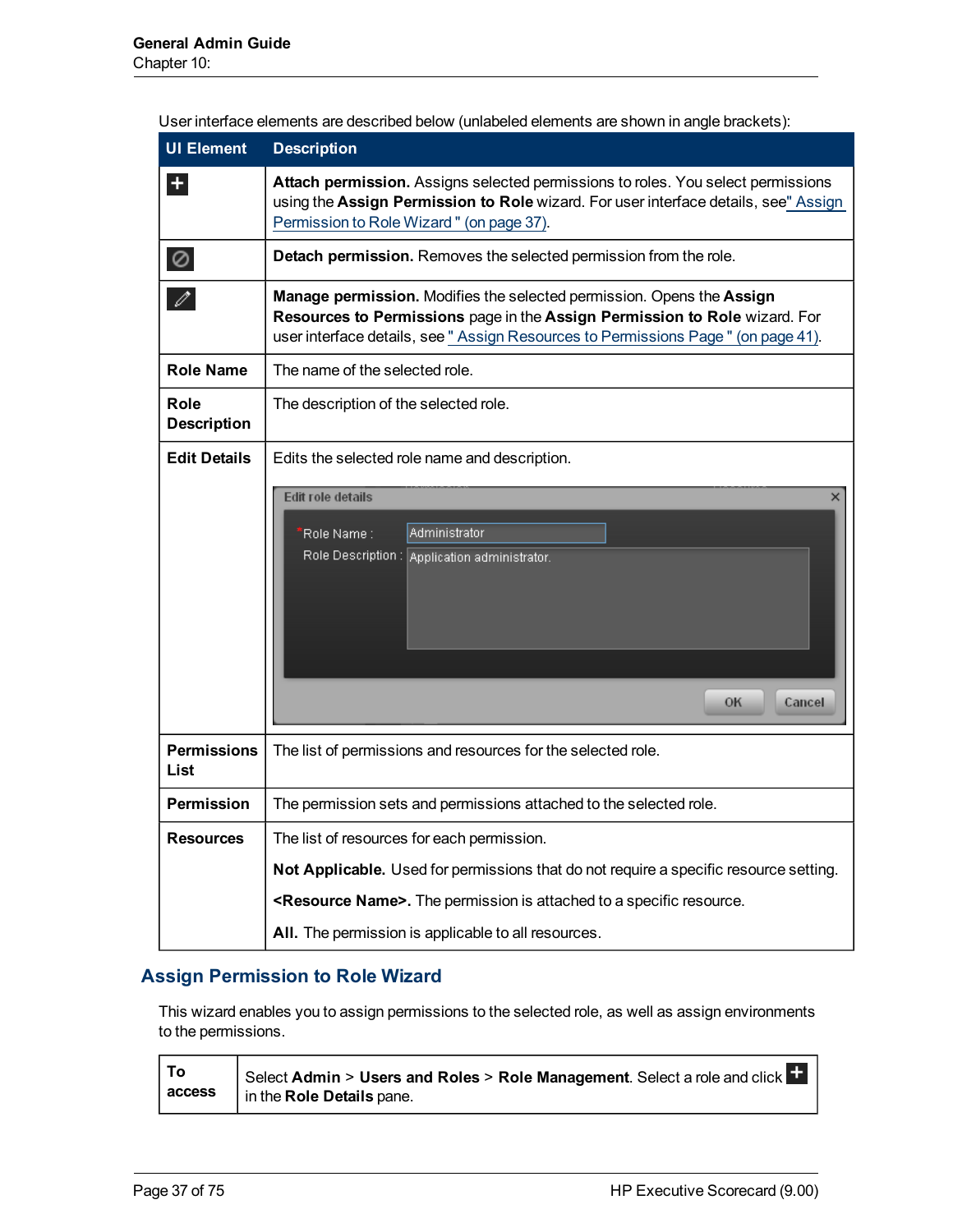| <b>Wizard</b><br>Map | The Assign Permission to Role wizard contains:<br>" Select a Permission Page " (on page 38) >" Assign Resources to Permissions Page<br>" (on page 41)" Confirmation Page " (on page 41) |
|----------------------|-----------------------------------------------------------------------------------------------------------------------------------------------------------------------------------------|
| Relevant<br>tasks    | "How to Attach and Manage Permissions" (on page 34)                                                                                                                                     |

### <span id="page-37-0"></span>**Select a Permission Page**

This wizard page enables you to select the permissions to assign to a role.

| <b>Assign Permissions to Role Wizard</b>                                                                                                | ×              |
|-----------------------------------------------------------------------------------------------------------------------------------------|----------------|
| Select a permission or a permission set                                                                                                 |                |
| This wizard assigns the required permissions to the selected role.<br>Select a permission or permission set and click Next to continue. |                |
| Permission                                                                                                                              |                |
| ■ Users and Roles                                                                                                                       |                |
| Ch Admin Access                                                                                                                         |                |
| Ch Studio                                                                                                                               |                |
| Ch Select KPI<br>Select KPI<br>D,<br>(Permission)<br>M<br>「Ch View Page                                                                 |                |
| Data Source Management                                                                                                                  |                |
| Ch Administer Pages                                                                                                                     |                |
| Ch Edit Settings                                                                                                                        |                |
|                                                                                                                                         |                |
|                                                                                                                                         |                |
|                                                                                                                                         |                |
|                                                                                                                                         |                |
|                                                                                                                                         |                |
|                                                                                                                                         |                |
|                                                                                                                                         |                |
|                                                                                                                                         | Next<br>Cancel |
|                                                                                                                                         |                |

| Important                                                                                                                                   | Select a permission from the tree.                                                                                           |  |
|---------------------------------------------------------------------------------------------------------------------------------------------|------------------------------------------------------------------------------------------------------------------------------|--|
| <b>Information</b>                                                                                                                          | This page may lead directly to the Confirmation page depending on whether the<br>selected permission has resources attached. |  |
| <b>Wizard Map</b>                                                                                                                           | The" Assign Permission to Role Wizard" (on page 37) contains:                                                                |  |
| " Select a Permission or Permission Set Page " >" Assign Resources to<br>Permissions Page " (on page 41)" Confirmation Page " (on page 41). |                                                                                                                              |  |
| User interface elements are described below (unlabeled elements are shown in angle brackets):                                               |                                                                                                                              |  |
| <b>UI Element</b>                                                                                                                           | <b>Description</b>                                                                                                           |  |
| <b><permissions< b=""><br/>Displays the pre-defined permissions. For details, see "Pre-Defined"</permissions<></b>                          |                                                                                                                              |  |

#### <span id="page-37-1"></span>**Pre-Defined Permissions**

**Explorer Access.** Enables the user to access the Explorer tab.

[Permissions"](#page-37-1) [\(on](#page-37-1) [page](#page-37-1) [38\)](#page-37-1).

**tree>**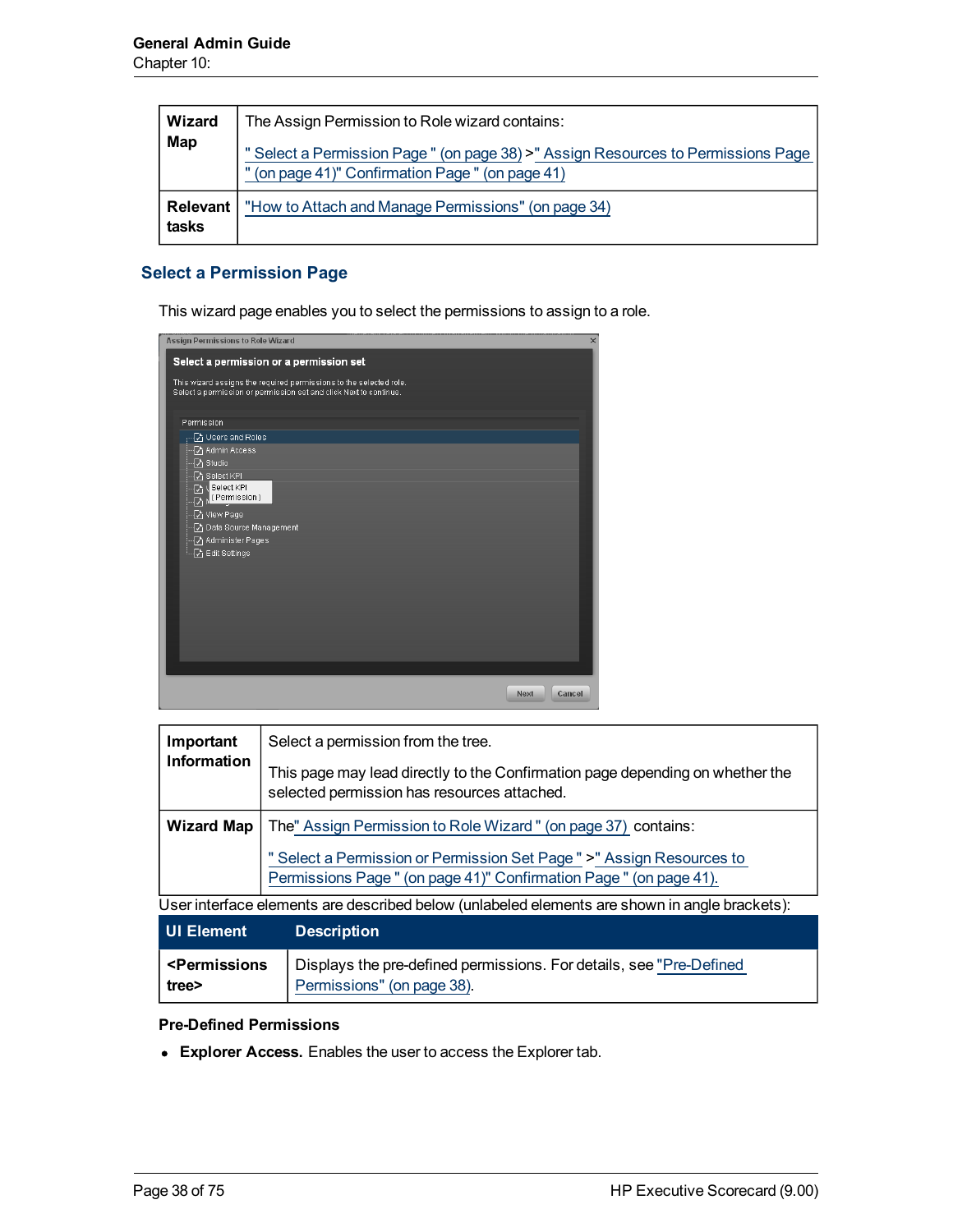**Note:** Users with the**Explorer Access** permission should also have the **Select KPI** permission. The user then gets access to all KPIs in the Explorer page by clicking the **Explorer** button.

- **View Settings.** Enables the user to view the Scorecard Settings, Foundation Settings, and DWH Settings accordion tabs.
- **Users and Roles.** Enables the user to view the Users & Roles accordion tab. To modify the contents of the Users & Roles accordion tab, the user needs the **Edit Settings** permission. Must have **Admin Access** to view the Admin tab.
- **Admin Access.** Enables the user to access the Admin tab, but not any further pages.
- **Studio.** Enables the user to view the Studio tab and to modify its contents.
- **Manage Page.** Enables the user to view, modify (add components, delete components, and even delete) the relevant page in the Dashboard. Note that when an additional page is needed a user with this permission must ask a user with the Administer Pages permission to create the new page. Once the page is created and assigned to a user, the user can add components, and modify it.
- **Select KPI.** Enables the user to view the contents of the Active KPIs area in all the components filters. The user can also move KPIs from the Active KPIs area to the Selected KPIs area. If the user does not have this permission, the user can, in all the component filters, view the contents of the Selected KPIs area, cannot modify the selection, and cannot view the contents of the Active KPIs area as the contents are greyed out.
- **View Page.** Enables the user to only view the relevant page in the Dashboard.
- **Manage Annotation.** Enables the user to edit or delete an existing annotation. If the user does not have this permission, the user can only view the annotation and the **Edit** and **Delete** buttons of the annotation are hidden.
- **Data Source Management.** Enables the user to access the Data Source Management page and activate content packs. Must have **Admin Access** to view the Admin tab.
- **Edit Settings.** Enables the user to edit the contents of the Scorecard Settings, Foundation Settings, and DWH Settings accordion tabs.Must have **Admin Access** to view the Admin tab.
- **Administer Pages.** Enables the user to view and modify (add components, delete components, and even delete) all the pages in the Dashboard. The user can also create new pages.
- **Cascade Scorecard.** Enables the user to view the small black arrow (near the Scorecard title) that indicates that the Scorecard has Cascading Scorecards. The user can click the arrow to display the Cascading Scorecards for which he has permission. If the user does not have this permission, the small arrow is not displayed and the user does not know that Cascading Scorecards are available.

#### **Notes:**

- <sup>l</sup> Users with the **Administrate Pages** permission can add pages and control all pages in the system but they need the **Select KPI** permission to configure components on the page.
- **.** Users with the **Manage Page** permission can change and delete specific pages but cannot create new pages. To do that they need the **Administrate pages** permission.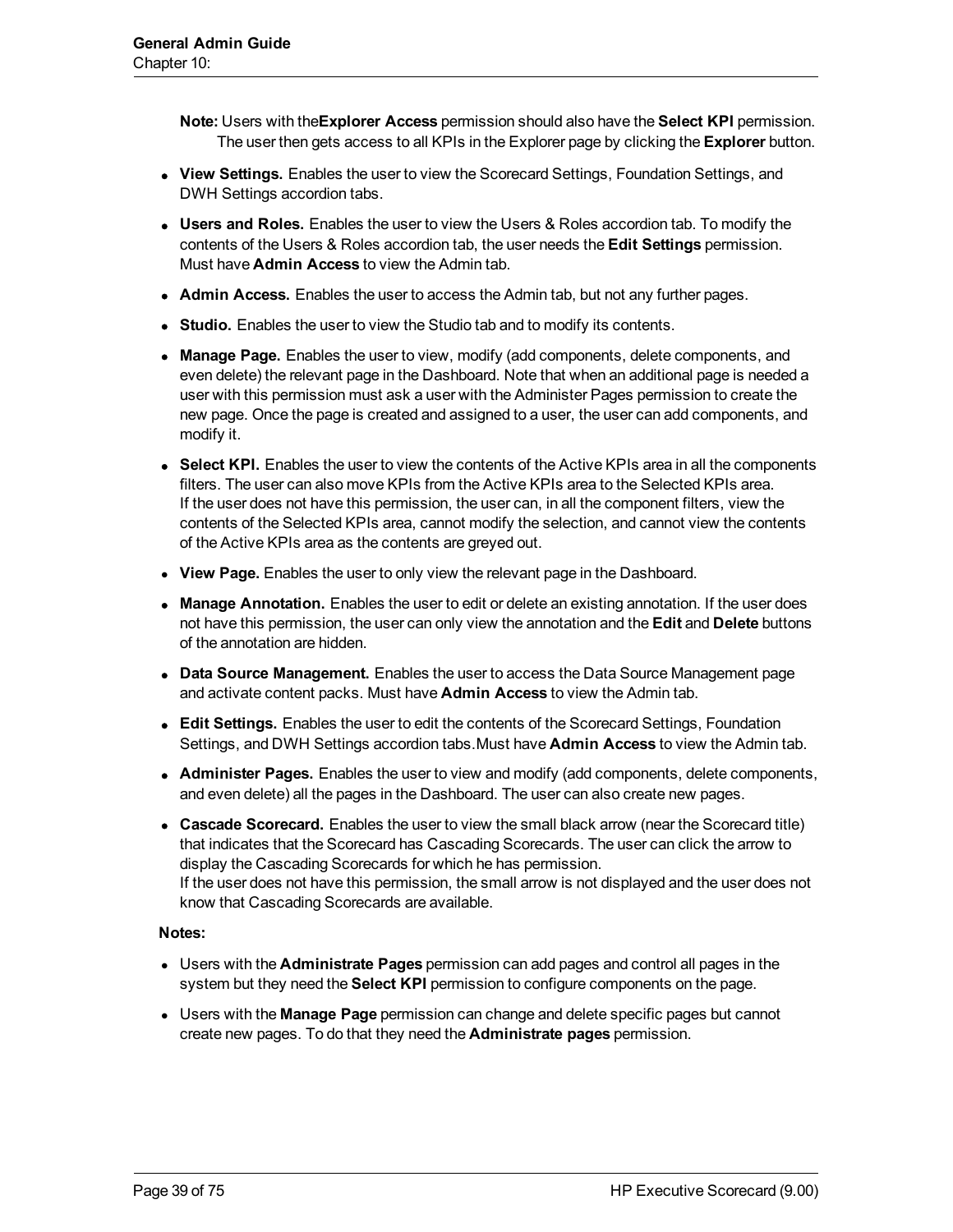• The out-of-the-box roles (for example: CIO) have the Manage Page permission for the relevant page, as well as **Explorer Access** and **Cascade Scorecard** permissions.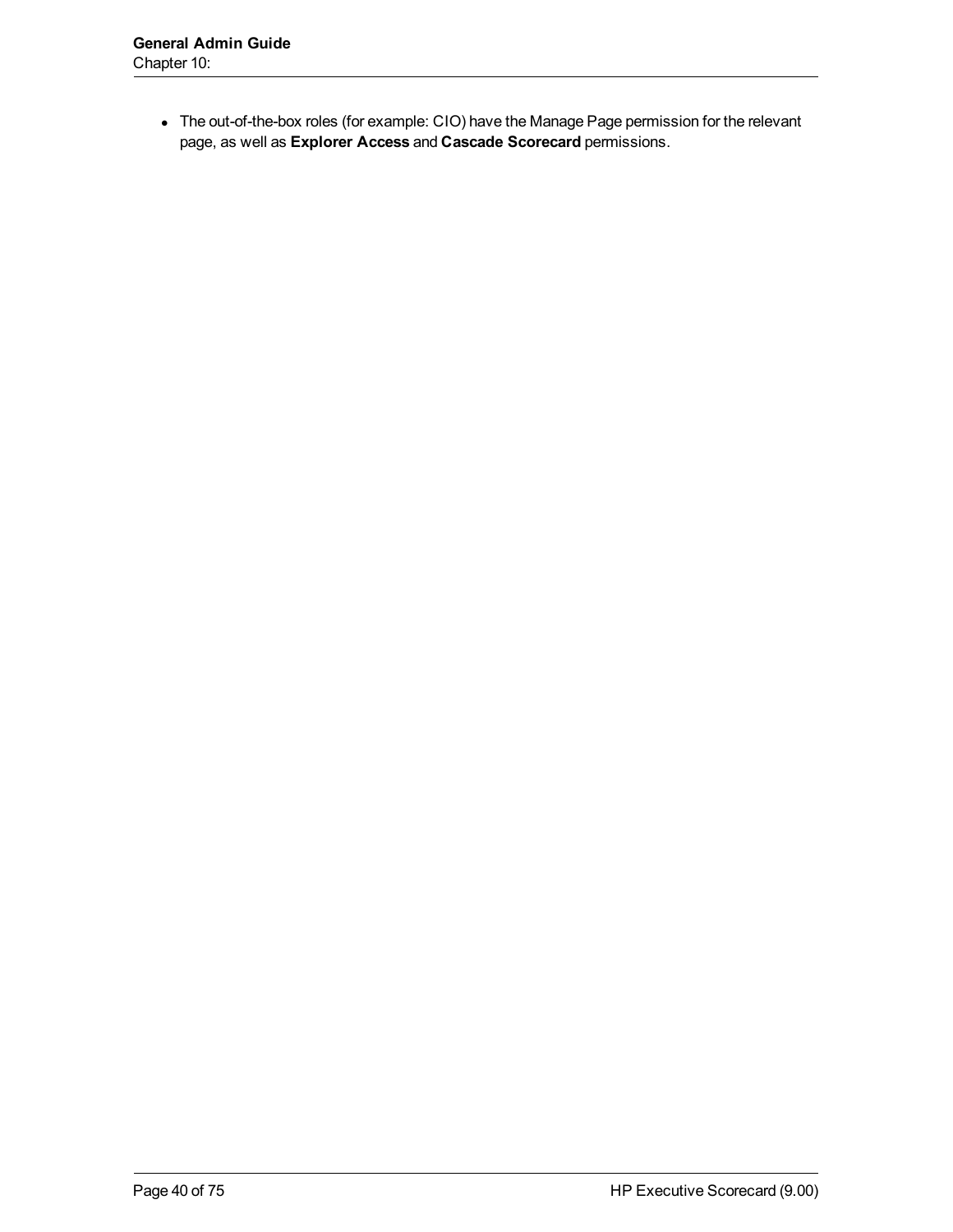### <span id="page-40-0"></span>**Assign Resources to Permissions Page**

This wizard page enables you to assign resources to permissions.

| Assign Permissions to Role Wizard                                                                                                                                                 |                                                                             |                                                                          | $\times$ |
|-----------------------------------------------------------------------------------------------------------------------------------------------------------------------------------|-----------------------------------------------------------------------------|--------------------------------------------------------------------------|----------|
| Assign resources to permissions<br>Select a permission and assign the relevant resources to it. Click Next to continue.<br>Note: You must assign an resource to every permission. |                                                                             |                                                                          |          |
| Permission                                                                                                                                                                        | Available Resources                                                         | <b>Selected Resources</b>                                                |          |
| ≔~ি Manage Page                                                                                                                                                                   | <b>BB</b> ALL<br>B CIO Pages<br>图 SM Pages<br>图 BRM Pages<br>图 VP Ops Pages | <b>图 PMO Pages</b><br>图 CIO Pages<br>B.<br>$\overline{\phantom{a}}$<br>Ŧ |          |
|                                                                                                                                                                                   |                                                                             | Cancel<br><b>Next</b>                                                    |          |

| Important         | This page only appears if the permissions are applicable for a resource.                                                                  |  |
|-------------------|-------------------------------------------------------------------------------------------------------------------------------------------|--|
| Information       | <b>Note:</b> Click $\mathbb{Z}$ to access this page directly.                                                                             |  |
| <b>Wizard Map</b> | The "Assign Permission to Role Wizard" (on page 37) contains:                                                                             |  |
|                   | " Select a Permission Page " (on page 38) >" Assign Resources to Permissions<br>Page " (on page 41) > " Confirmation Page " (on page 41). |  |

User interface elements are described below (unlabeled elements are shown in angle brackets):

| <b>UI Element</b>                                    | <b>Description</b>                                                                                                                         |  |
|------------------------------------------------------|--------------------------------------------------------------------------------------------------------------------------------------------|--|
| <b>Permission</b>                                    | A tree containing the permissions.                                                                                                         |  |
|                                                      | Select a permission and use the arrows to move the required resources<br>from the Available Resources list to the Selected Resources list. |  |
| Available and<br><b>Selected</b><br><b>Resources</b> | Each permission can be applicable for specific resources, for all resources,<br>or not applicable to a resource.                           |  |

## <span id="page-40-1"></span>**Confirmation Page**

This wizard page confirms the permissions assignments you have made.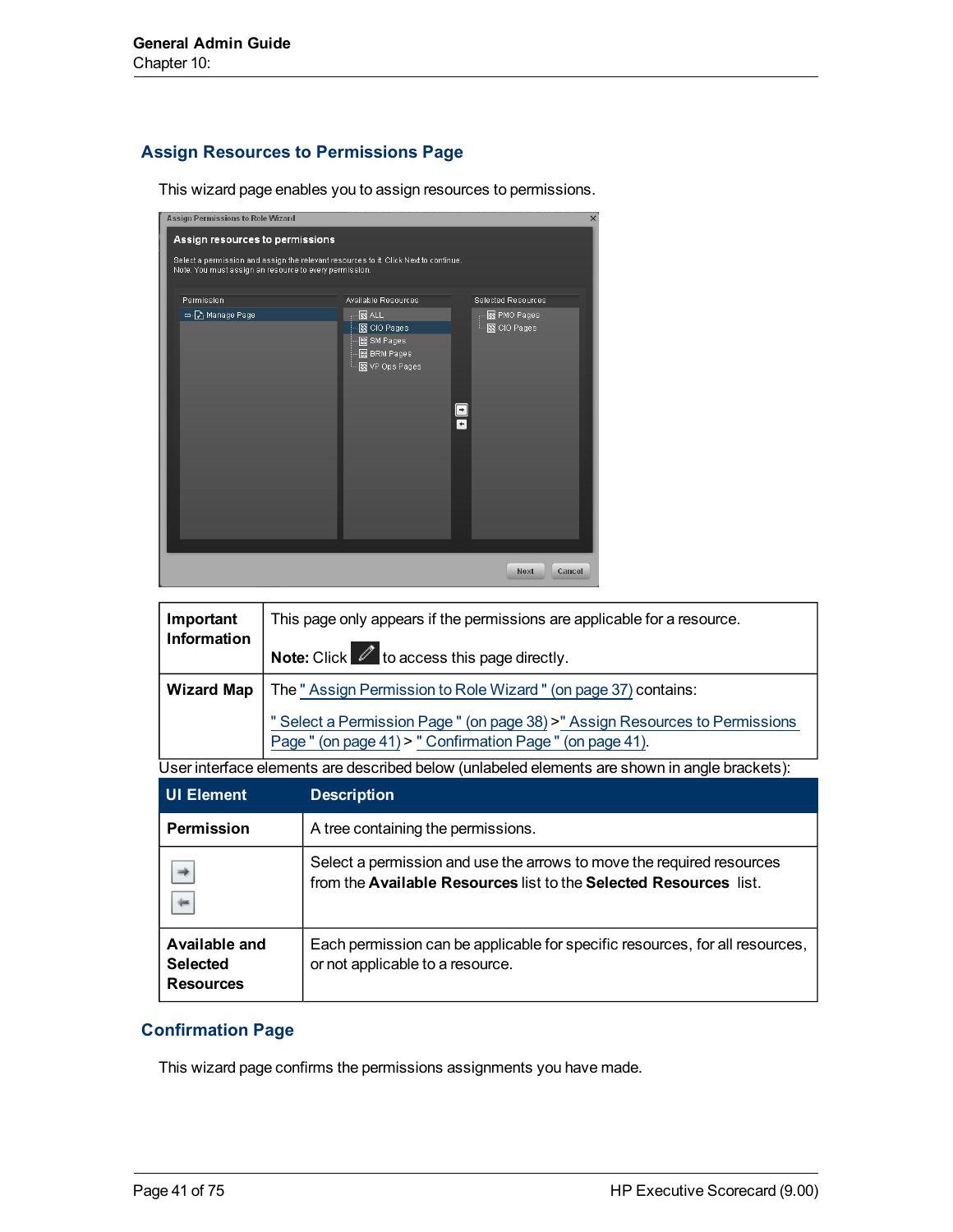| Assign Permissions to Role Wizard                                                                                                                                                                                          | $\mathsf{x}$                           |
|----------------------------------------------------------------------------------------------------------------------------------------------------------------------------------------------------------------------------|----------------------------------------|
| Confirmation                                                                                                                                                                                                               |                                        |
|                                                                                                                                                                                                                            |                                        |
| Review the last permission or permission set with the resources you have selected. Click Finish to commit this<br>change and close this window or click Commit & Add another permission to commit this change and continue |                                        |
| assigning permissions.                                                                                                                                                                                                     |                                        |
| Permission                                                                                                                                                                                                                 | Resource                               |
|                                                                                                                                                                                                                            |                                        |
| Im-Di Manage Page                                                                                                                                                                                                          | PMO Pages, CIO Pages                   |
|                                                                                                                                                                                                                            |                                        |
|                                                                                                                                                                                                                            |                                        |
|                                                                                                                                                                                                                            |                                        |
|                                                                                                                                                                                                                            |                                        |
|                                                                                                                                                                                                                            |                                        |
|                                                                                                                                                                                                                            |                                        |
|                                                                                                                                                                                                                            |                                        |
|                                                                                                                                                                                                                            |                                        |
|                                                                                                                                                                                                                            |                                        |
|                                                                                                                                                                                                                            |                                        |
|                                                                                                                                                                                                                            |                                        |
|                                                                                                                                                                                                                            |                                        |
|                                                                                                                                                                                                                            |                                        |
|                                                                                                                                                                                                                            |                                        |
|                                                                                                                                                                                                                            | <b>Back</b><br><b>Finish</b><br>Cancel |
|                                                                                                                                                                                                                            |                                        |

| Wizard            | The "Assign Permission to Role Wizard" (on page 37) contains:                                                                                       |  |
|-------------------|-----------------------------------------------------------------------------------------------------------------------------------------------------|--|
| Map               | Select a Permission Page " (on page 38) " Assign Resources to Permissions Page "<br>(on page 41) > " Confirmation Page " (on page 1).               |  |
|                   | User interface elements are described below (unlabeled elements are shown in angle brackets):                                                       |  |
| <b>UI Element</b> | <b>Description</b>                                                                                                                                  |  |
| <b>Permission</b> | The permissions assigned to this role.                                                                                                              |  |
| <b>Resource</b>   | The list of resources associated with the each permission.                                                                                          |  |
| Add<br>another    | Click to commit the current permission and continue in the wizard to add another<br>permission. The "Select a Permission Page " (on page 38) opens. |  |
| <b>Finish</b>     | Click to commit the assigned permissions and finish wizard functions.                                                                               |  |
| Cancel            | Click to cancel the current assignment. All previous actions in the wizard are still<br>valid.                                                      |  |

# <span id="page-41-1"></span>**Manage Resources**

The **Resource Management** page enables you to view resource and resource types, as well as create a resource. You can also select instances or pages that comprise a resource. The Resource Management page includes the following tasks:

**["How](#page-41-0) [to](#page-41-0) [Create](#page-41-0) [a](#page-41-0) [Resource"](#page-41-0) [\(on](#page-41-0) [page](#page-41-0) [42\)](#page-41-0)**

**["How](#page-42-0) [to](#page-42-0) [Select](#page-42-0) [and](#page-42-0) [Manage](#page-42-0) [Instances"](#page-42-0) [\(on](#page-42-0) [page](#page-42-0) [43\)](#page-42-0)**

<span id="page-41-0"></span>For details see ["Resource](#page-43-0) [Management](#page-43-0) [Page"](#page-43-0) [\(on](#page-43-0) [page](#page-43-0) [44\).](#page-43-0)

### **How to Create a Resource**

The Resource Management page enables you to create a resource to attach to permissions.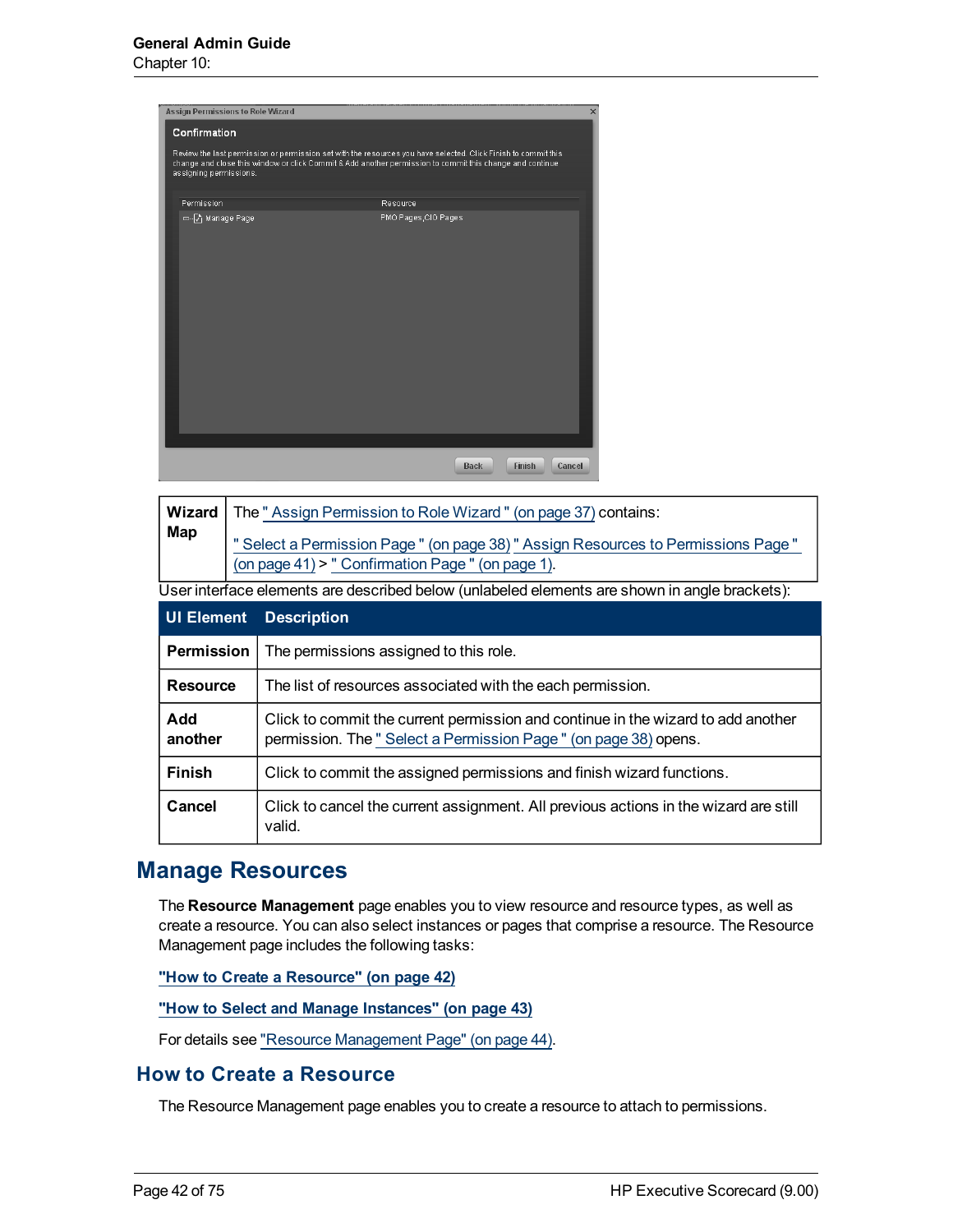**To create a resource:**

- 1. Select **Admin** > **Users and Roles** > **Resource Management**.
- 2. In the **Resources** area, click **Create resource**  $\mathbf{\ast}$  to create a new resource.
- 3. Enter the **Resource** and **Details**.
- 4. Click **OK** to save your new resource.

<span id="page-42-0"></span>For details see ["Resource](#page-42-1) [Management](#page-42-1) ["](#page-42-1) [\(on](#page-42-1) [page](#page-42-1) [43\)](#page-42-1).

#### **How to Select and Manage Instances**

The Resource Management page enables you to select and attach instances that comprise resources.

#### **To manage instances:**

- 1. Select **Admin** > **Users and Roles** > **Resource Management**.
- 2. Select a page in the **Resources** area.
- 3. In the **Instances** area of the **Resource Details** pane click **Add instances** to open the Manage Instances dialog box. Instances are the available pages defined in the system that are attached to resources.
- 4. Select the instance from the **Available Instances** list and use the arrows to move the instance to the **Selected Instances** list.
- 5. Click **OK** to save your changes.

<span id="page-42-1"></span>For details see ["Manage](#page-46-0) [Instances](#page-46-0) [Dialog](#page-46-0) [Box"](#page-46-0) [\(on](#page-46-0) [page](#page-46-0) [47\)](#page-46-0).

#### **Resource Management**

The Resource Management page enables you to view resources as well as create new resources. You can also add instances to specific resources .

#### **Resources**

A resource is a logical group of one or more pages. Once you define resources, you attach the resource to a permission.

#### **Instances**

An instance is a page that can be managed by a user according to the user's permissions.

**Note:** Users that are created in the Admin tab and require permissions to view reports pages must be assigned those permissions in SAP BusinessObjects Enterprise for IT Executive Scorecard.

### **Resource Management UI TOC**

Resource Management includes the following UI topics:

["Resource](#page-43-0) [Management](#page-43-0) [Page"](#page-43-0) [\(on](#page-43-0) [page](#page-43-0) [44\)](#page-43-0)

["Manage](#page-46-0) [Instances](#page-46-0) [Dialog](#page-46-0) [Box"](#page-46-0) [\(on](#page-46-0) [page](#page-46-0) [47\)](#page-46-0)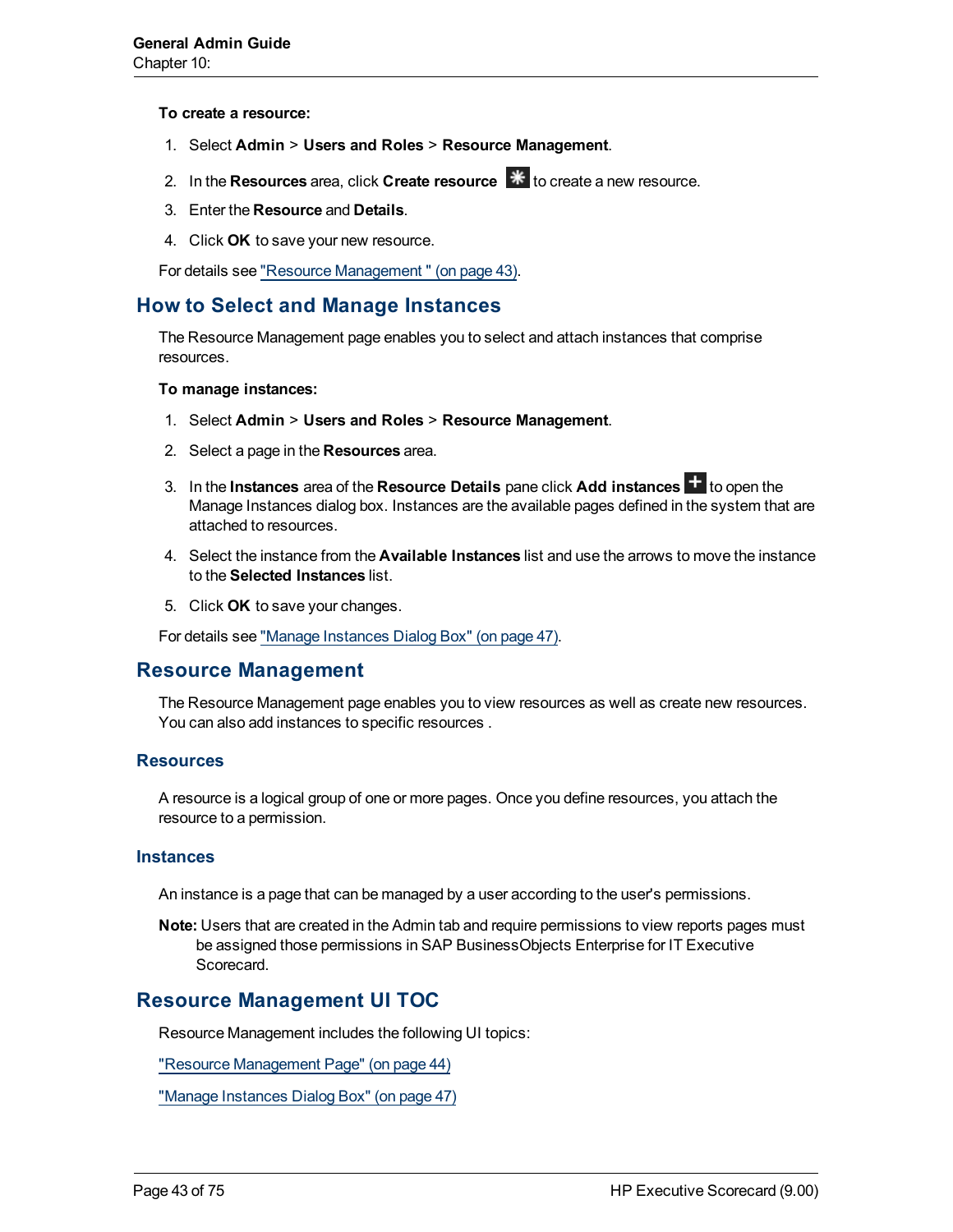## <span id="page-43-0"></span>**Resource Management Page**

This page enables you to define working resources that contain views or pages available to users with specific permissions.

|                             |                                 |                         | Help $\times$ |
|-----------------------------|---------------------------------|-------------------------|---------------|
| User Management             |                                 |                         |               |
| Role Management             | <b>Resources</b>                | <b>Resource Details</b> |               |
| Resource Management         | $*$ 0 $\circ$                   |                         |               |
|                             | $\overline{\mathbf{v}}$   Pages | Resource:<br>CIO Pages  |               |
|                             | 图 BRM Pages                     | Description:            |               |
|                             | ·图 CIO Pages                    |                         |               |
|                             | ·图 PMO Pages                    |                         |               |
|                             | ·图 SM Pages                     |                         |               |
|                             | 圖 VP Ops Pages                  |                         |               |
|                             |                                 | Edit details            |               |
|                             |                                 |                         |               |
|                             |                                 | Instances               |               |
|                             |                                 |                         |               |
|                             |                                 | $+$ 0                   |               |
|                             |                                 | Instance                |               |
|                             |                                 | CIO Default Page        |               |
|                             |                                 |                         |               |
|                             |                                 |                         |               |
|                             |                                 |                         |               |
|                             |                                 |                         |               |
|                             |                                 |                         |               |
|                             |                                 |                         |               |
|                             |                                 |                         |               |
|                             |                                 |                         |               |
|                             |                                 |                         |               |
|                             |                                 |                         |               |
|                             |                                 |                         |               |
|                             |                                 |                         |               |
|                             |                                 |                         |               |
|                             |                                 |                         |               |
|                             |                                 |                         |               |
|                             |                                 |                         |               |
|                             |                                 |                         |               |
|                             |                                 |                         |               |
| <b>Users and Roles</b>      |                                 |                         |               |
| <b>Foundations Settings</b> |                                 |                         |               |
|                             |                                 |                         |               |
| <b>Scorecard Settings</b>   |                                 |                         |               |

| To access                | Select Admin > Users and Roles > Resource Management.                                                                                                                                                          |  |
|--------------------------|----------------------------------------------------------------------------------------------------------------------------------------------------------------------------------------------------------------|--|
| Important<br>information | Resources are the basis for user and role management. For each user or group,<br>you assign permissions to perform specific actions on specific resources.<br>Click Refresh $\bigcirc$ to refresh the display. |  |
| <b>Relevant</b><br>tasks | "Manage Resources" (on page 42)                                                                                                                                                                                |  |

#### **Resources Pane**

User interface elements are described below (unlabeled elements are shown in angle brackets):

| UI Element Description |                                                                                                                                     |
|------------------------|-------------------------------------------------------------------------------------------------------------------------------------|
| $*$                    | Select a resource and click Create Resource to open the Edit resource details<br>dialog box and create a new resource of that type. |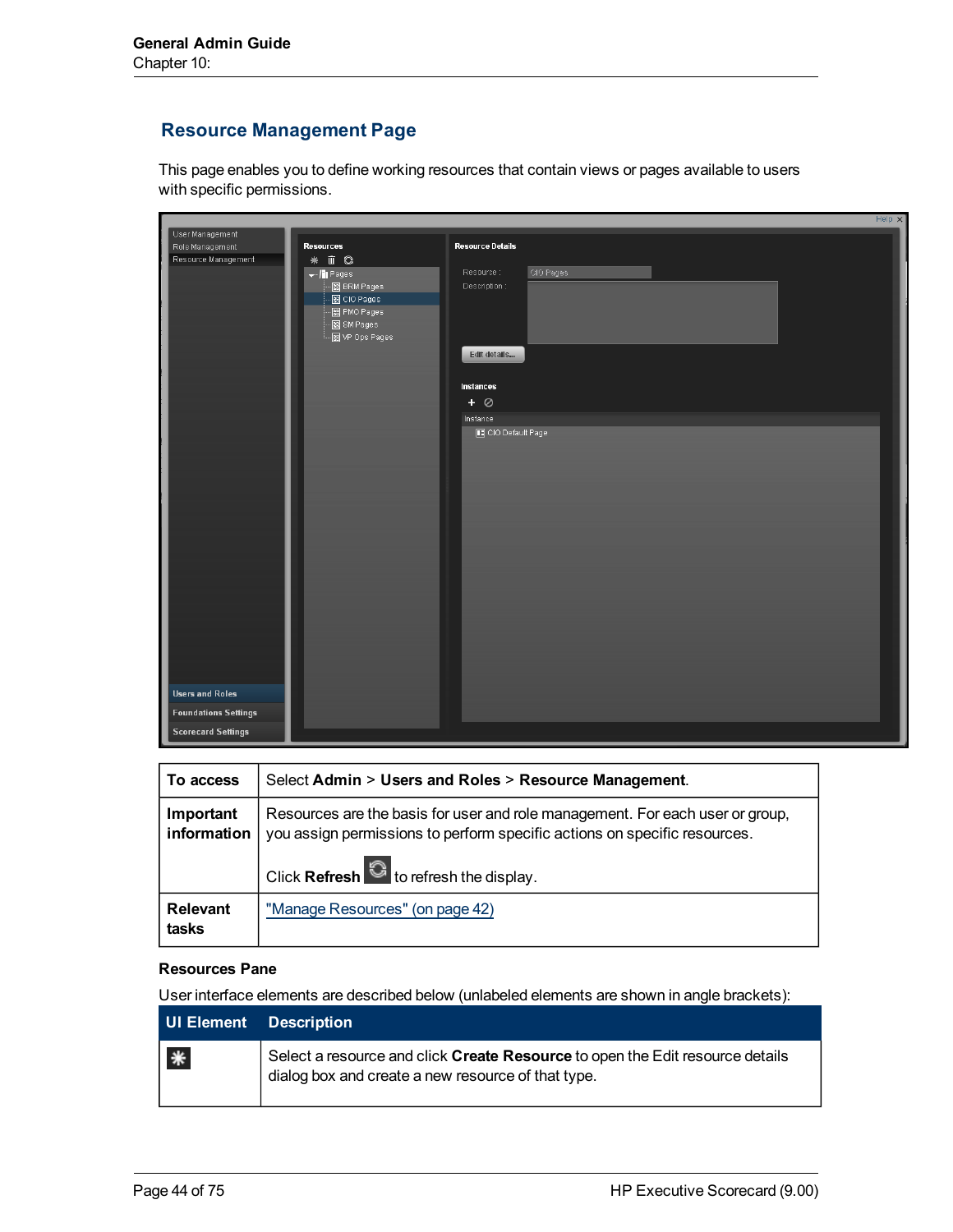| <b>UI Element</b>                                                                                            | <b>Description</b>                                                                                                                                                                                                                                                        |
|--------------------------------------------------------------------------------------------------------------|---------------------------------------------------------------------------------------------------------------------------------------------------------------------------------------------------------------------------------------------------------------------------|
|                                                                                                              | Edit resource details<br>Resource:<br>Description:<br>$\blacksquare$<br>OK<br>Cancel                                                                                                                                                                                      |
| 画                                                                                                            | Delete Resource. Deletes the selected resource.                                                                                                                                                                                                                           |
|                                                                                                              | Note: If the resource is the only resource attached to a permission and that<br>permission is attached to any roles, deleting the resource detaches the<br>corresponding permissions from these roles.                                                                    |
| <resources< th=""><th>Contains the resource types and the resources defined for each type.</th></resources<> | Contains the resource types and the resources defined for each type.                                                                                                                                                                                                      |
| Tree>                                                                                                        | <b>Available Resources:</b>                                                                                                                                                                                                                                               |
|                                                                                                              | • BRM Pages. The pages that provide the relevant information and tools for the<br>Business Relationships Manager (BRM) who is responsible for liaising<br>between IT and the business.                                                                                    |
|                                                                                                              | • CIO Pages. The pages that provide the relevant information and tools for the<br>Chief Information Officer (CIO) who is responsible for the information<br>technology and computer systems that support enterprise goals.                                                |
|                                                                                                              | • PMO Pages. The pages that provide the relevant information and tools for the<br>Project Management Officer (PMO), who runs specific company projects.                                                                                                                   |
|                                                                                                              | <b>SM Pages.</b> The pages that provide the relevant information and tools for the<br>director of Service Management who is responsible for the definition of the<br>processes within the organization as well as the implementation and execution<br>of those processes. |
|                                                                                                              | <b>VP Ops Pages.</b> The pages that provide the relevant information and tools for<br>the VP of Operations who maintains the uptime and performance of all<br>business services within the enterprise.                                                                    |

#### **Resource Details Pane**

When you select a resource in the **Resources** pane, the details appear in this pane. User interface elements are described below (unlabeled elements are shown in angle brackets):

| <b>UI Element Description</b> |                                                                                                                                                              |
|-------------------------------|--------------------------------------------------------------------------------------------------------------------------------------------------------------|
| $\pm$                         | Add Instances. Adds pages to the selected resource. Opens the Manage<br>Instances dialog box.<br>Each resource can have one or more assigned page instances. |
|                               |                                                                                                                                                              |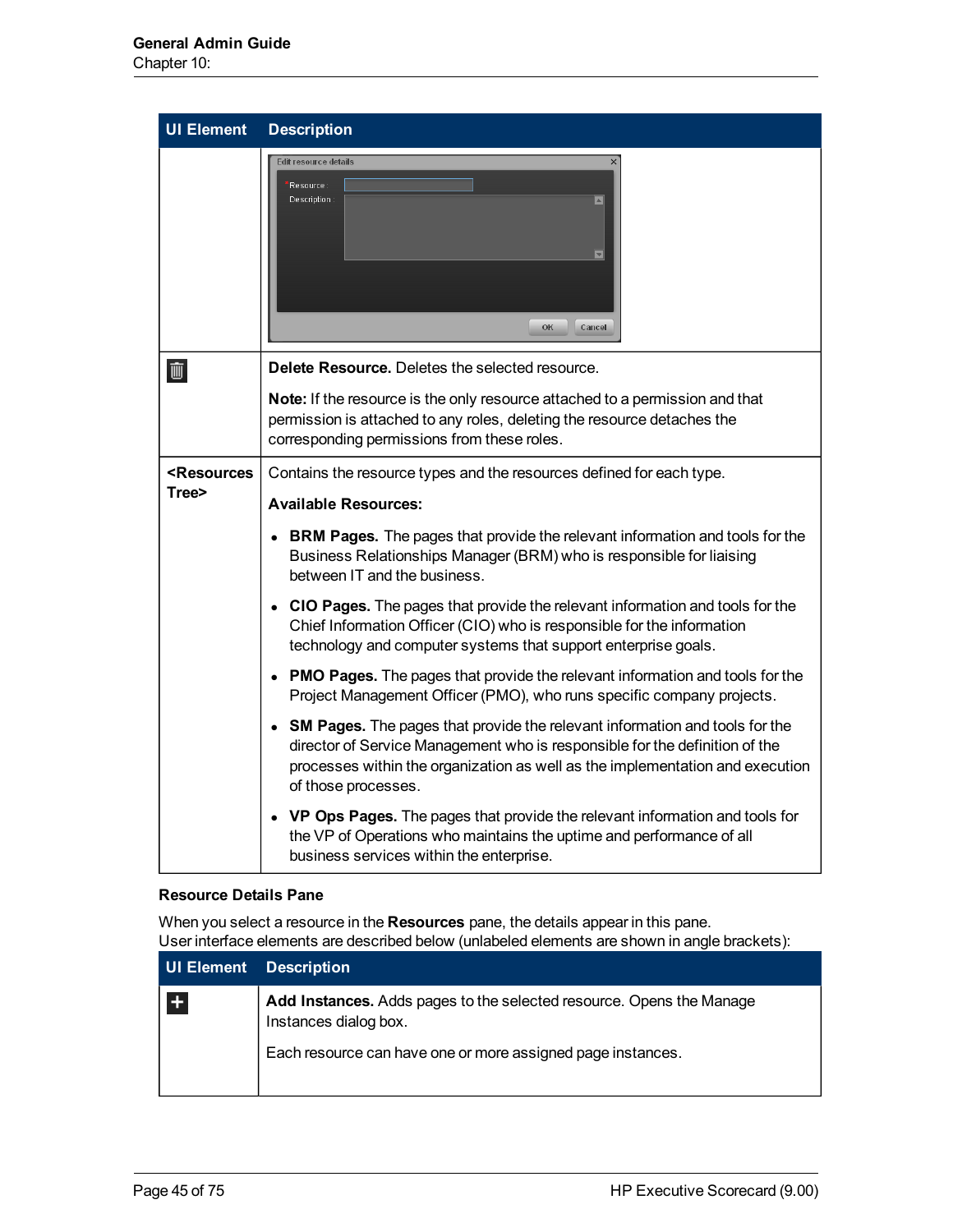| <b>UI Element</b>                     | <b>Description</b>                                                                                                                                                                                                                             |  |
|---------------------------------------|------------------------------------------------------------------------------------------------------------------------------------------------------------------------------------------------------------------------------------------------|--|
|                                       | In the Manage Instances dialog box, select a page instance from the <b>Available</b><br>Instances list and use the arrows to move the instance to the Selected Instances<br>list. For details, see "Manage Instances Dialog Box" (on page 47). |  |
|                                       | <b>Note:</b> These instances are the available pages defined in the system.                                                                                                                                                                    |  |
| 0                                     | <b>Remove Instances.</b> Removes the selected instance from the resource.                                                                                                                                                                      |  |
| <b>Edit Details</b>                   | Edits the selected resource name and description.                                                                                                                                                                                              |  |
|                                       | Edit resource details<br>SM Pages<br>Resource :<br>Description:<br>$\blacksquare$<br>OK<br>Cancel                                                                                                                                              |  |
| <b>Resource</b><br><b>Description</b> | The description of the selected resource.                                                                                                                                                                                                      |  |
| Resource<br><b>Name</b>               | The name of the selected resource.                                                                                                                                                                                                             |  |
| <b>Instances</b>                      | List of page instances for the selected resource.                                                                                                                                                                                              |  |

## **Resource Type Details Pane**

When you select a resource in the resources pane, the details appear in this pane.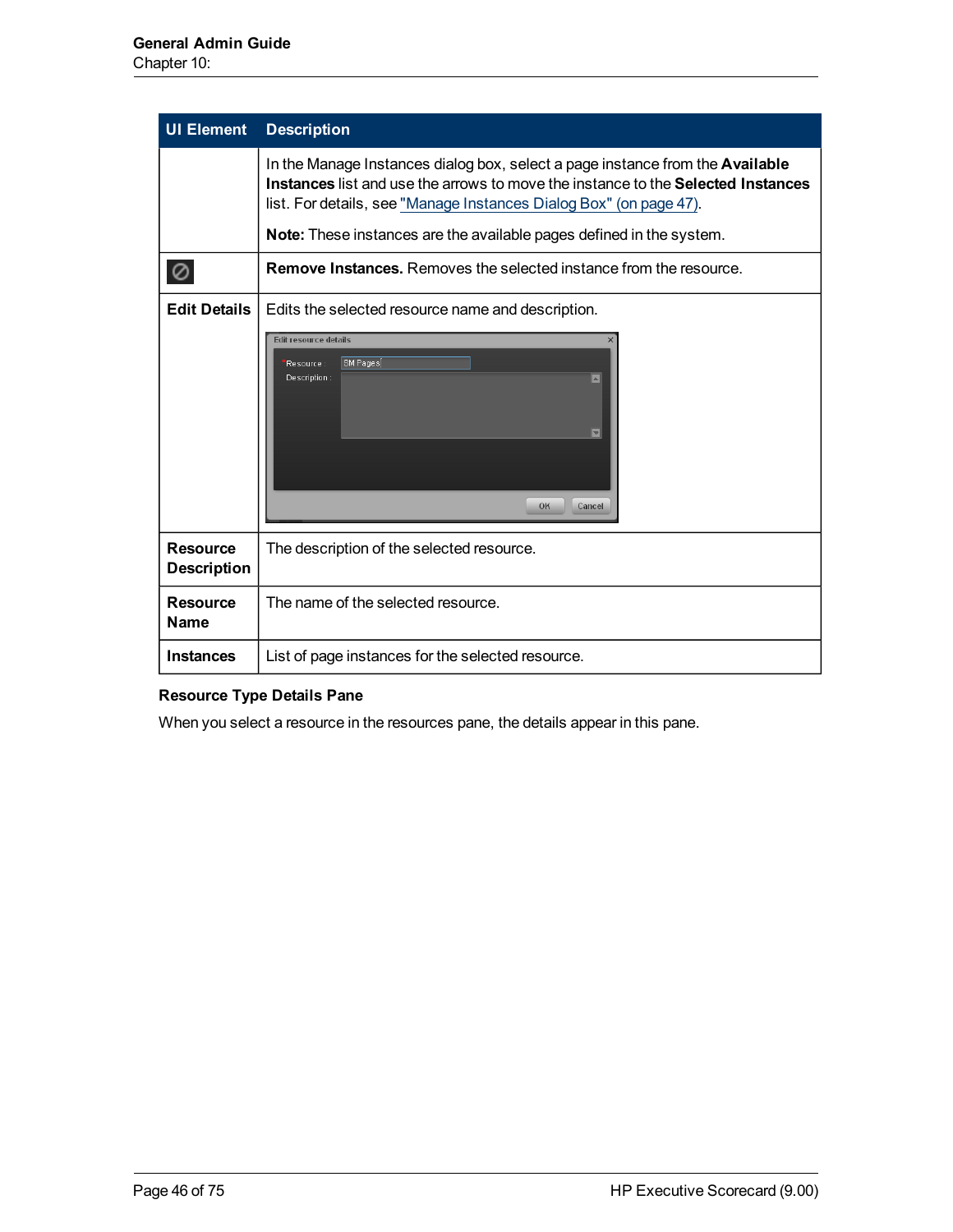|                                                                                                                                                                                                                                                                                         | Help $\times$                                                                                               |
|-----------------------------------------------------------------------------------------------------------------------------------------------------------------------------------------------------------------------------------------------------------------------------------------|-------------------------------------------------------------------------------------------------------------|
| User Management<br>Resources<br>Role Management<br>Resource Management<br>$\begin{matrix}\n\mathbb{I} & \mathbb{I} \\ \mathbb{I} & \mathbb{I}\n\end{matrix}$<br>$\ast$<br>$\neg$ $\blacksquare$ Pages<br>·图 BRM Pages<br>·图 CIO Pages<br>·图 PMO Pages<br>·图 SM Pages<br>·뗿 VP Ops Pages | Resource type name: Pages<br>Resource type description: The specific pages that could be accessed by users. |

User interface elements are described below (unlabeled elements are shown in angle brackets):

| UI Element           | <b>Description</b>                                                               |
|----------------------|----------------------------------------------------------------------------------|
|                      | Resource Type Description $\vert$ The description of the selected resource type. |
| <b>Resource Type</b> | The selected resource type.                                                      |

## <span id="page-46-0"></span>**Manage Instances Dialog Box**

This dialog box enables you to attach pages to a resource.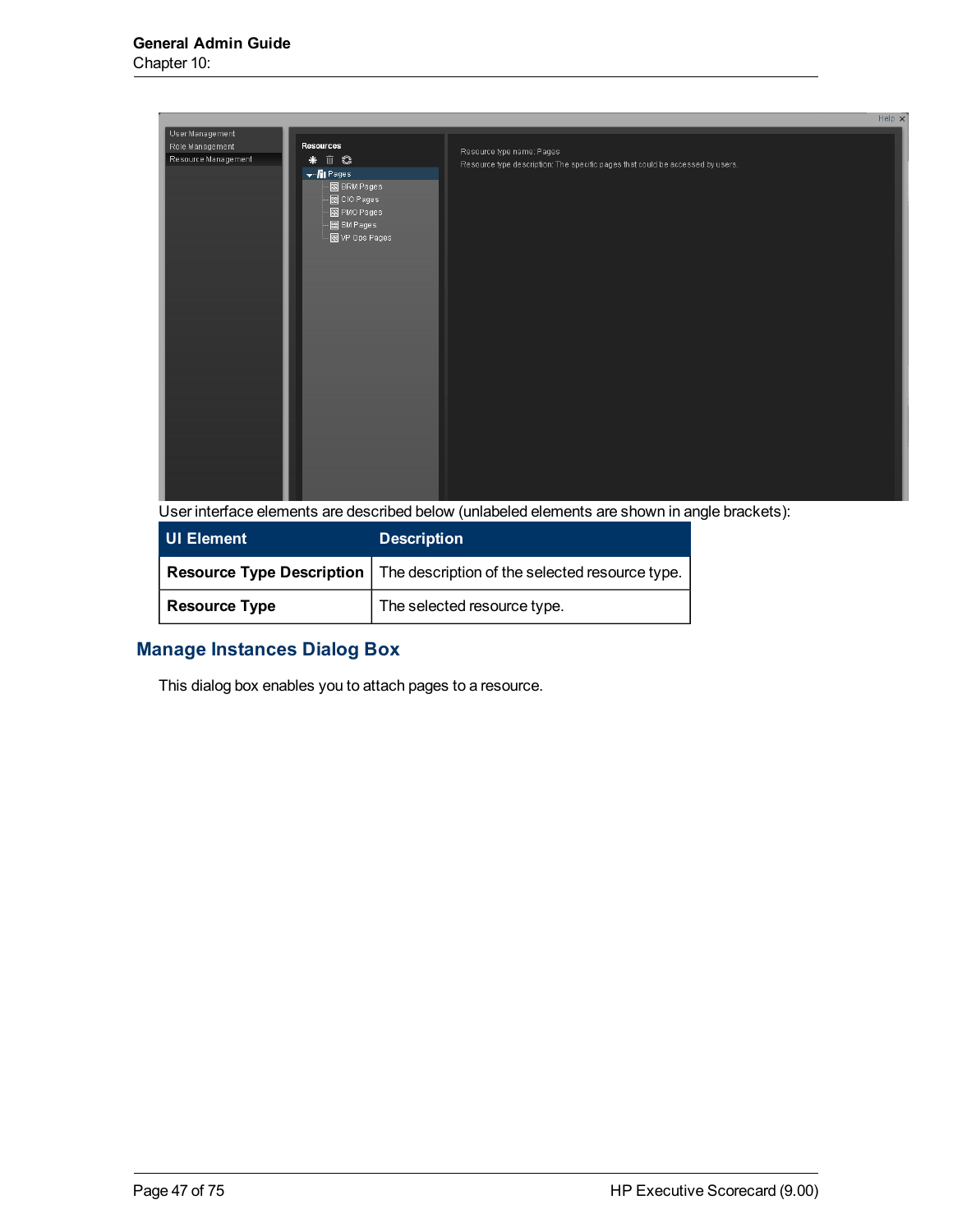| <b>Manage Instances</b>                                        |                    | ×      |
|----------------------------------------------------------------|--------------------|--------|
| Select instances to assign                                     |                    |        |
| Select the instances to add to the resource. Click OK to save. |                    |        |
| Available Instances                                            | Selected Instances |        |
| $\mathbf{E}$ All KPIs                                          | SM Default Page    |        |
| <b>B</b> BRM Default Page                                      | CIO Default Page   |        |
| <b>E</b> DWH Status Page                                       | PMO Default Page   |        |
| $\mathbb{H}$ KPIs                                              |                    |        |
| VP Ops Default Page                                            |                    |        |
|                                                                |                    |        |
|                                                                |                    |        |
|                                                                |                    |        |
|                                                                | ۰                  |        |
|                                                                |                    |        |
|                                                                |                    |        |
|                                                                |                    |        |
|                                                                |                    |        |
|                                                                |                    |        |
|                                                                |                    |        |
|                                                                |                    |        |
|                                                                |                    |        |
|                                                                | OK                 | Cancel |

| To access   | Select Admin > User Management > Resource Management. Select a page<br>and click the <b>Add instances</b> button $\mathbf{t}$ in the Resource Details pane. |
|-------------|-------------------------------------------------------------------------------------------------------------------------------------------------------------|
| Important   | Actions users can access depend on their roles and permissions.                                                                                             |
| information | Instances are the available pages defined in the system.                                                                                                    |
| Relevant    | "How to Select and Manage Instances" (on page 43)                                                                                                           |
| tasks       | I lear intarfaca alamante ara daecribad balow (unlabalad alamante ara ebown in angla brackate):                                                             |

User interface elements are described below (unlabeled elements are shown in angle brackets):

| UI Element                                 | <b>Description</b>                                                                                                              |
|--------------------------------------------|---------------------------------------------------------------------------------------------------------------------------------|
|                                            | Select an instance from the Available Instances list and use the arrows<br>to move the instance to the Selected Instances list. |
| Available and<br><b>Selected Instances</b> | Each resource can have one or more assigned instances.                                                                          |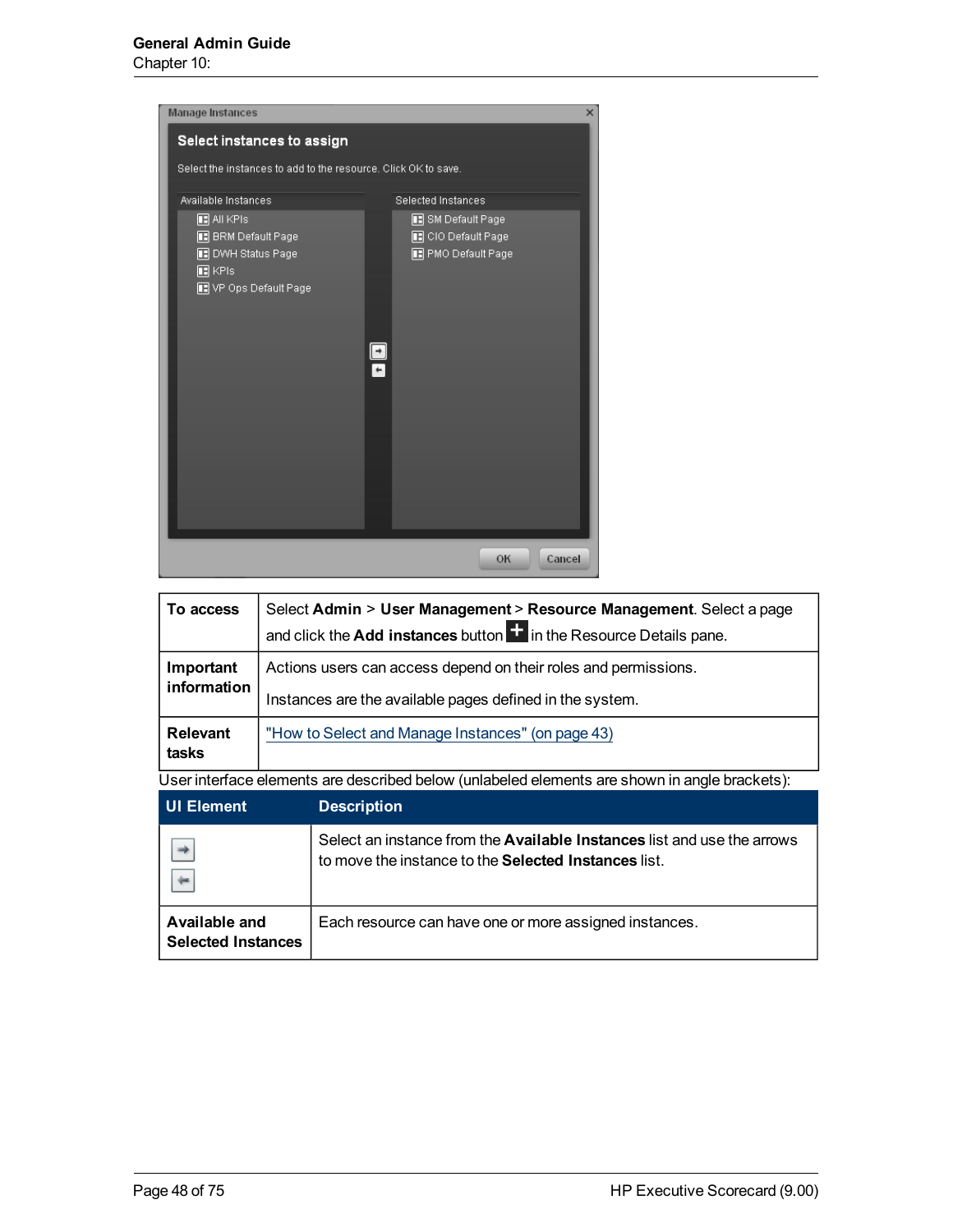# **Manage Foundation Settings**

Foundation Settings enables you to define various system settings for the administration of the product. The Foundations Settings includes the following pages:

- <sup>l</sup> **["Business](#page-48-0) [Objects](#page-48-0) [Page"](#page-48-0) [\(on](#page-48-0) [page](#page-48-0) [49\)](#page-48-0).** Enables you to configure the name of an Administrator-type user that can help the performance by running queries to SAP BusinessObjects Enterprise for IT Executive Scorecard.
- <sup>l</sup> **["Website](#page-49-0) [Page"](#page-49-0) [\(on](#page-49-0) [page](#page-49-0) [50\)](#page-49-0).** Enables you to set the ping time interval.
- <sup>l</sup> **["Pages](#page-51-0) [Settings](#page-51-0) [Page"](#page-51-0) [\(on](#page-51-0) [page](#page-51-0) [52\)](#page-51-0).** Enables you to configure page settings.
- <sup>l</sup> **["Single](#page-53-0) [Sign-On](#page-53-0) [Page"](#page-53-0) [\(on](#page-53-0) [page](#page-53-0) [54\)](#page-53-0).** Enables you to define SSO parameters.

This section includes the following topics:

["How](#page-48-1) [to](#page-48-1) [Define](#page-48-1) [Business](#page-48-1) [Objects](#page-48-1) [Settings"](#page-48-1) [\(on](#page-48-1) [page](#page-48-1) [49\)](#page-48-1)

["How](#page-49-1) [to](#page-49-1) [Define](#page-49-1) [Website](#page-49-1) [Settings"](#page-49-1) [\(on](#page-49-1) [page](#page-49-1) [50\)](#page-49-1)

["How](#page-51-1) [to](#page-51-1) [Define](#page-51-1) [Pages](#page-51-1) [Settings"](#page-51-1) [\(on](#page-51-1) [page](#page-51-1) [52\)](#page-51-1)

<span id="page-48-1"></span>["How](#page-53-1) [to](#page-53-1) [Define](#page-53-1) [Single](#page-53-1) [Sign-On](#page-53-1) [Settings"](#page-53-1) [\(on](#page-53-1) [page](#page-53-1) [54\)](#page-53-1)

# **How to Define Business Objects Settings**

The Business Objects page enables you to configure the name of an Administrator-type user that can help the performance by running queries to the SAP BusinessObjects Enterprise for IT Executive Scorecard, according to the following task.

To set the SAP BusinessObjects Enterprise for IT Executive Scorecard administrator name:

- 1. Select **Admin** > **Foundation Settings** > **Business Objects**.
- 2. Enter another user in the **Value** field of the **BOE Data User UID** parameter. For details, see ["SAP](#page-21-0) [BusinessObjects](#page-21-0) [Enterprise](#page-21-0) [for](#page-21-0) [IT](#page-21-0) [Executive](#page-21-0) [Scorecard](#page-21-0) [User"](#page-21-0) [\(on](#page-21-0) [page](#page-21-0) [22\)](#page-21-0).
- 3. To change the name of the user, select **Admin > Users and Roles > User Management**. For details, see ["Add](#page-22-0) [and](#page-22-0) [Edit](#page-22-0) [Users"](#page-22-0) [\(on](#page-22-0) [page](#page-22-0) [1\).](#page-22-0)
- 4. Click **Save** to save your settings.

<span id="page-48-0"></span>For details see ["Business](#page-48-0) [Objects](#page-48-0) [Page"](#page-48-0) [\(on](#page-48-0) [page](#page-48-0) [49\).](#page-48-0)

## **Business Objects Page**

This page enables you to configure the name of an Administrator-type user that can help the performance by running queries to the SAP BusinessObjects Enterprise for IT Executive Scorecard. For details on the user, see ["SAP](#page-21-0) [BusinessObjects](#page-21-0) [Enterprise](#page-21-0) [for](#page-21-0) [IT](#page-21-0) [Executive](#page-21-0) [Scorecard](#page-21-0) [User"](#page-21-0) [\(on](#page-21-0) [page](#page-21-0) [22\)](#page-21-0).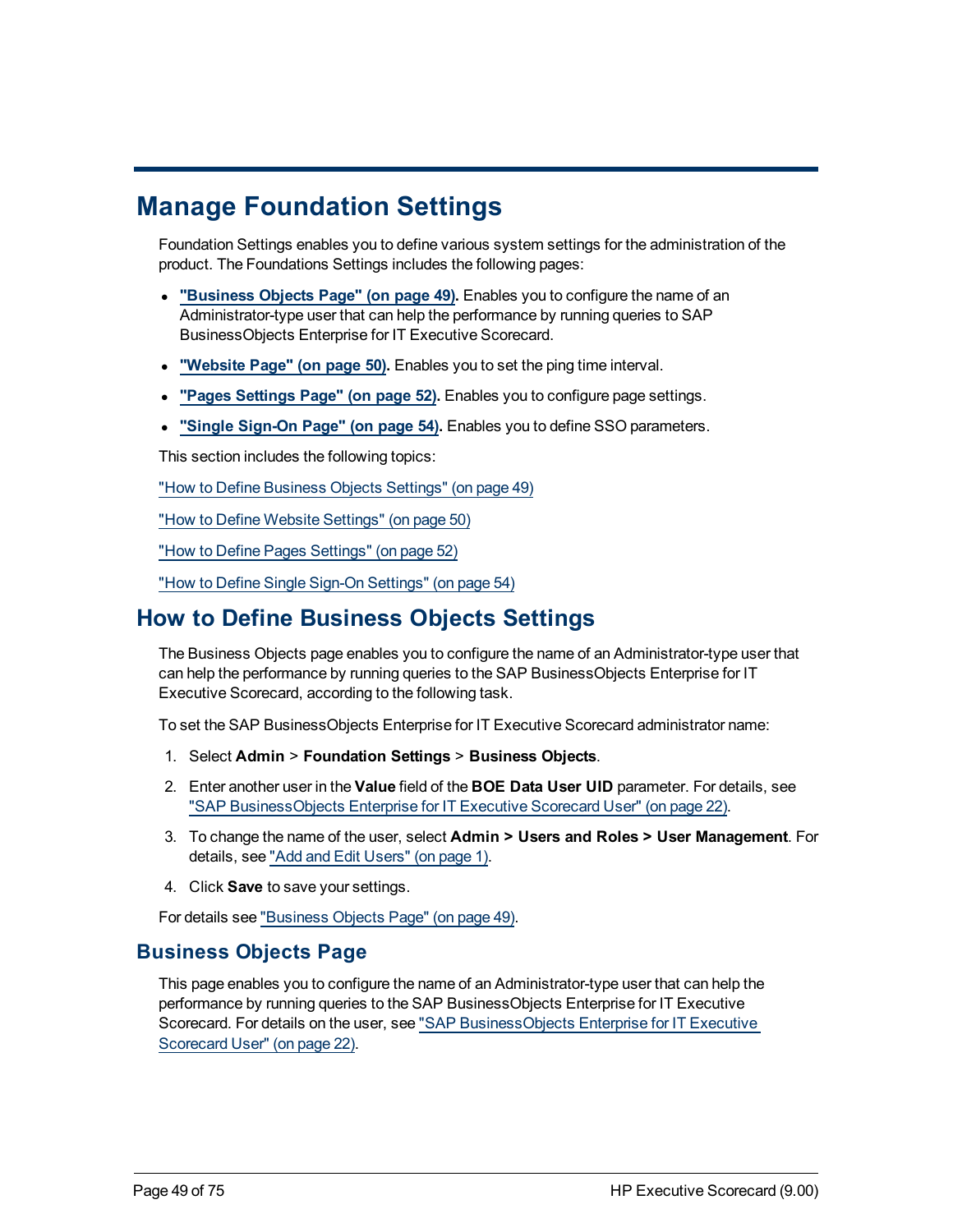| <b>Business Objects</b>     | $\blacktriangledown$ Business Objects |                   |               |             |
|-----------------------------|---------------------------------------|-------------------|---------------|-------------|
| Website                     | Name                                  | Description       | Value         |             |
| Pages                       | BOE Data User UID                     | BOE Data User UID | administrator |             |
| Single Sign-On              |                                       |                   |               |             |
|                             |                                       |                   |               |             |
|                             |                                       |                   |               |             |
|                             |                                       |                   |               |             |
|                             |                                       |                   |               |             |
|                             |                                       |                   |               |             |
|                             |                                       |                   |               |             |
|                             |                                       |                   |               |             |
|                             |                                       |                   |               |             |
|                             |                                       |                   |               |             |
|                             |                                       |                   |               |             |
|                             |                                       |                   |               |             |
|                             |                                       |                   |               |             |
|                             |                                       |                   |               |             |
|                             |                                       |                   |               |             |
|                             |                                       |                   |               |             |
|                             |                                       |                   |               |             |
|                             |                                       |                   |               |             |
|                             |                                       |                   |               |             |
|                             |                                       |                   |               |             |
|                             |                                       |                   |               |             |
|                             |                                       |                   |               |             |
|                             |                                       |                   |               |             |
|                             |                                       |                   |               |             |
|                             |                                       |                   |               |             |
|                             |                                       |                   |               |             |
|                             |                                       |                   |               |             |
|                             |                                       |                   |               |             |
| <b>Users and Roles</b>      |                                       |                   |               |             |
| <b>Foundations Settings</b> |                                       |                   |               | Save Cancel |
| <b>Scorecard Settings</b>   |                                       |                   |               |             |
|                             |                                       |                   |               |             |

| To access | Select Admin > Foundations Settings > Business Objects.                 |
|-----------|-------------------------------------------------------------------------|
|           | Relevant Tasks   "How to Define Business Objects Settings" (on page 49) |

#### **Business Objects Table**

| l UI | <b>Element</b> Description                                                                                      |
|------|-----------------------------------------------------------------------------------------------------------------|
|      | BOE Data   The name of the SAP BusinessObjects Enterprise for<br><b>User UID</b>   IT Executive Scorecard user. |

## <span id="page-49-1"></span>**How to Define Website Settings**

The Website page enables you to configure ping time intervals for refreshing the browser automatically, according to the following task.

To set the ping interval:

- 1. Select **Admin > Foundation Settings > Website**.
- 2. Select the check box to enable the ping feature.
- 3. Click the **Ping timeinterval** row and enter the required time in seconds.
- 4. Click **Save** to save your settings.

<span id="page-49-0"></span>For details see ["Website](#page-49-0) [Page"](#page-49-0) [\(on](#page-49-0) [page](#page-49-0) [50\)](#page-49-0) .

#### **Website Page**

This page enables you to configure the Website settings.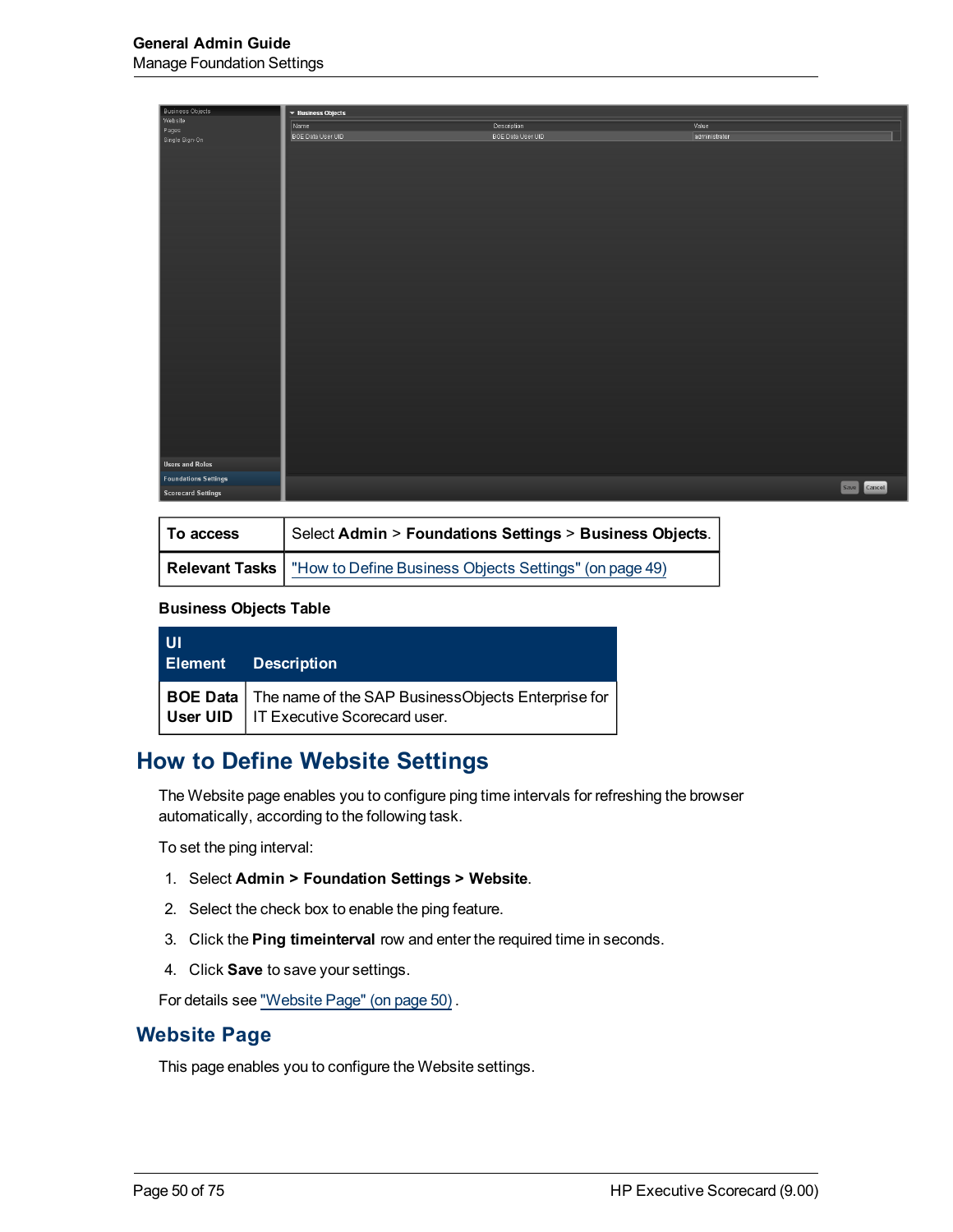|                             |                             |                                                               |       | Help $\times$  |
|-----------------------------|-----------------------------|---------------------------------------------------------------|-------|----------------|
| <b>Business Objects</b>     | $\blacktriangledown$ Timing |                                                               |       |                |
| Website<br>Pages            | Enable Session Keepalive    |                                                               |       |                |
| Single Sign-On              | Name                        | Description                                                   | Value |                |
|                             | Ping time interval          | Define time interval (in seconds) of ping to server, not  120 |       |                |
|                             |                             |                                                               |       |                |
|                             |                             |                                                               |       |                |
|                             |                             |                                                               |       |                |
|                             |                             |                                                               |       |                |
|                             |                             |                                                               |       |                |
|                             |                             |                                                               |       |                |
|                             |                             |                                                               |       |                |
|                             |                             |                                                               |       |                |
|                             |                             |                                                               |       |                |
|                             |                             |                                                               |       |                |
|                             |                             |                                                               |       |                |
|                             |                             |                                                               |       |                |
|                             |                             |                                                               |       |                |
|                             |                             |                                                               |       |                |
|                             |                             |                                                               |       |                |
|                             |                             |                                                               |       |                |
|                             |                             |                                                               |       |                |
|                             |                             |                                                               |       |                |
|                             |                             |                                                               |       |                |
|                             |                             |                                                               |       |                |
|                             |                             |                                                               |       |                |
|                             |                             |                                                               |       |                |
|                             |                             |                                                               |       |                |
|                             |                             |                                                               |       |                |
|                             |                             |                                                               |       |                |
|                             |                             |                                                               |       |                |
| <b>Users and Roles</b>      |                             |                                                               |       |                |
|                             | d                           |                                                               |       |                |
| <b>Foundations Settings</b> |                             |                                                               |       | Cancel<br>Save |
| <b>Scorecard Settings</b>   |                             |                                                               |       |                |

| To access                       | Select Admin > Foundations Settings > Website.                                                                                             |
|---------------------------------|--------------------------------------------------------------------------------------------------------------------------------------------|
| Important<br>information        | Select the check box to enable ping configuration. De-select the check box to<br>disable the ping feature. The browser will then time out. |
| <b>Relevant</b><br><b>Tasks</b> | "How to Define Website Settings" (on page 50)                                                                                              |

### **Timing Table**

| <b>UI Element</b>  | <b>Description</b>                            |
|--------------------|-----------------------------------------------|
| <b>Name</b>        | The name of the Website feature.              |
| <b>Description</b> | The description of the Website feature.       |
| Value              | The current Website feature value in seconds. |
|                    | Click the relevant row and enter a value.     |

## **Timing Parameters**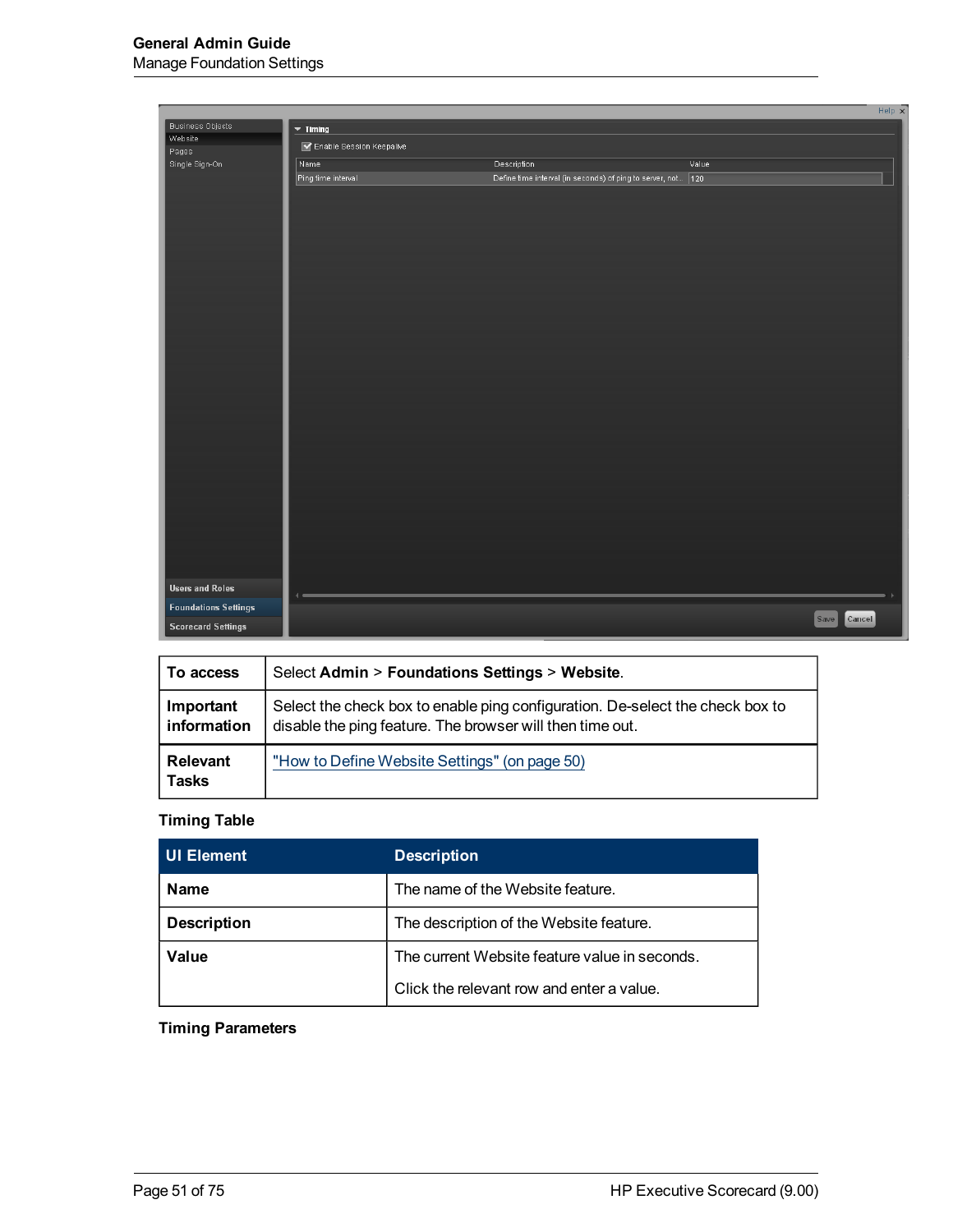User interface elements are described below (unlabeled elements are shown in angle brackets):

| <b>UI Element</b>                  | <b>Description</b>                                                                                                                                            |
|------------------------------------|---------------------------------------------------------------------------------------------------------------------------------------------------------------|
| <b>Enable Session</b><br>Keepalive | Select to enable the ping feature.                                                                                                                            |
| Ping time interval                 | The amount of time between browser refresh. This ensures that the<br>application does not time out.<br>Note: Changes will only take effect in the next login. |

# <span id="page-51-1"></span>**How to Define Pages Settings**

The Pages settings page enables you to configure page settings in the Executive Scorecard, according to the following task.

To configure the page settings:

- 1. Select **Admin** > **Foundation Settings** > **Pages**.
- 2. Click the relevant row and enter the required setting.
- 3. Click **Save** to save your settings.

<span id="page-51-0"></span>For details see ["Pages](#page-51-0) [Settings](#page-51-0) [Page"](#page-51-0) [\(on](#page-51-0) [page](#page-51-0) [52\)](#page-51-0).

## **Pages Settings Page**

This page enables you to configure the Pages settings.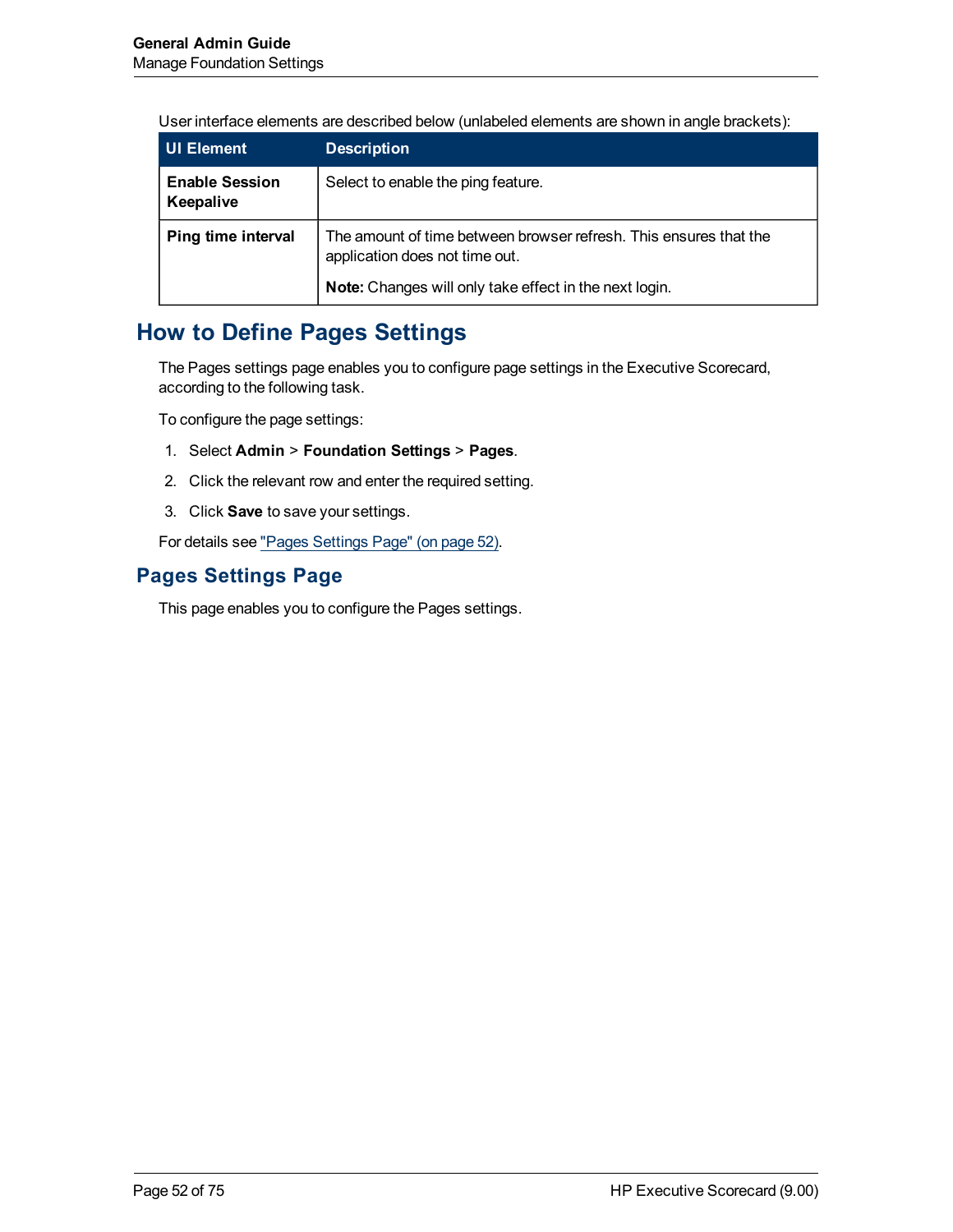|                             |                       |                                                       |            | Help $\times$  |
|-----------------------------|-----------------------|-------------------------------------------------------|------------|----------------|
| <b>Business Objects</b>     | ▼ Pages Configuration |                                                       |            |                |
| Website                     | Name                  | Description                                           | Value      |                |
| Pages<br>Single Sign-On     | Max open pages        | The maximum number of open pages (0 - unlimited)      | $\sqrt{0}$ |                |
|                             | Max loaded pages      | The maximum number of open pages that are current ! 0 |            |                |
| ŧ.                          |                       |                                                       |            |                |
|                             |                       |                                                       |            |                |
|                             |                       |                                                       |            |                |
| ľ                           |                       |                                                       |            |                |
|                             |                       |                                                       |            |                |
|                             |                       |                                                       |            |                |
|                             |                       |                                                       |            |                |
|                             |                       |                                                       |            |                |
|                             |                       |                                                       |            |                |
|                             |                       |                                                       |            |                |
|                             |                       |                                                       |            |                |
|                             |                       |                                                       |            |                |
|                             |                       |                                                       |            |                |
|                             |                       |                                                       |            |                |
|                             |                       |                                                       |            |                |
|                             |                       |                                                       |            |                |
|                             |                       |                                                       |            |                |
|                             |                       |                                                       |            |                |
|                             |                       |                                                       |            |                |
|                             |                       |                                                       |            |                |
|                             |                       |                                                       |            |                |
|                             |                       |                                                       |            |                |
| l                           |                       |                                                       |            |                |
|                             |                       |                                                       |            |                |
|                             |                       |                                                       |            |                |
|                             |                       |                                                       |            |                |
| <b>Users and Roles</b>      |                       |                                                       |            |                |
|                             |                       |                                                       |            |                |
| <b>Foundations Settings</b> |                       |                                                       |            | Cancel<br>Save |
| <b>Scorecard Settings</b>   |                       |                                                       |            |                |

| To access | Select Admin > Foundations Settings > Pages.                 |  |
|-----------|--------------------------------------------------------------|--|
|           | Relevant Tasks   "How to Define Pages Settings" (on page 52) |  |

### **Pages Configuration Table**

| <b>UI Element</b>  | <b>Description</b>                        |  |
|--------------------|-------------------------------------------|--|
| <b>Name</b>        | The name of the page feature.             |  |
|                    |                                           |  |
| <b>Description</b> | The description of the page feature.      |  |
| Value              | The current page feature value.           |  |
|                    | Click the relevant row and enter a value. |  |

## **Pages Configuration Parameters**

User interface elements are described below (unlabeled elements are shown in angle brackets):

| - UI<br>Element | <b>Description</b>                                                                               |
|-----------------|--------------------------------------------------------------------------------------------------|
|                 | <b>Max open</b> $\vert$ The maximum number of open pages in Executive Scorecard. The options are |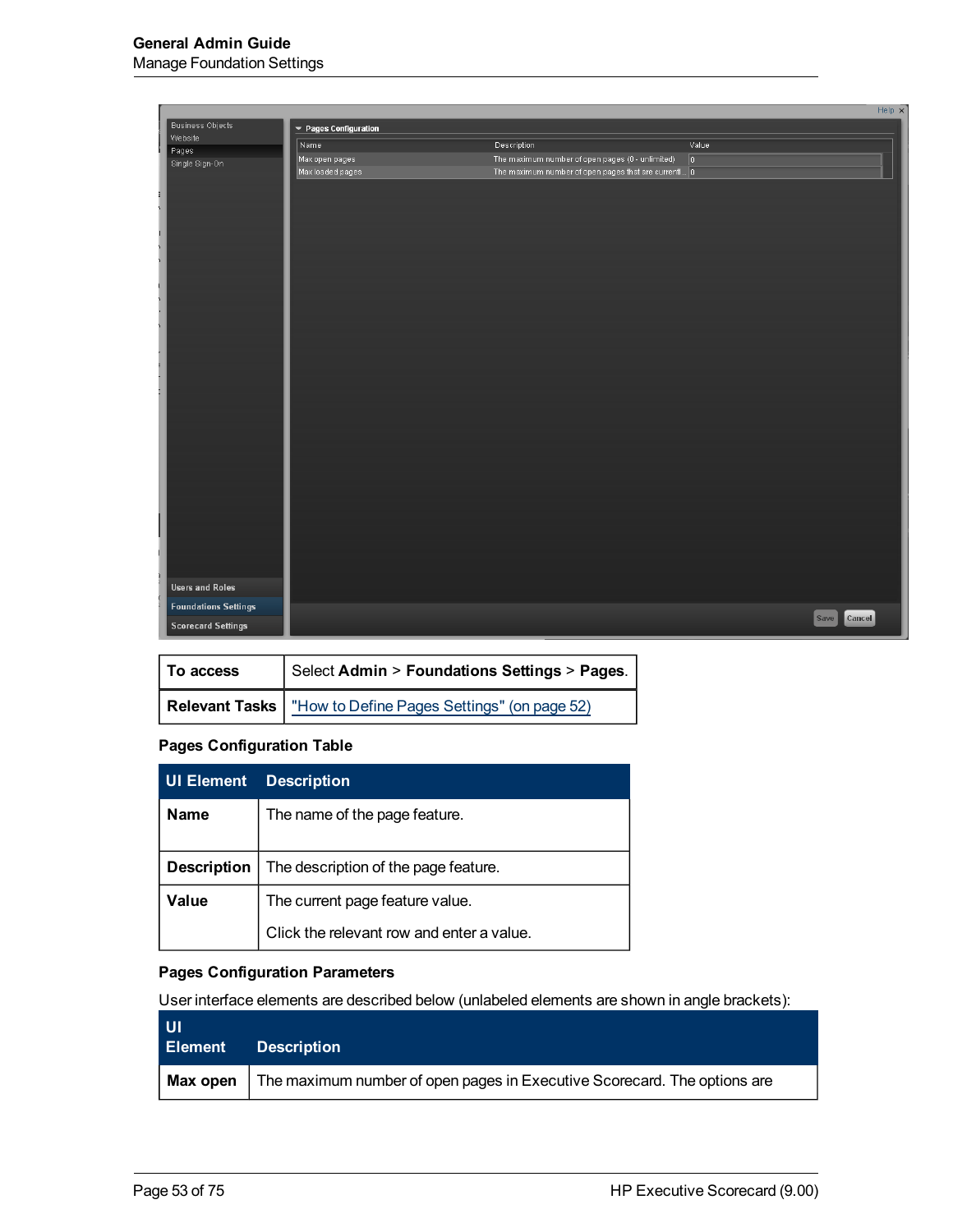| UI<br><b>Element</b>          | <b>Description</b>                                                                                                                         |
|-------------------------------|--------------------------------------------------------------------------------------------------------------------------------------------|
| pages                         | 0 - unlimited.                                                                                                                             |
| <b>Max</b><br>loaded<br>Pages | The maximum number of open pages that are currently loaded in Executive<br>Scorecard. The options are any valid number or 0 for unlimited. |

# <span id="page-53-1"></span>**How to Define Single Sign-On Settings**

The **Single Sign-On** page enables you to configure SSO requirements according to the following tasks.

To add of change SSO values:

- 1. Select **Admin** > **Foundation Settings** > **Single Sign-On**.
- 2. Click the relevant field in the **Value** column and enter the value.
- 3. Click **Save** to save your settings.

<span id="page-53-0"></span>For details see ["Single](#page-53-0) [Sign-On](#page-53-0) [Page"](#page-53-0) [\(on](#page-53-0) [page](#page-53-0) [54\).](#page-53-0)

## **Single Sign-On Page**

This page enables you to configure the SSO settings for login of all HP products.

|                             |                                        |                                                                                |                | Help $\times$ |
|-----------------------------|----------------------------------------|--------------------------------------------------------------------------------|----------------|---------------|
| <b>Business Objects</b>     | v Identity Management Single Sign-On   |                                                                                |                |               |
| Website                     | Identity Management Enabled            |                                                                                |                |               |
| Pages                       |                                        |                                                                                |                |               |
| Single Sign-On              | Name                                   | Description                                                                    | Value          |               |
|                             | Identity Management Header             | Name of the Identity Management header on the requ                             |                |               |
|                             | ▼ Lightweight Single Sign-On           |                                                                                |                |               |
|                             | Name                                   | <b>Description</b>                                                             | Value          |               |
|                             | LW-SSO Token Creation Key (initString) | Used for init of the symmetric encryption key for the tok <b>*************</b> |                |               |
|                             | LW-SSO Server Domain                   | Used for token creation (required for multi-domain su                          | devlab.ad      |               |
|                             | LW-SSO Trusted Hosts - DNS Domains     | Comma separated list of trusted DNS domains that al devlab.ad; devlab.ad       |                |               |
|                             | LW-SSO Trusted Hosts - FQDN            | Comma separated list of trusted hosts FQDN that allo                           |                |               |
|                             | LW-SSO Trusted Hosts - IPs             | Comma separated list of trusted hosts IPs (include IP                          |                |               |
|                             | LW-SSO Trusted Hosts - Net Bios Names  | Comma separated list of trusted hosts net bios name                            |                |               |
|                             |                                        |                                                                                |                |               |
|                             |                                        |                                                                                |                |               |
|                             |                                        |                                                                                |                |               |
|                             |                                        |                                                                                |                |               |
|                             |                                        |                                                                                |                |               |
|                             |                                        |                                                                                |                |               |
|                             |                                        |                                                                                |                |               |
|                             |                                        |                                                                                |                |               |
|                             |                                        |                                                                                |                |               |
|                             |                                        |                                                                                |                |               |
|                             |                                        |                                                                                |                |               |
|                             |                                        |                                                                                |                |               |
|                             |                                        |                                                                                |                |               |
|                             |                                        |                                                                                |                |               |
|                             |                                        |                                                                                |                |               |
|                             |                                        |                                                                                |                |               |
|                             |                                        |                                                                                |                |               |
|                             |                                        |                                                                                |                |               |
|                             |                                        |                                                                                |                |               |
|                             |                                        |                                                                                |                |               |
|                             |                                        |                                                                                |                |               |
| <b>Users and Roles</b>      |                                        |                                                                                |                |               |
|                             |                                        |                                                                                |                |               |
| <b>Foundations Settings</b> |                                        |                                                                                | Cancel<br>Save |               |
| <b>Scorecard Settings</b>   |                                        |                                                                                |                |               |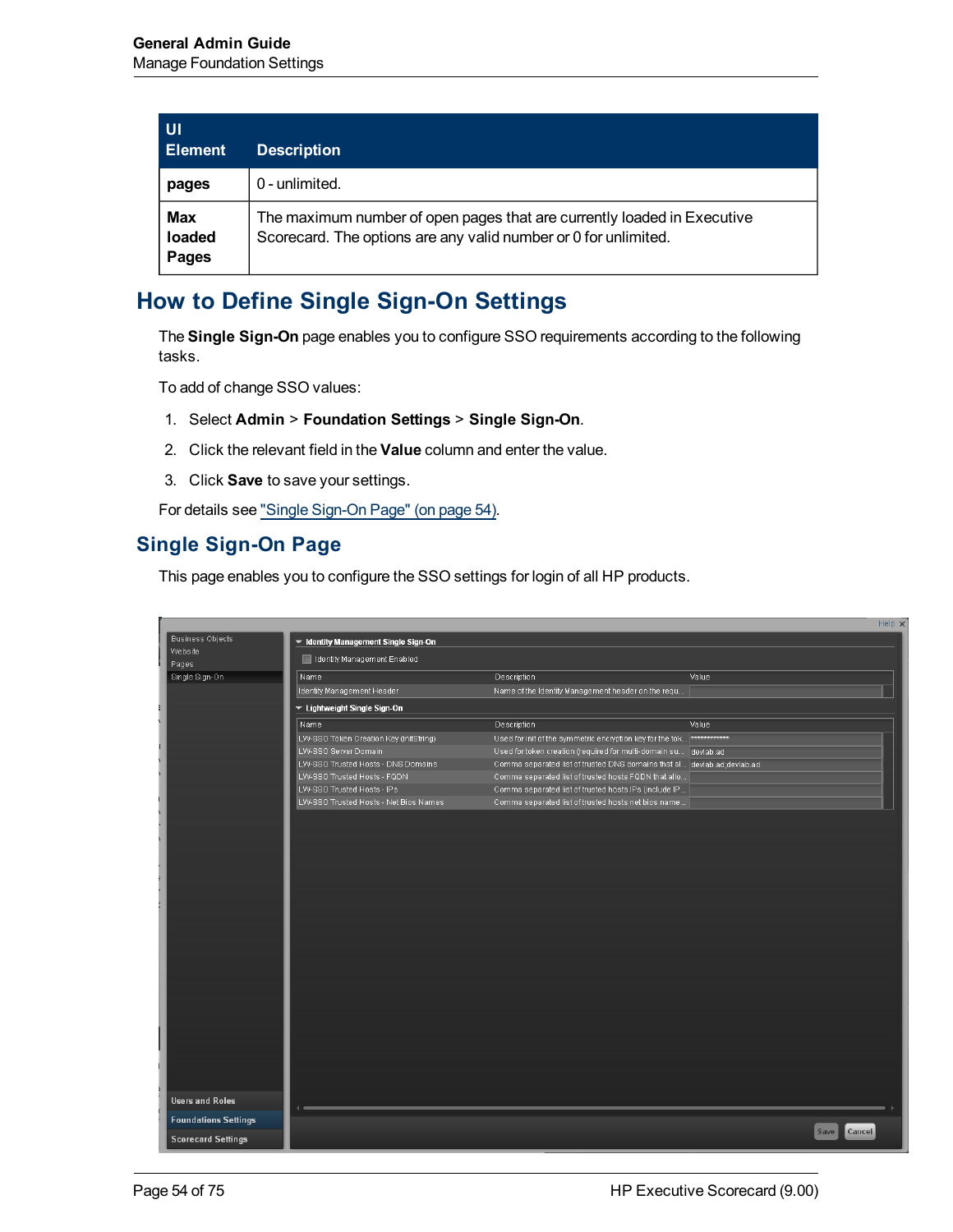| Select Admin > Foundations Settings > Single Sign-On<br>To access |                                                                              |
|-------------------------------------------------------------------|------------------------------------------------------------------------------|
|                                                                   | <b>Relevant Tasks</b>   "How to Define Single Sign-On Settings" (on page 54) |
|                                                                   | "Use the Identity Management Single Sign-On" (on page 14)                    |

### **Single Sign-OnTable**

| <b>UI Element</b>  | <b>Description</b>                        |  |
|--------------------|-------------------------------------------|--|
| <b>Name</b>        | The name of the SSO feature.              |  |
| <b>Description</b> | The description of the SSO feature.       |  |
| Value              | The current SSO feature value in seconds. |  |
|                    | Click the relevant row and enter a value. |  |

#### **SSO Parameters**

User interface elements are described below (unlabeled elements are shown in angle brackets):

| <b>UI Element</b>                                               | <b>Description</b>                                                                                                                                       |
|-----------------------------------------------------------------|----------------------------------------------------------------------------------------------------------------------------------------------------------|
| <b>Identity</b><br><b>Management</b><br><b>Enabled</b>          | Select and enter the name of the IDM header (the header that contains<br>the user login name) in the Value field of the ID Management Header<br>setting. |
|                                                                 | For details, see "Use the Identity Management Single Sign-On" (on page<br>$14)$ .                                                                        |
| <b>LW-SSO Token</b><br><b>Creation String</b><br>(initString)   | The string used as the encryption key for token creation and validation.                                                                                 |
| <b>LW-SSO Server</b><br>Domain                                  | The domain used for token creation. This value is required in cases of<br>multi domains.                                                                 |
| <b>LW-SSO Trusted</b><br><b>Hosts - DNS</b><br><b>Domains</b>   | The list of trusted DNS domains that allow multi-domain support (must<br>be separated by commas).                                                        |
| <b>LW-SSO Trusted</b><br><b>Hosts - FQDN</b>                    | The list of trusted hosts' FQDN that allow multi-domain support (must be<br>separated by commas).                                                        |
| <b>LW-SSO Trusted</b><br>Hosts - IPs                            | The list of trusted hosts' IPs (including IPv6) that allow multi-domain<br>support (must be separated by commas).                                        |
| <b>LW-SSO Trusted</b><br><b>Hosts - NetBIOS</b><br><b>Names</b> | The list of trusted hosts' netBIOS names that allow multi-domain support<br>(must be separated by commas).                                               |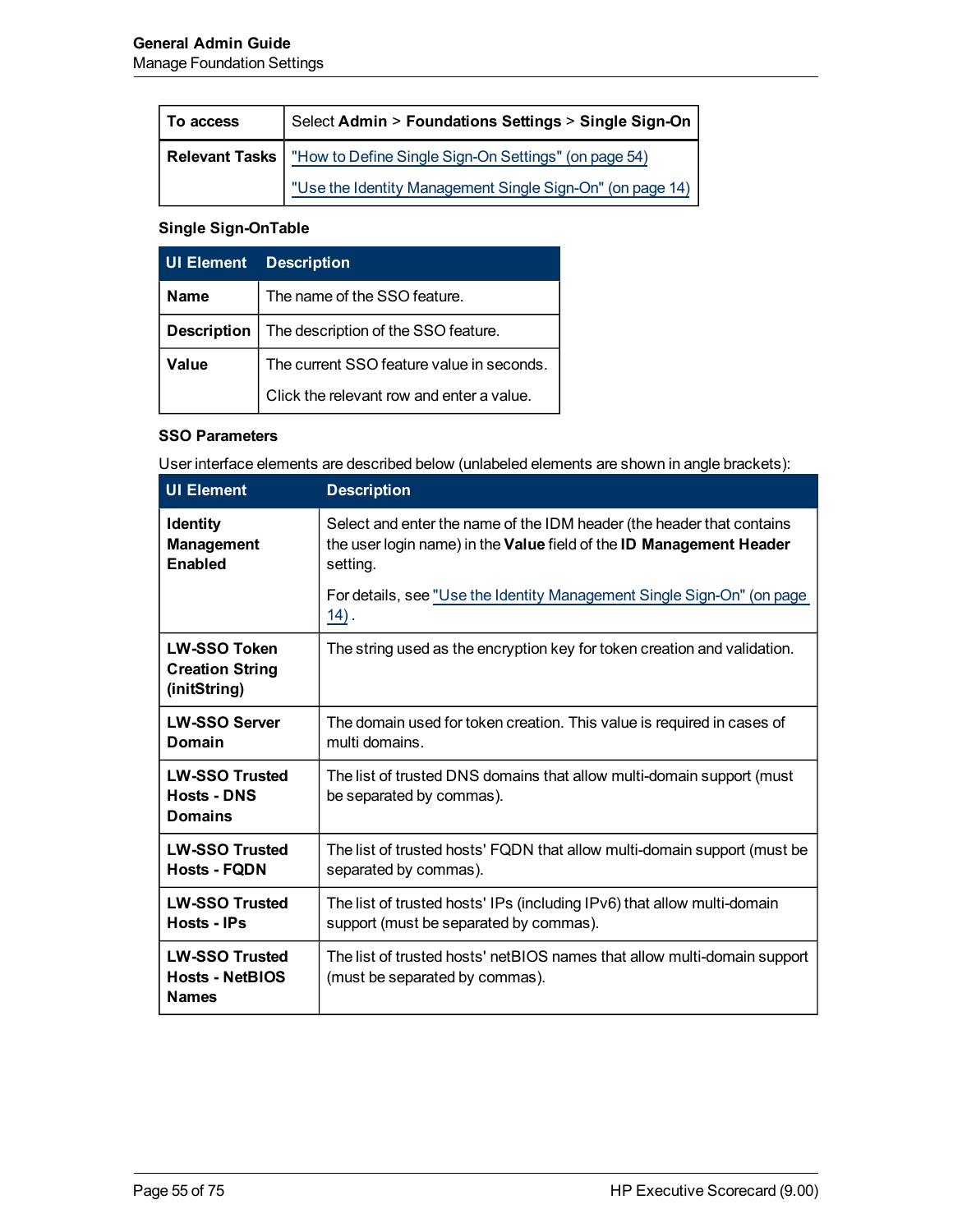# **Manage Scorecard Settings**

Scorecard Settings enables you to define various Executive Scorecard settings.

For details, see the [Configure](../../../../../../XS_Admin/Content/Topics/T_scorecardsettings.htm) [Scorecard](../../../../../../XS_Admin/Content/Topics/T_scorecardsettings.htm) [Settings](../../../../../../XS_Admin/Content/Topics/T_scorecardsettings.htm) in the *IT Executive Scorecard Admin Guide*.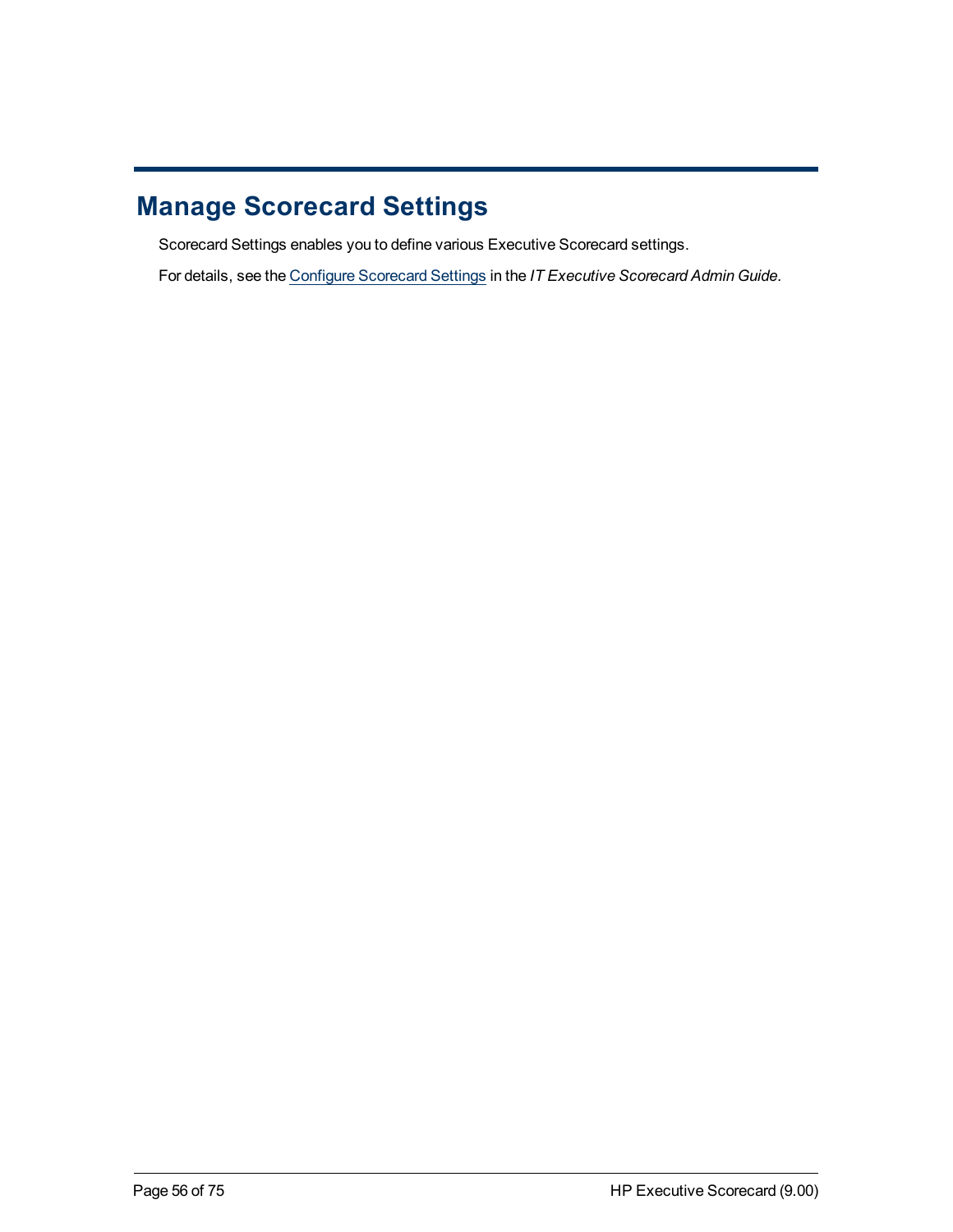# **Manage Data Sources**

Data Source Management enables you to manage the integration of data into the data warehouse through the activation of data sources. The available data source content packs are registered in the deployment process and can then be activated in the Data Source Management page.

For details, see the [Data](../../../../../../DWH_Admin_Child_Project/Content/Topics/UI_dsm.htm) [Source](../../../../../../DWH_Admin_Child_Project/Content/Topics/UI_dsm.htm) [Management](../../../../../../DWH_Admin_Child_Project/Content/Topics/UI_dsm.htm) [Page](../../../../../../DWH_Admin_Child_Project/Content/Topics/UI_dsm.htm) in the *Data Warehouse Admin Guide* .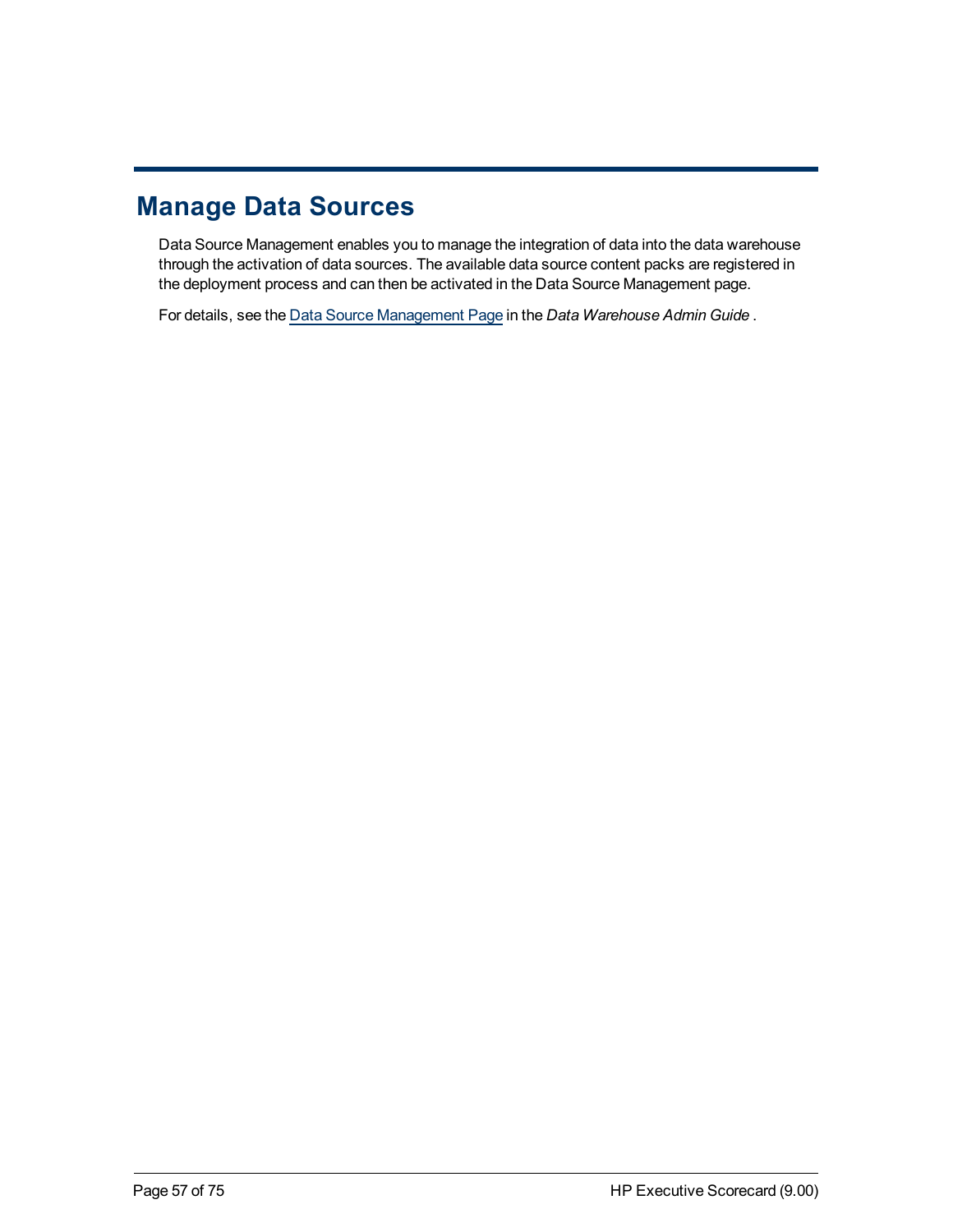# **Manage the Data Warehouse Settings**

Data Warehouse Settings enables you to define settings for the interaction with the data warehouse.

For details, see the [Data](../../../../../../DWH_Admin_Child_Project/Content/Topics/UI_datawarehouse.htm) [Warehouse](../../../../../../DWH_Admin_Child_Project/Content/Topics/UI_datawarehouse.htm) [Settings](../../../../../../DWH_Admin_Child_Project/Content/Topics/UI_datawarehouse.htm) [Page](../../../../../../DWH_Admin_Child_Project/Content/Topics/UI_datawarehouse.htm) in the *Data Warehouse Admin Guide*.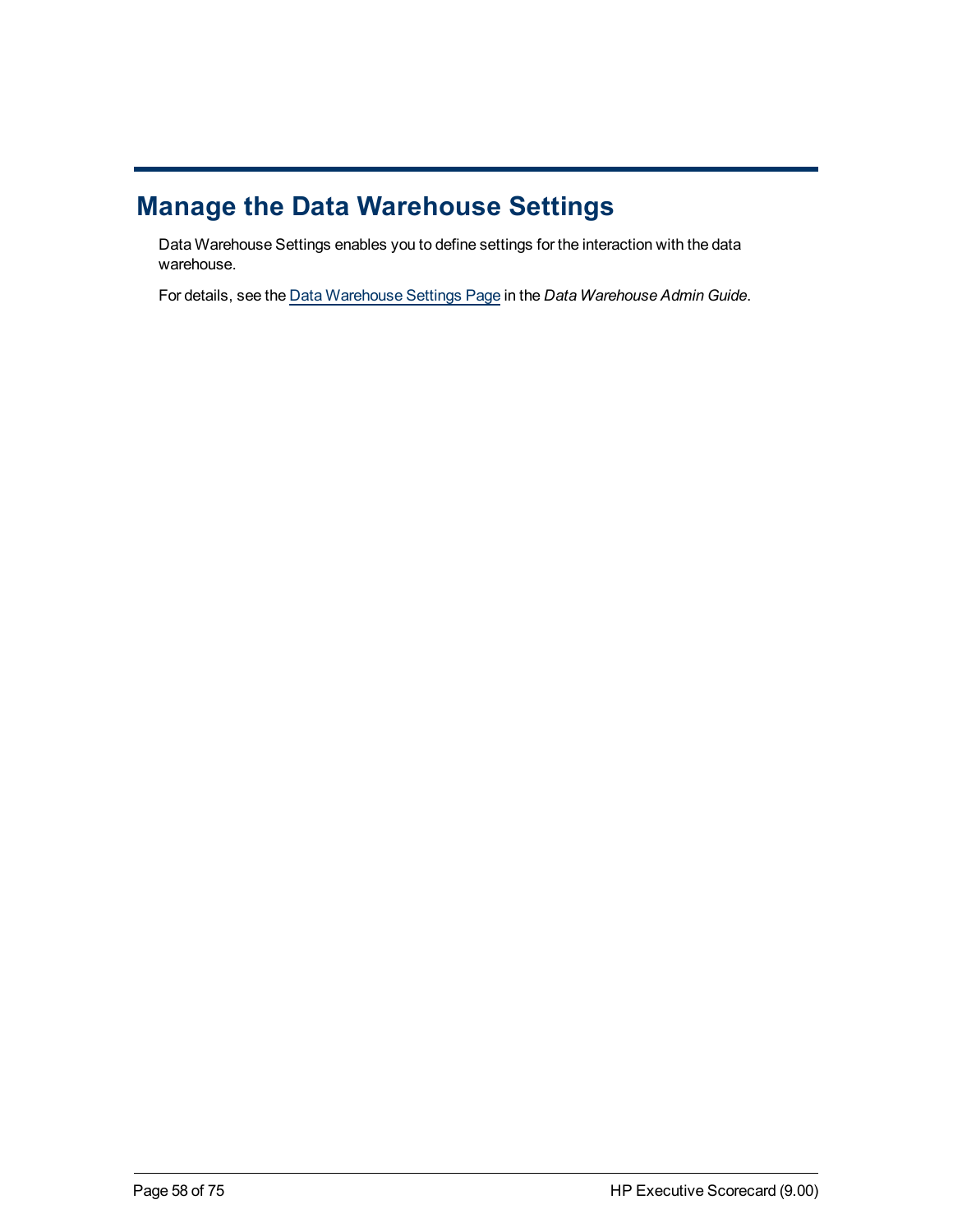# **Back Up Executive Scorecard**

It is critical that you backup your databases, configuration files, logs and configuration settings so that you can rebuild your IT Executive Scorecard solution and content in circumstances such as the following:

- When you need to recover from a total disaster recovery scenario.
- The RDBMS server failed but all HP Executive Scorecard component servers are fully functioning.
- When a database is corrupted.
- When a component server fails, but the RDBMS server and it's databases are intact.

The section includes the following topics:

- ["What](#page-58-0) [to](#page-58-0) [Back](#page-58-0) [Up"](#page-58-0) [\(on](#page-58-0) [page](#page-58-0) [59\)](#page-58-0)
- <span id="page-58-0"></span>• ["General](#page-58-1) [Backup](#page-58-1) [Guidelines"](#page-58-1) [\(on](#page-58-1) [page](#page-58-1) [59\)](#page-58-1)

#### **What to Back Up**

HP recommends that you back up the following resources that may be used when one of the above scenarios occurs.

- 1. Microsoft SQL Server 2008 enterprise SP2 databases
	- a. Staging database
	- b. Target database
	- c. SAP BusinessObjects Data Services database
	- d. SAP BusinessObjects CMS database, and if necessary the Audit database.
	- e. Management database
	- f. Executive Scorecard database

**Note:** The host and database names can be found in the Management database configured in the Executive Scorecard Configuration wizard.

- 2. Data Warehouse Configuration files. For more information, see [Configuration](../../../../../../DWH_Admin/Content/Topics/R_Backup.htm) [Files](../../../../../../DWH_Admin/Content/Topics/R_Backup.htm) [to](../../../../../../DWH_Admin/Content/Topics/R_Backup.htm) [Backup](../../../../../../DWH_Admin/Content/Topics/R_Backup.htm) in the *Data Warehouse Admin Guide*.
- 3. SAP BusinessObject Enterprise configuration. This can be backed up with the SAP BusinessObjects XI 3.1 Import Wizard. For more information, see Chapter 7 of the SAP BusinessObjects XI 3.1 Import Wizard Guide at [http://help.sap.com/businessobject/product\\_](http://help.sap.com/businessobject/product_guides/boexir31/en/xi3-1_bip_importwiz_en.pdf) [guides/boexir31/en/xi3-1\\_bip\\_importwiz\\_en.pdf.](http://help.sap.com/businessobject/product_guides/boexir31/en/xi3-1_bip_importwiz_en.pdf)
- 4. It is highly recommended that you keep the passwords for the Staging, Target and SAP BusinessObjects Data Services databases in a safe place for usage in disaster recovery situations.

#### <span id="page-58-1"></span>**General Backup Guidelines**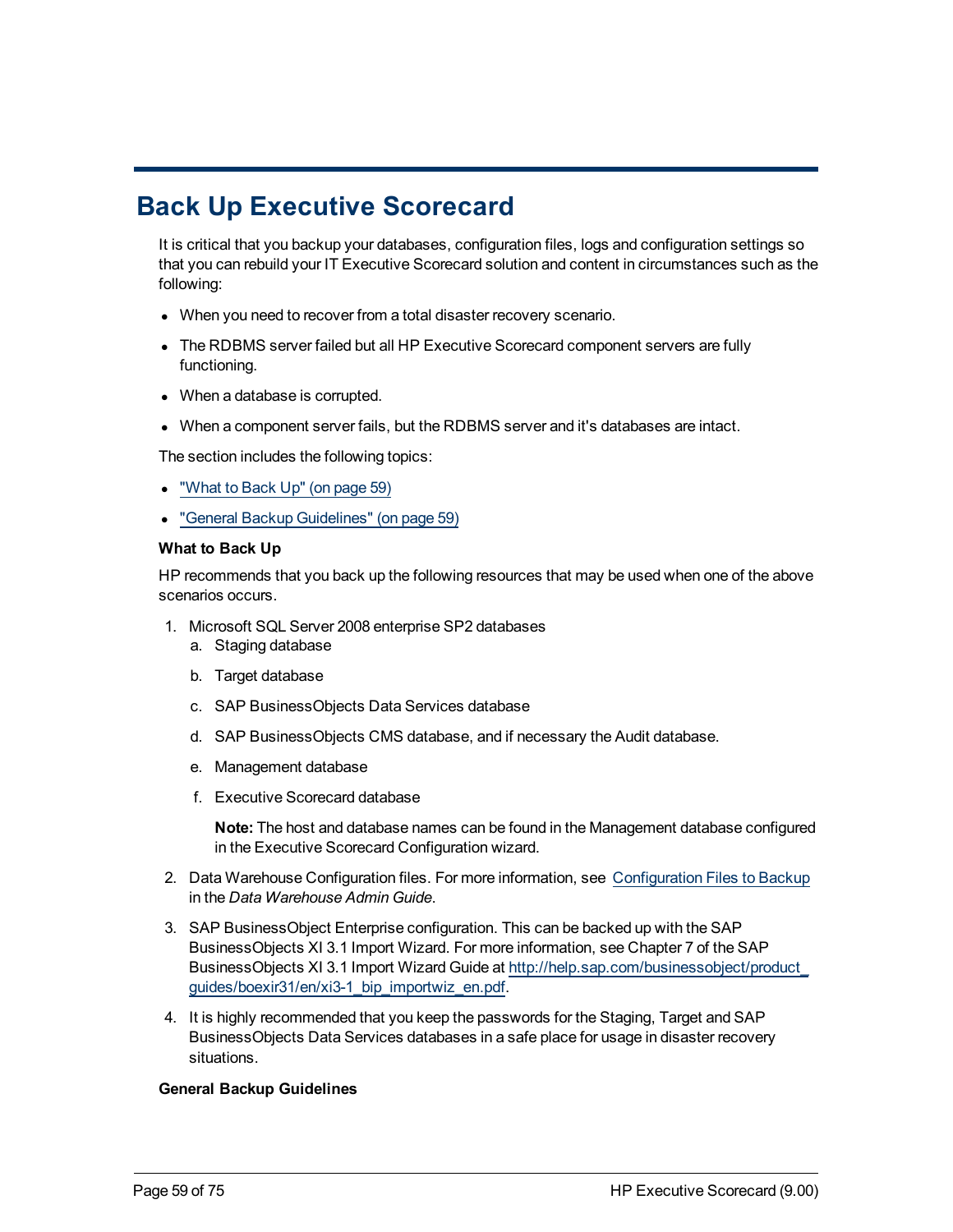It is recommended that you use the following backup and restore guidelines:

• Your database administrator should back up critical data and configuration settings on a regular basis.

Database backups should consist of a weekly full database backups, and daily differential backups.

- Backups should be periodically verified by restoring a copy onto a test system.
- External source files and Data Warehouse configuration files should be backed up as required.
- Although out of scope for this document, regular backups should be taken of all source file databases.
- Start scheduled backups before running the daily ETLs.
- Use backup compression.
- Perform full backups in off-peak times.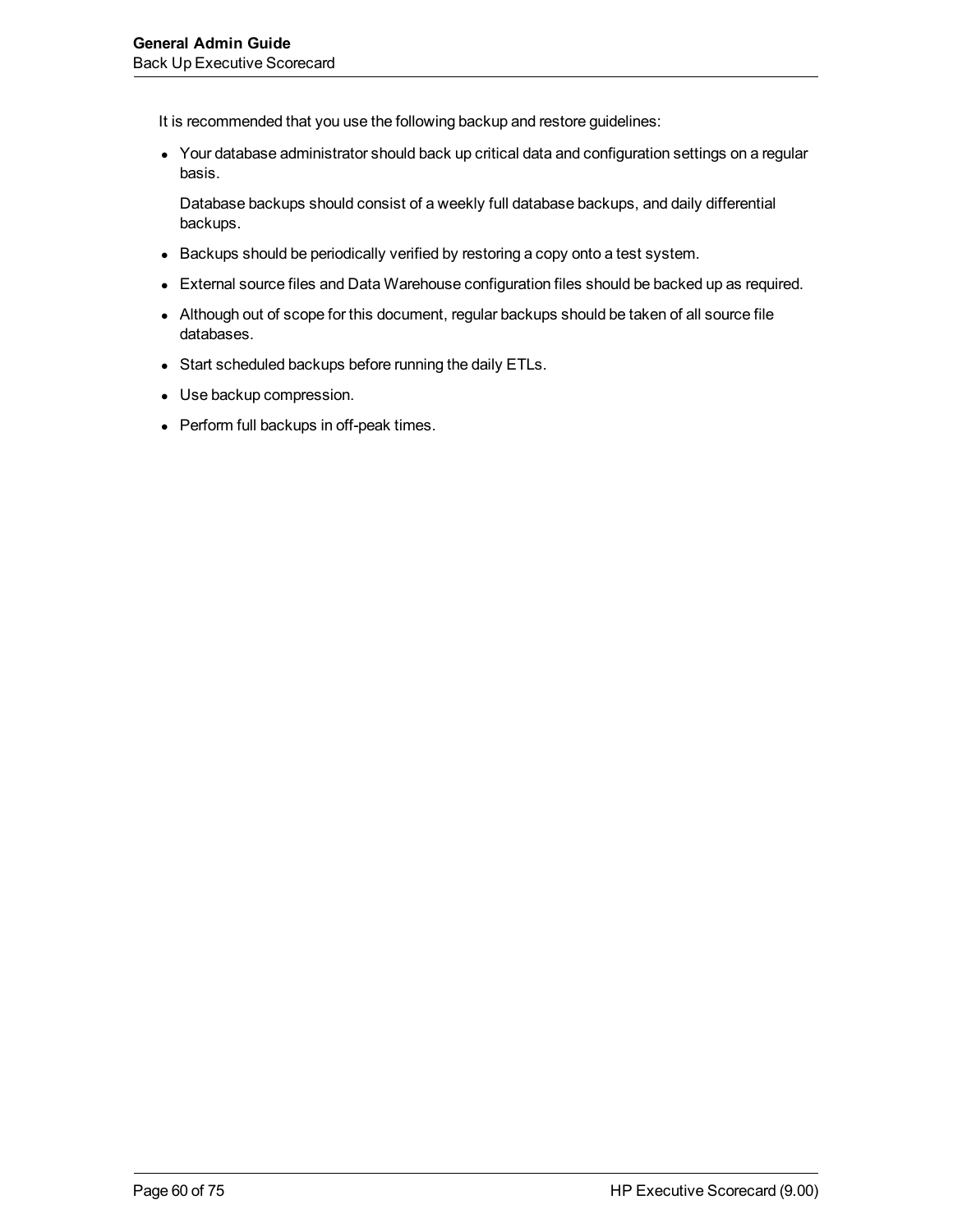# **Perform Recovery**

This section is a reference for the IT Executive Scorecard recovery process. The recovery process for your environment may vary according to your business needs and may require customization. Verify that the following processes are consistent with your architecture and environment before you proceed with real data.

When you start the recovery process, you must have complete backups of the relevant databases, configuration files and settings that are readily available. It is possible that you will lose history data.

These following scenarios are independent from the external data sources and entities. Recovering from a scenario means that the component returns to a stable state.

This section includes the following recovery scenarios:

- ["The](#page-60-0) [RDBMS](#page-60-0) [server](#page-60-0) [failed](#page-60-0) [but](#page-60-0) [all](#page-60-0) [Executive](#page-60-0) [Scorecard](#page-60-0) [component](#page-60-0) [servers](#page-60-0) [are](#page-60-0) [fully](#page-60-0) [functioning"](#page-60-0) [\(on](#page-60-0) [page](#page-60-0) [61\)](#page-60-0)
- ["The](#page-62-0) [SAP](#page-62-0) [BusinessObjects](#page-62-0) [Enterprise](#page-62-0) [server](#page-62-0) [is](#page-62-0) [unusable,](#page-62-0) [but](#page-62-0) [the](#page-62-0) [RDBMS](#page-62-0) server [and](#page-62-0) [its](#page-62-0) [databases](#page-62-0) [are](#page-62-0) [intact"](#page-62-0) [\(on](#page-62-0) [page](#page-62-0) [63\)](#page-62-0).
- ["The](#page-63-0) [Data](#page-63-0) [Warehouse](#page-63-0) [server](#page-63-0) [is](#page-63-0) [unusable,](#page-63-0) [but](#page-63-0) [the](#page-63-0) [RDBMS](#page-63-0) server [and](#page-63-0) [its](#page-63-0) [databases](#page-63-0) [are](#page-63-0) [intact."](#page-63-0) [\(on](#page-63-0) [page](#page-63-0) [64\)](#page-63-0)
- ["The](#page-63-1) [IT](#page-63-1) [Executive](#page-63-1) [Scorecard](#page-63-1) [server](#page-63-1) [is](#page-63-1) [unusable,](#page-63-1) [but](#page-63-1) [the](#page-63-1) [RDBMS](#page-63-1) server [and](#page-63-1) [its](#page-63-1) [databases](#page-63-1) [are](#page-63-1) [intact."](#page-63-1) [\(on](#page-63-1) [page](#page-63-1) [64\)](#page-63-1)
- ["The](#page-64-0) [Management,](#page-64-0) [SAP](#page-64-0) [BusinessObjects](#page-64-0) [CMS/Audit](#page-64-0) [or](#page-64-0) [Executive](#page-64-0) [Scorecard](#page-64-0) [Database](#page-64-0) [is](#page-64-0) [Corrupted"](#page-64-0) [\(on](#page-64-0) [page](#page-64-0) [65\)](#page-64-0)
- ["Recover](#page-65-0) [from](#page-65-0) [a](#page-65-0) [Failure](#page-65-0) [of](#page-65-0) a [Single-Server](#page-65-0) [Deployment](#page-65-0) of [IT](#page-65-0) [Executive](#page-65-0) [Scorecard"](#page-65-0) [\(on](#page-65-0) [page](#page-65-0) [66\)](#page-65-0)

For more detailed information on Data Warehouse disaster recovery, see the [Learn](../../../../../../DWH_Admin_Child_Project/Content/Topics/C_Recovery.htm) [About](../../../../../../DWH_Admin_Child_Project/Content/Topics/C_Recovery.htm) [Data](../../../../../../DWH_Admin_Child_Project/Content/Topics/C_Recovery.htm) [Warehouse](../../../../../../DWH_Admin_Child_Project/Content/Topics/C_Recovery.htm) [Recovery](../../../../../../DWH_Admin_Child_Project/Content/Topics/C_Recovery.htm) section in the *Data Warehouse Admin Guide*.

# <span id="page-60-0"></span>**The RDBMS server failed but all Executive Scorecard component servers are fully functioning**

**Scenario:** The RDBMS server has become unusable, for example the hard disk has crashed. The following procedure describes how to recover a failed RDBMS server.

- 1. Reinstall a RDBMS server with Microsoft SQL 2008 Enterprise with SP2, configured with mixed mode and using the TCP/IP protocol.
- 2. Restore the RDBMS server databases using the weekly full and the relevant differential backup. The IT Executive Scorecard databases are the:
	- Management database
	- **n** CMS database
	- Audit database (if installed separately from the CMS database)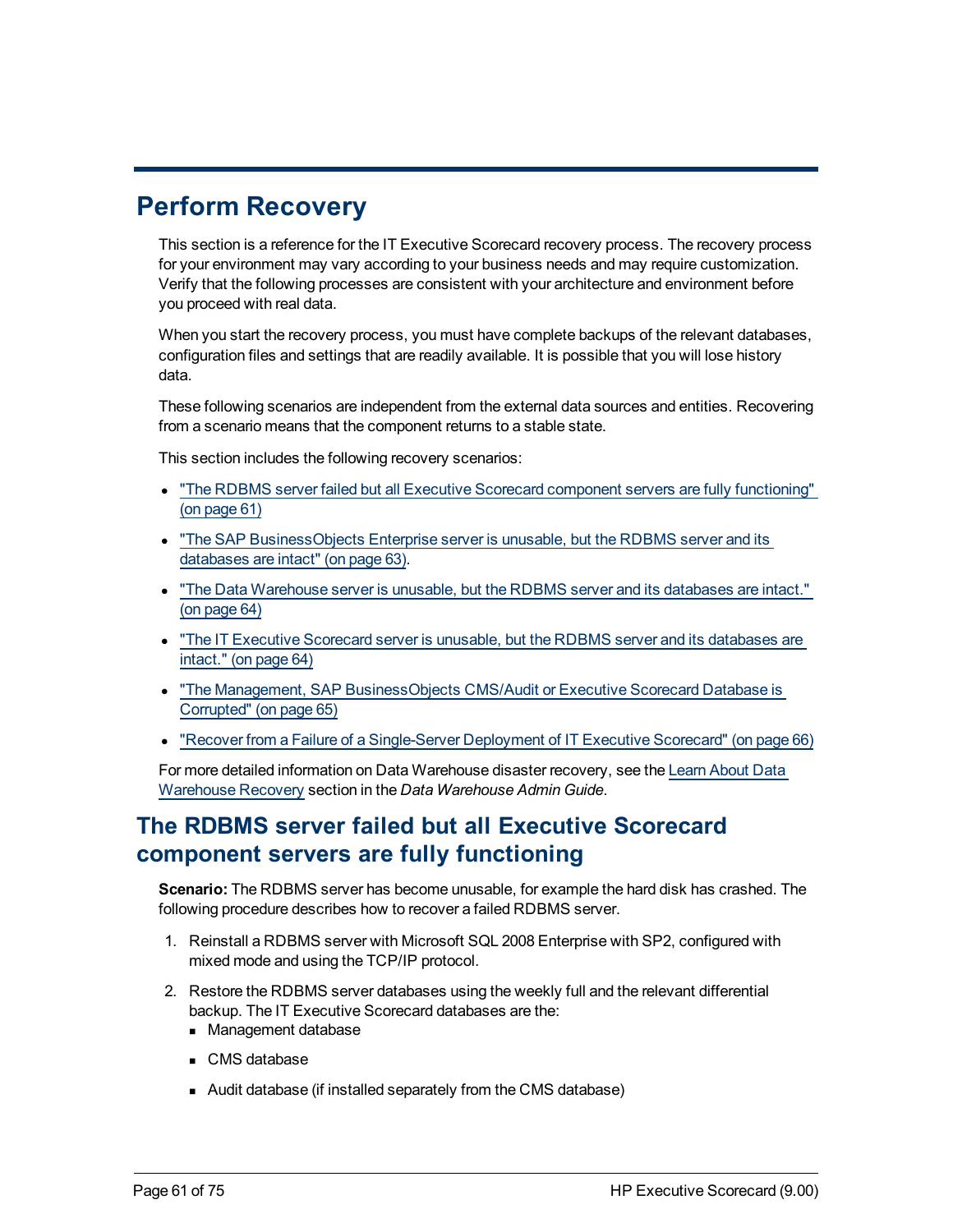- **BUS AP BusinessObjects Data Services database**
- **Staging database**
- **n** Target database
- **Executive Scorecard database**

**Note**: The SAP BusinessObjects Data Services, Staging, and the Target databases (All Data Warehouse related databases), must be restored to an RDBMS server and to databases with names that are the same as those used in the initial IT Executive Scorecard installation.

**Note**: It is recommended that where possible the Management, SAP BusinessObjects Enterprise CMS, SAP BusinessObjectsEnterprise Audit, and Executive Scorecard databases are restored to an RDBMS server and to database names that are the same as those used in the initial IT Executive Scorecard installation. If you restore to a different RDBMS server or a database with a different name, follow the instructions in steps 4 and 5.

- 3. Once you have restored the SAP BusinessObjects Data Services, Staging, and the Target databases, you must associate the database login names and database users by running the following scripts.
	- <sup>n</sup> **For the staging database:**
		- o **EXEC sp\_change\_users\_login 'Auto\_Fix', 'dws', NULL, 'password'** where password is the old password for the dws login.
		- o **EXEC sp\_change\_users\_login 'Auto\_Fix', 'dwst', NULL, 'password'** where password is the old password for the dwst login.
		- o **EXEC sp\_change\_users\_login 'Auto\_Fix', 'dwmetadata', NULL, 'password'** where password is the old password for the dwmetadata login.
		- o **EXEC sp\_change\_users\_login 'Auto\_Fix', 'dwabc', NULL, 'password'** where password is the old password for the dwabc login.
		- o **EXEC sp\_change\_users\_login 'Auto\_Fix', 'xrefgen', NULL, 'password'** where password is the old password for the xrefgen login.
	- <sup>n</sup> **For the target database:**
		- o **EXEC sp\_change\_users\_login 'Auto\_Fix', 'dwt', NULL, 'password'** where password is the old password for the dwt login.
	- <sup>n</sup> **For the SAP BusinessObjects Data Services database**
		- o **EXEC sp\_change\_users\_login 'Auto\_Fix', 'login name', NULL, 'password'** where login name is the new login name you created when you created the SAP BusinessObjects Data Services database, and password is the password you assigned to that login name.
- 4. If the names of the RDBMS server and all the restored databases are the same as those configured in the initial Executive Scorecard Configuration Wizard, skip to step 7.
- 5. If the RDBMS server, or database names are not identical, and you are restoring the CMS or the Audit database, on the SAP BusinessObjects Enterprise server, reconfigure the CMS and if necessary, the Audit ODBC Data Source as follows:
	- a. On the SAP BusinessObjects Enterprise server, on the Windows taskbar, click **Start** > **Run**, and enter **c:\WINDOWS\SysWOW64\odbcad32.exe**.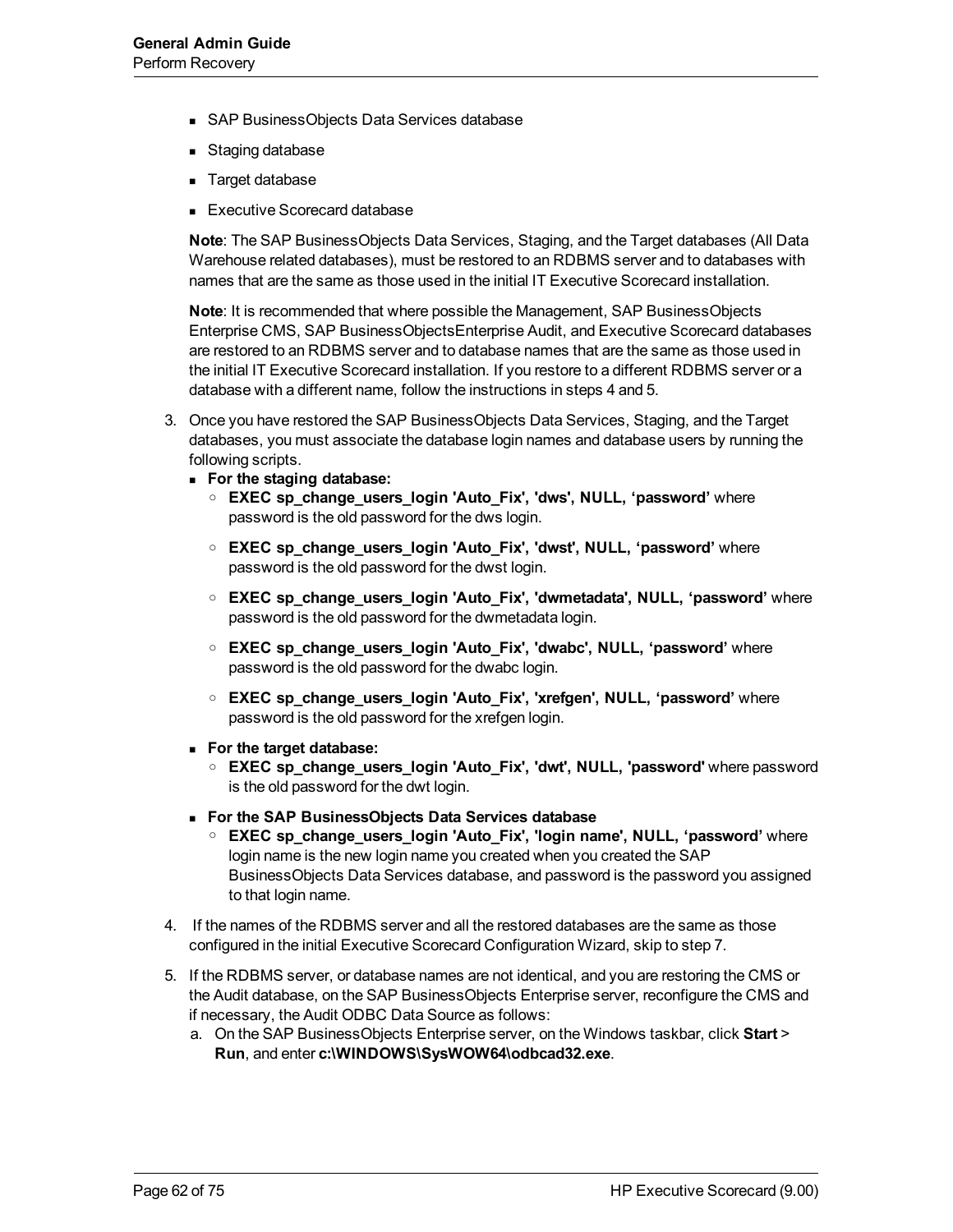- b. Click the **System DSN** tab, select the relevant ODBC connection, and then click **Configure**.
- c. If required, on the **Microsoft SQL Server DSN Configuration** dialog box, change the **SQL Server** you want to connect to, and then click **Next**.
- d. If required, on the **Microsoft SQL Server DSN Configuration** dialog box, change the **Login ID** used to connect to the SQL Server, and then click **Next**.
- e. If required, on the **Microsoft SQL Server DSN Configuration** dialog box, change the **default database**, click **Next**, click **Finish**, and continue to step 6.
- 6. If you restored to a different RDBMS server host name, or the Management, CMS, Audit, Executive Scorecard database names are different, rerun the Post\_Install Configuration Wizard, and when prompted on the relevant wizard pages, connect to the new RDBMS server, and new databases and complete the wizard.

To run the Post-Install Configuration Wizard, on the Windows taskbar, click **Start** > **All Programs** > **HP Executive Scorecard** > **Administration** > **Configuration Wizard**.

- 7. On the Executive Scorecard and Data Warehouse servers, disable and then enable HP Executive Scorecard as follows:
	- a. On the Windows taskbar, click **Start** > **All Programs > HP Executive Scorecard** > **Administration** > **Disable HP Executive Scorecard**.
	- b. On the Windows taskbar, click **Start** > **All Programs > HP Executive Scorecard** > **Administration** > **Enable HP Executive Scorecard**

## <span id="page-62-0"></span>**The SAP BusinessObjects Enterprise server is unusable, but the RDBMS server and its databases are intact**

**Scenario:** The SAP BusinessObjects Enterprise for IT Executive Scorecard server has become unusable, for example the hard disk has crashed. The following procedure describes how to recover the SAP BusinessObjects Enterprise for IT Executive Scorecard server.

1. Install a new Microsoft Windows 2008 R2 server that will be used as the SAP BusinessObjects Enterprise server.

The server must conform to the relevant hardware and software requirements described in the *Executive Scorecard Installation and Configuration Guide*.

- 2. Connect to your RDBMS server, and in the Management database in the SETTINGS\_ MANAGEMENT table, change the value of **bo.engine.is.installed** to **False**.
- 3. Enter the Executive Scorecard DVD and progress in the Installer wizard. On the **Select Features** page, select **SAP BusinessObjects Enterprise Components**, and continue the installation.
- 4. In the Configuration Wizard, connect to the existing management database. Once you connect to the Management database, when relevant, the values entered in the previous configuration are automatically presented on the wizard pages.
- 5. When configuring SAP BusinessObjects Enterprise for IT Executive Scorecard, connect to the existing CMS and Audit databases (or select **Install Audit schema in the CMS database**, if that is how it was installed in the original installation), and complete the Configuration Wizard using the settings you used in the initial configuration.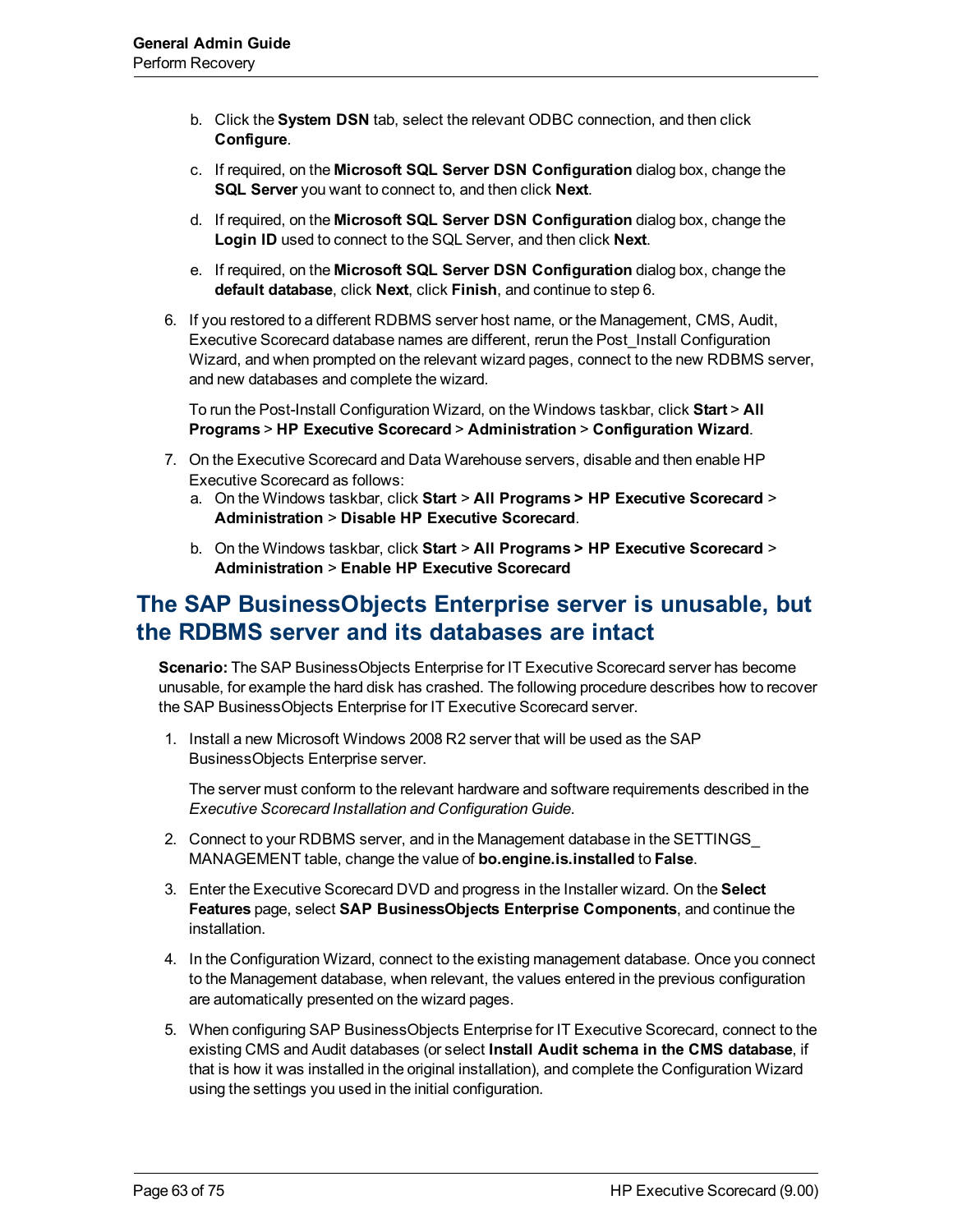6. When the installation finishes, import the SAP BusinessObjects Enterprise configuration backup using the Import Wizard, and restore the SAP BusinessObjects Enterprise configuration.

For more information on using the Import Wizard, see **Chapter 7 of the SAP BusinessObjects XI 3.1 Import Wizard Guide** at [http://help.sap.com/businessobject/product\\_guides/boexir31/en/xi3-1\\_bip\\_importwiz\\_en.pdf](http://help.sap.com/businessobject/product_guides/boexir31/en/xi3-1_bip_importwiz_en.pdf)

# <span id="page-63-0"></span>**The Data Warehouse server is unusable, but the RDBMS server and its databases are intact.**

**Scenario:** The Data Warehouse server has become unusable, for example the hard disk has crashed. The following procedure describes how to recover a Data Warehouse server.

1. Install a new Data Warehouse server running Microsoft Windows 2008 R2.

The server must conform to the relevant hardware and software requirements described in the *Executive Scorecard Installation and Configuration Guide*.

- 2. Enter the Executive Scorecard DVD and progress in the Installer wizard. On the **Select Features** page, select **HP Data Warehouse Components**, and continue the installation.
- 3. When the Installer Wizard completes and you see the Introduction page of the Configuration Wizard, if changes were made to the core content packs, before continuing, restore **<XS Install Directory>\agora\ContentPacks** from a backup.
- 4. Start configuring the Configuration Wizard, and connect to the management database. When you reach the Data Warehouse section, on the **Configure Data Warehouse** page, select **Reinstall Data Warehouse**, and then click **Next**.

After the rerun process is complete, the **Configuration Status** page appears listing the installed components.

5. Restore any other required configuration files as described in **[Learn](../../../../../../DWH_Admin_Child_Project/Content/Topics/C_Backup.htm) [About](../../../../../../DWH_Admin_Child_Project/Content/Topics/C_Backup.htm) [Data](../../../../../../DWH_Admin_Child_Project/Content/Topics/C_Backup.htm) [Warehouse](../../../../../../DWH_Admin_Child_Project/Content/Topics/C_Backup.htm) [Backups](../../../../../../DWH_Admin_Child_Project/Content/Topics/C_Backup.htm)**, and **[Files](../../../../../../DWH_Admin_Child_Project/Content/Topics/R_Backup.htm) [to](../../../../../../DWH_Admin_Child_Project/Content/Topics/R_Backup.htm) [Back](../../../../../../DWH_Admin_Child_Project/Content/Topics/R_Backup.htm) [Up](../../../../../../DWH_Admin_Child_Project/Content/Topics/R_Backup.htm)** sections of the *Data Warehouse Admin Guide*.

# <span id="page-63-1"></span>**The IT Executive Scorecard server is unusable, but the RDBMS server and its databases are intact.**

**Scenario:** The IT Executive Scorecard server has become unusable, for example the hard disk has crashed. The following procedure describes how to recover the Executive scorecard server.

1. Install a new Microsoft Windows 2008 R2 server that will be used as the IT Executive Scorecard server.

The server must conform to the relevant hardware and software requirements described in the *Executive Scorecard Installation and Configuration Guide*.

- 2. Enter the IT Executive Scorecard DVD and progress in the Installer wizard. On the **Select Features** page, select **HP Executive Scorecard Components**, and continue the installation.
- 3. In the Configuration Wizard, connect to the existing Management database .

Once you connect to the Management database, when relevant, the values entered in the previous configuration are automatically presented on the wizard pages.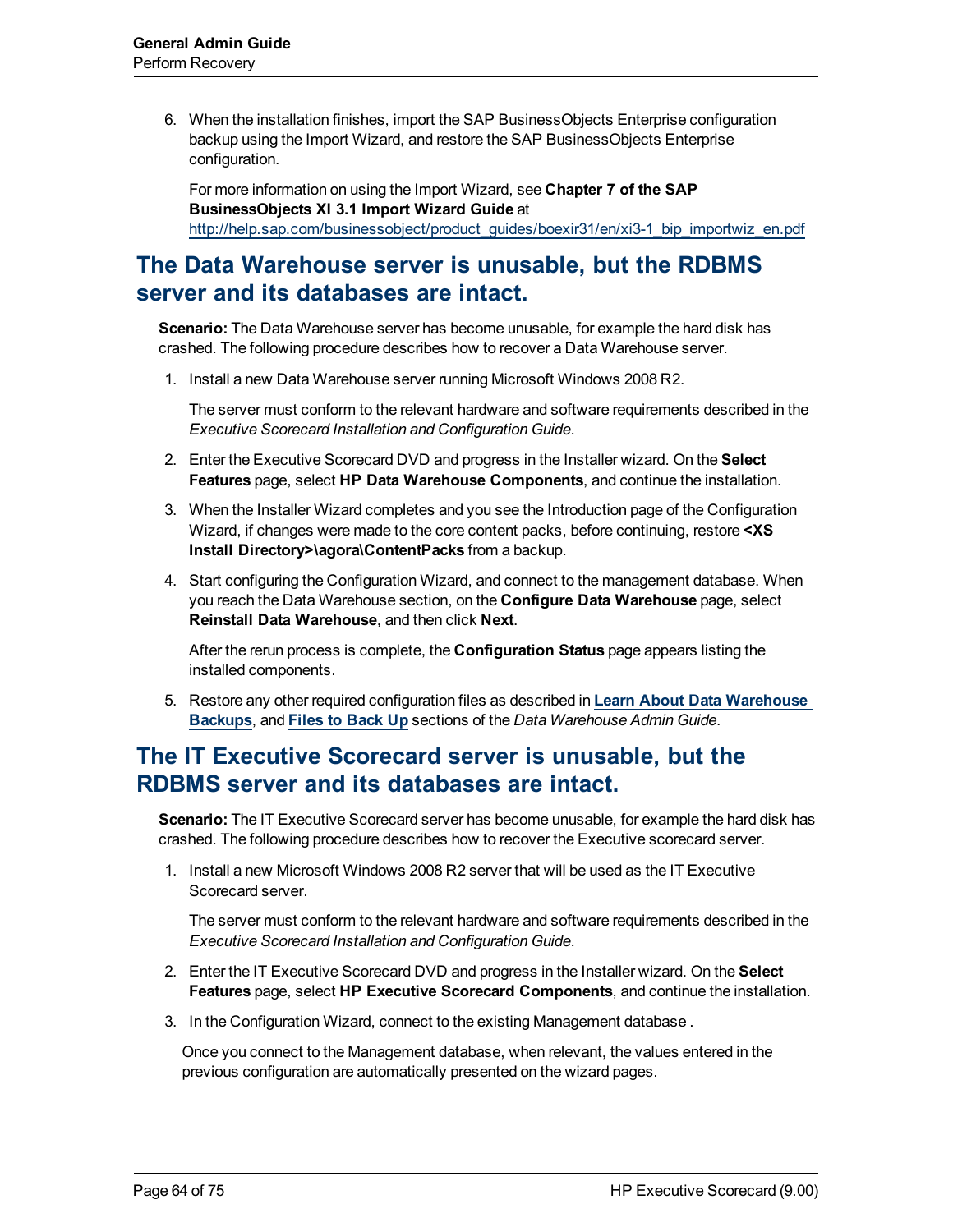4. When you configure IT Executive Scorecard, connect to the existing IT Executive Scorecard database, and complete the Configuration Wizard using the settings you used in the initial configuration.

# <span id="page-64-0"></span>**The Management, SAP BusinessObjects CMS/Audit or Executive Scorecard Database is Corrupted**

**Scenario:** A database is corrupted. The following procedure describes how to recover from a corrupt database.

1. Restore the database from your backups. Restore using the full weekly backup and the relevant differential backup.

**Note**: It is recommended that the RDBMS server, and database names are identical to those used in the initial installation. This information can be found in the Management database.

2. Once the database is restored, if the RDBMS server, and database names are identical to those used in the initial installation, do as follows:

On the IT Executive Scorecard and Data Warehouse servers, disable and then enable IT Executive Scorecard as follows:

- a. On the Windows taskbar, click **Start** > **All Programs > HP Executive Scorecard** > **Administration** > **Disable HP Executive Scorecard**.
- b. On the Windows taskbar, click **Start** > **All Programs > HP Executive Scorecard** > **Administration** > **Enable HP Executive Scorecard**
- c. If the RDBMS server, or database names are not identical, and you are restoring the CMS or the Audit database, on the SAP BusinessObjects Enterprise server, reconfigure the CMS, and if necessary the Audit ODBC Data Source as follows:

1. On the SAP BusinessObjects Enterprise server, on the Windows taskbar, click **Start** > **Run**, and enter **c:\WINDOWS\SysWOW64\odbcad32.exe**.

2. Click the **System DSN** tab, select the relevant ODBC connection, and then click **Configure**.

3. If required, on the **Microsoft SQL Server DSN Configuration** dialog box, change the **SQL Server** you want to connect to, and then click **Next**.

4. If required, on the **Microsoft SQL Server DSN Configuration** dialog box, change the **Login ID** used to connect to the SQL Server, and then click **Next**.

5. If required, on the **Microsoft SQL Server DSN Configuration** dialog box, change the **default database**, click **Next**, click **Finish**, and continue to step d.

d. If the RDBMS server, or database names are not identical, run the Configuration Wizard on the relevant component server, and enter the connection and authentication details for the relevant databases.

To run the Configuration wizard:

On the Windows taskbar, click **Start** > **All Programs** > **HP Executive Scorecard** > **Administration** > **Configuration Wizard**.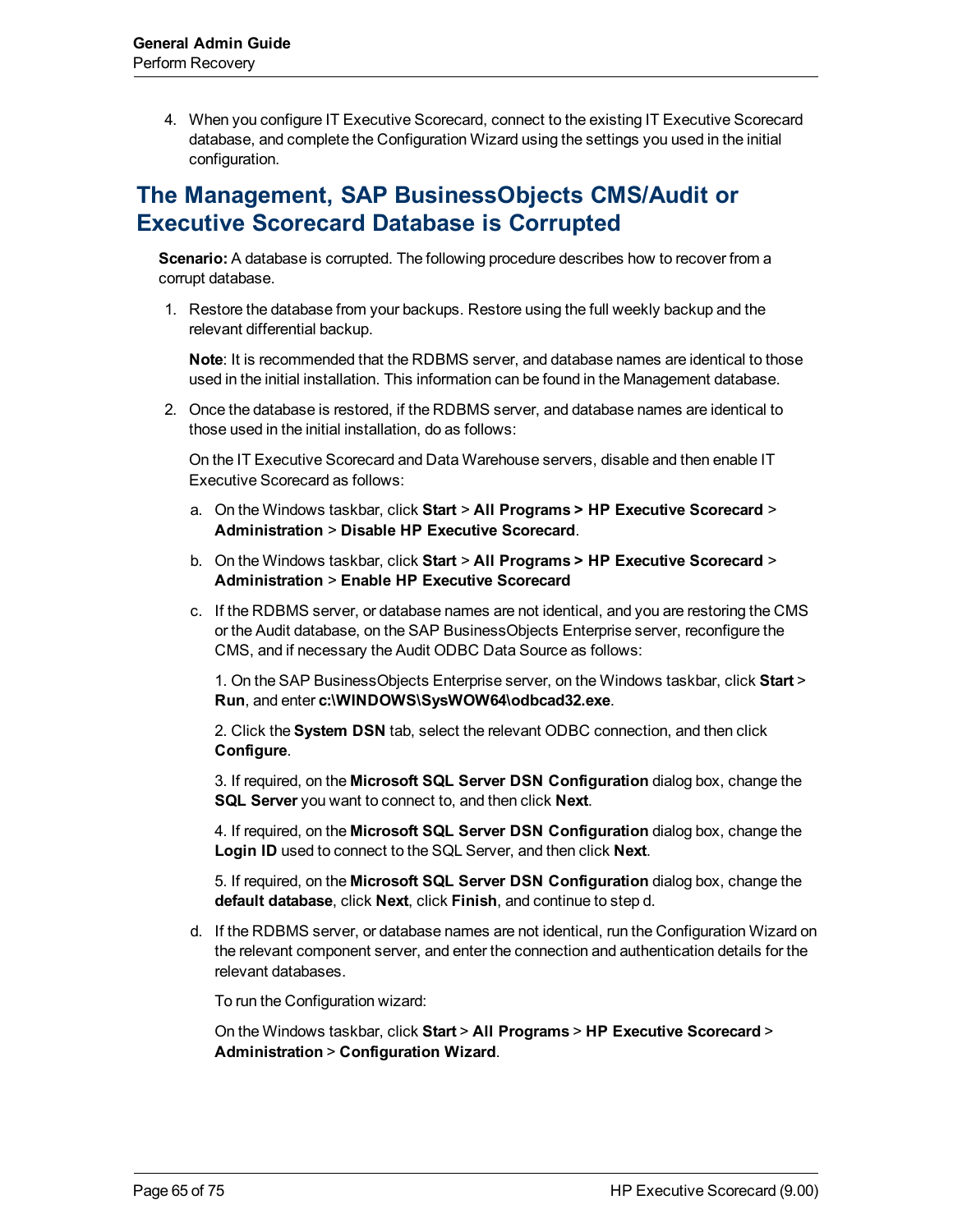**Note**: For more information on recovering from a Data Warehouse database corruption, see the **[Recovering](../../../../../../DWH_Admin_Child_Project/Content/Topics/T_SorT_db_corrupt.htm) [When](../../../../../../DWH_Admin_Child_Project/Content/Topics/T_SorT_db_corrupt.htm) [the](../../../../../../DWH_Admin_Child_Project/Content/Topics/T_SorT_db_corrupt.htm) [Staging](../../../../../../DWH_Admin_Child_Project/Content/Topics/T_SorT_db_corrupt.htm) [or](../../../../../../DWH_Admin_Child_Project/Content/Topics/T_SorT_db_corrupt.htm) [Target](../../../../../../DWH_Admin_Child_Project/Content/Topics/T_SorT_db_corrupt.htm) [Databases](../../../../../../DWH_Admin_Child_Project/Content/Topics/T_SorT_db_corrupt.htm) [is](../../../../../../DWH_Admin_Child_Project/Content/Topics/T_SorT_db_corrupt.htm) [Corrupted](../../../../../../DWH_Admin_Child_Project/Content/Topics/T_SorT_db_corrupt.htm)** section of the *Data Warehouse Admin Guide*.

# <span id="page-65-0"></span>**Recover from a Failure of a Single-Server Deployment of IT Executive Scorecard**

**Scenario**: The Single-server installation has failed and the server needs to be recovered. The following procedure describes how to recover a single-server deployment using the existing databases.

1. Install a new Microsoft Windows 2008 R2 server that will be used for the single-server installation.

The server must conform to the relevant hardware and software requirements described in the *Executive Scorecard Installation and Configuration Guide*.

- 2. Connect to your RDBMS server, and in the Management database in the SETTINGS\_ MANAGEMENT table, change the value of **bo.engine.is.installed** to **False**.
- 3. Enter the Executive Scorecard DVD and progress in the Installer wizard. On the **Group Selection** page, select **HP Executive Scorecard - Single Server Installation**, and continue the installation.
- 4. When the Installer Wizard completes and you see the **Introduction** page of the Configuration Wizard, if changes were made to the core content packs, before continuing, restore **<XS Install Directory>\agora\ContentPacks** from a backup.
- 5. In the Configuration Wizard, connect to the existing management database, and continue in the wizard connecting to existing SAP BusinessObjects and Executive Scorecard databases.

**Note**: Once you connect to the Management database, the values entered in the previous configuration are automatically presented on the wizard pages.

**Note**: When configuring SAP BusinessObjects Enterprise for HP XS, connect to the existing CMS and Audit databases (or select **Install Audit schema in the CMS database**, if that is how it was installed in the original installation).

6. When you reach the Data Warehouse section, on the **Configure Data Warehouse** page, select **Reinstall Data Warehouse**, and then click **Next**.

After the rerun process is complete, the **Configuration Status** page appears listing the installed components.

- 7. Restore any other required configuration files as described in **Learn About Data Warehouse Backups**, and **Files to Back Up** sections of the *Data Warehouse Admin Guide*.
- 8. When the installation finishes, import the SAP BusinessObjects Enterprise configuration backup using the Import Wizard, and restore the SAP BusinessObjects Enterprise configuration.

For more information on using the Import Wizard, see **Chapter 7 of the SAP BusinessObjects XI 3.1 Import Wizard Guide** at [http://help.sap.com/businessobject/product\\_guides/boexir31/en/xi3-1\\_bip\\_importwiz\\_en.pdf](http://help.sap.com/businessobject/product_guides/boexir31/en/xi3-1_bip_importwiz_en.pdf)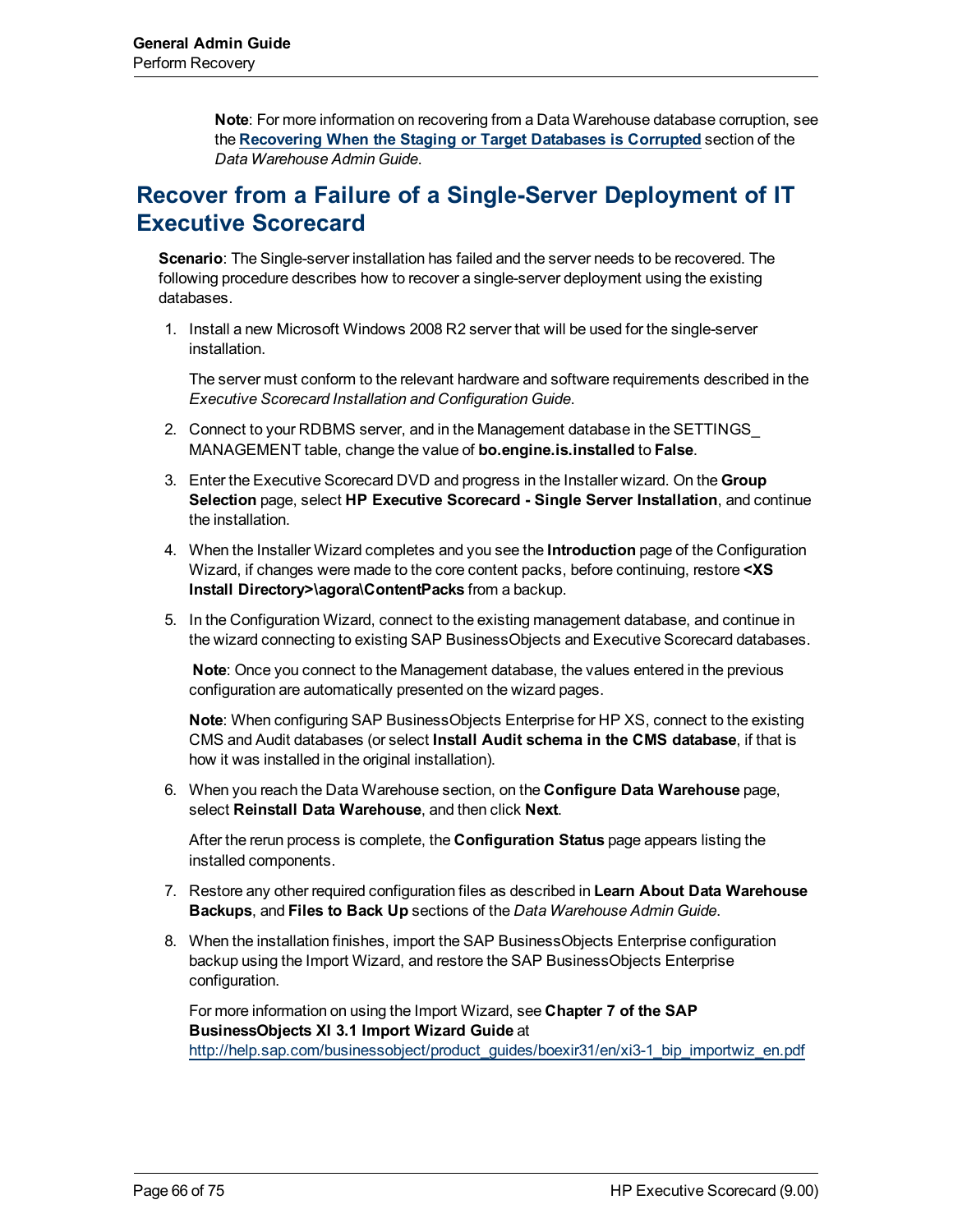# **Connect an External Data Store to the IT Executive Scorecard application**

Executive Scorecard normally utilizes data from its the IT Executive Scorecard Data Warehouse. Executive Scorecard can be configured to load data from an external data store rather then than using the IT Executive Scorecard Data Warehouse.

To do this, you must create a new, or modify an existing SAP BusinessObjects Universe, that must connect to the data store.

The following sections describe the basic guidelines on how universes should be created or modified for usage by the KPI Studio and Engine in IT Executive Scorecard.

- ["Guidelines](#page-66-0) [on](#page-66-0) [Representing](#page-66-0) [Entities](#page-66-0) on [a](#page-66-0) [Universe"](#page-66-0) [\(on](#page-66-0) [page](#page-66-0) [67\)](#page-66-0)
- ["Required](#page-66-1) [Actions"](#page-66-1) [\(on](#page-66-1) [page](#page-66-1) [67\)](#page-66-1)
- ["Universe](#page-67-0) [Limitations"](#page-67-0) [\(on](#page-67-0) [page](#page-67-0) [68\)](#page-67-0)
- <span id="page-66-0"></span>• ["Field](#page-68-0) [Types"](#page-68-0) [\(on](#page-68-0) [page](#page-68-0) [69\)](#page-68-0)

#### **Guidelines on Representing Entities on a Universe**

- 1. SAP BusinessObjects classes represent the name of the entity that is presented.
- 2. Objects in a class represent the attributes of that entity.
- 3. Objects must be of type Date, String, or Numeric.
- 4. Any entities (represented by a class) in the same universe must be related.
- 5. Hierarchical relationships should be flattened and related as attributes, although these attributes can be defined in a joined table.

#### <span id="page-66-1"></span>**Required Actions**

- 1. Ensure that a new or modified universe resides in a logical SAP BusinessObjects folder called "XS Studio".
- 2. You must create a connection between your SAP BusinessObjects server hosting the universe and the data store. For example a JDBC or ODBC connection.

Once this connection has been created, on the Executive Scorecard server, you must Disable and Enable the server as follows: On the Windows taskbar, click **Start** > **All Programs** > **HP Executive Scorecard** > **Administration** > **Disable HP Executive Scorecard**, and then **Enable HP Executive Scorecard**.

3. You must have a universe called **Core\_Dimensions\_Universe**, that contains a class called **Period** with the following attributes: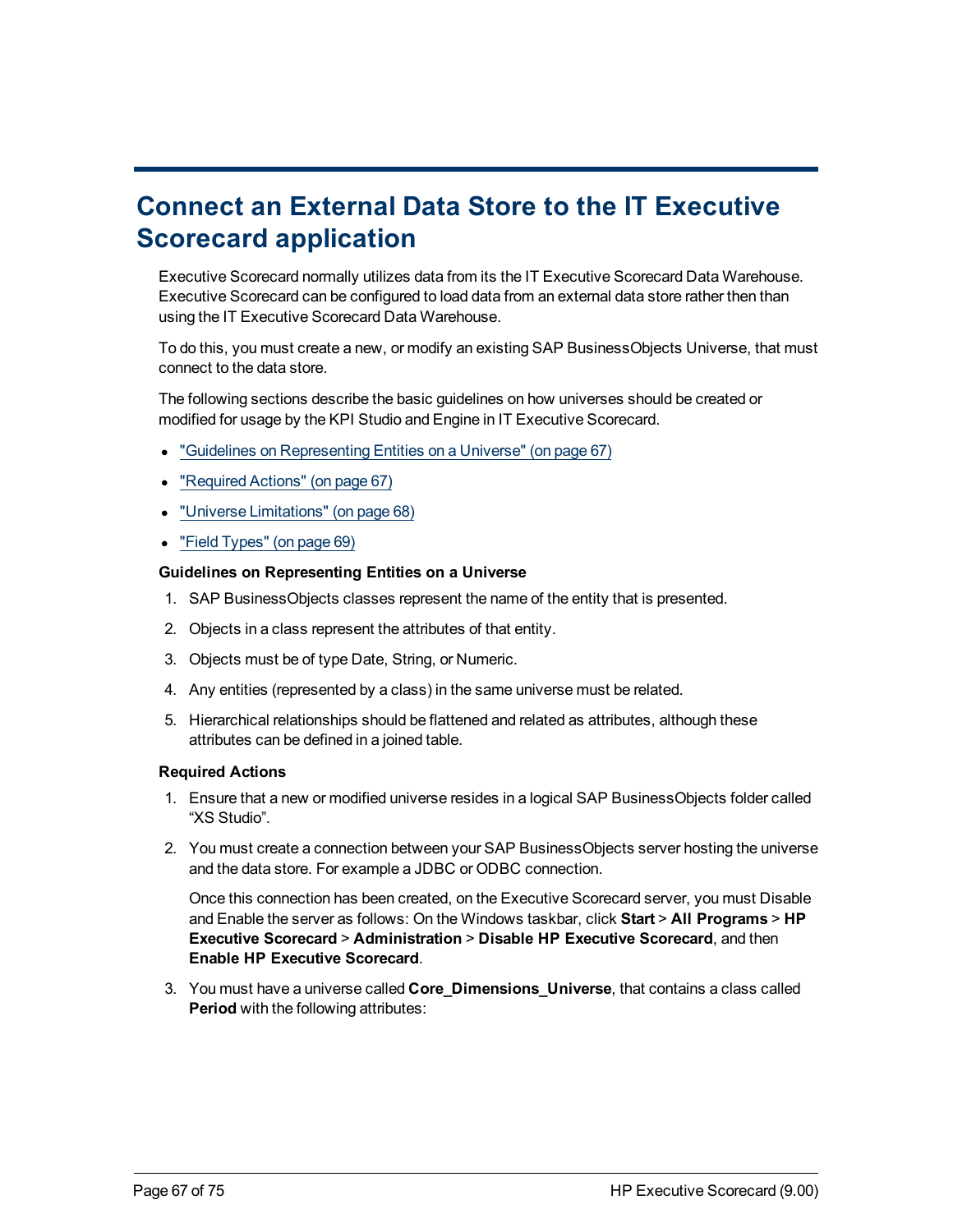#### **Period Class Attributes**

| <b>Attribute</b><br><b>Name</b> | <b>Description</b>                                                                                                 |
|---------------------------------|--------------------------------------------------------------------------------------------------------------------|
| <b>Name</b>                     | The name of the attribute. It must be unique (For example<br>FY2011/02(Feb))                                       |
| <b>StartDate</b>                | The start date of the period. (The type must be datetime)                                                          |
| <b>EndDate</b>                  | The end date of the period. (The type must be datetime)                                                            |
| <b>Periodicity</b>              | One of the following values: ANNUAL, QUARTERLY, MONTHLY,<br><b>WEEKLY, DAILY</b>                                   |
| <b>YearNumber</b>               | The year which the period belongs to. (For example 2011. The type<br>must be numeric).                             |
| PeriodNumber                    | A count of the period in the year. (For example for 2011/02, the period<br>number is 2. The type must be numeric.) |
| Year                            | The year name which this period belongs to. (For example FY2005)                                                   |
| Quarter                         | The quarter name which this period belongs to. Used if the record<br>requires this field to be filled.             |
| <b>Month</b>                    | The month name which this period belongs to. Used if the record<br>requires this field to be filled.               |
| Week                            | The week name which this period belongs to. Used if the record<br>requires this field to be filled.                |
| Day                             | The day name which this period belongs to. Used if the record requires<br>this field to be filled.                 |

For more information see the following example:

| <b>Name</b>            |                              |                     |         |       | Periodicity StartDate EndDate YearNumber PeriodNumber Year Quarter |              |                    | <b>Month</b>                                                | <b>Week</b> | Day |
|------------------------|------------------------------|---------------------|---------|-------|--------------------------------------------------------------------|--------------|--------------------|-------------------------------------------------------------|-------------|-----|
| FY2009                 | <b>ANNUAL</b>                | 02/01/2008 1/31/09  |         | 2,009 |                                                                    | 2.009 FY2009 |                    |                                                             |             |     |
| FY2025/Q4              | QUARTERLY 11/01/2024 1/31/25 |                     |         | 2.025 |                                                                    |              | 4 FY2025 FY2025/Q4 |                                                             |             |     |
| FY2007/04(Apr) MONTHLY |                              | 04/01/2006 4/30/06  |         | 2,007 |                                                                    |              |                    | 4 FY2007 FY2007/Q1 FY2007/04(Apr)                           |             |     |
| FY2012/W46             | WEEKLY                       | 12/12/2011 12/18/11 |         | 2.012 |                                                                    |              |                    | 46 FY2012 FY2012/Q4 FY2012/11(Dec) FY2012/W46               |             |     |
| FY2011/04/24           | <b>DAILY</b>                 | 5/24/10             | 5/24/10 | 2,011 |                                                                    |              |                    | 113 FY2011 FY2011/Q2 FY2011/04(May) FY2011/W17 FY2011/04/24 |             |     |

This is used by Executive Scorecard for all Period definitions, and so should be consistent with the periods the data is connected to.

4. Ensure that the data in the data store is aligned with the time zone configured in the IT Executive Scorecard Configuration Wizard.

#### <span id="page-67-0"></span>**Universe Limitations**

When creating the SAP BusinessObjects Universe, there are certain limitations to the Universe features that can be used.

- 1. There is no current support for classes held within classes, or for any other hierarchies.
- 2. Ensure that multiple joins between entities represented in the universe do not exist. (This is a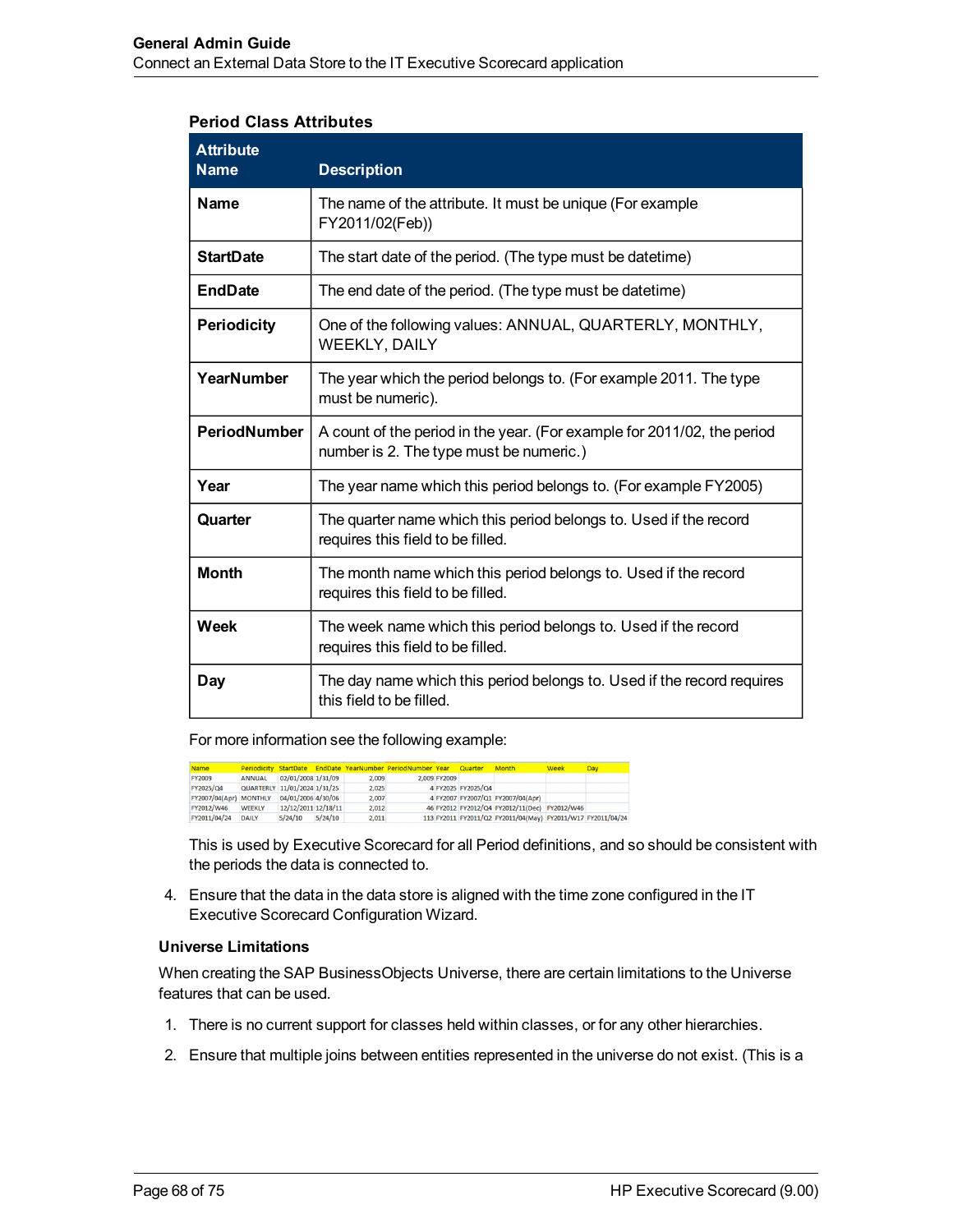universe limitation).

**Note**: To create multiple joins between database tables, use a Business Object alias.

- 3. Class names must be unique.
- 4. To create a KPI formula with a "Count" of an entity, the entity must contain at least numeric or string field. It is therefore recommended that each entity has at least one attribute of one of those types.
- 5. Conditions on objects are not supported.
- 6. Detail object cannot be associated with an attribute.
- 7. Do not put mappings in the universe. This is where fields are translated from the value in the database to the value that the universe returns. If you need such functionality, it is bet to create an underlying View in the database that will make that transformation.

#### <span id="page-68-0"></span>**Field Types**

When representing fields in the universe, the following guidelines should be followed:

- **Dimensions** 
	- n Attributes that KPIs can be broken down by, must be marked as Dimensions. See the figure below.
	- <sup>n</sup> To display a limited set of values in the formula builder, in the **Edit Properties of Name Dialog** box, select **Associate a List of Values**. See the figure below.

**Note**: The Studio only displays the first 100 values.

**Warning**: Even though only 100 values will be displayed, all values are loaded into the Studio memory . Therefore the **Associate a List of Values** field should only be selected for fields that have a small set of values.

|               | <b>Edit Properties of Name</b>                                               |    |                                              |                                                                                          | $\boldsymbol{\mathsf{x}}$ |
|---------------|------------------------------------------------------------------------------|----|----------------------------------------------|------------------------------------------------------------------------------------------|---------------------------|
| Definition    |                                                                              |    |                                              | Properties   Advanced   Keys   Source Information                                        |                           |
| Qualification | <b>Dimension</b><br>www. C Measure<br>C Detail<br>Associate a List of Values |    |                                              | This object has the following qualification for multidimensional analysis:               |                           |
|               |                                                                              |    |                                              | $\triangleright$ Allow users to edit this list of values<br>Automatic refresh before use |                           |
| List Name:    |                                                                              |    | Hierarchical Display<br>Export with universe |                                                                                          |                           |
| 020           |                                                                              |    | Delegate search                              |                                                                                          |                           |
|               | Restore Default                                                              |    | <b>Edit</b>                                  | Display                                                                                  |                           |
|               |                                                                              |    |                                              |                                                                                          |                           |
|               |                                                                              | OK | Cancel                                       | Apply                                                                                    | Help                      |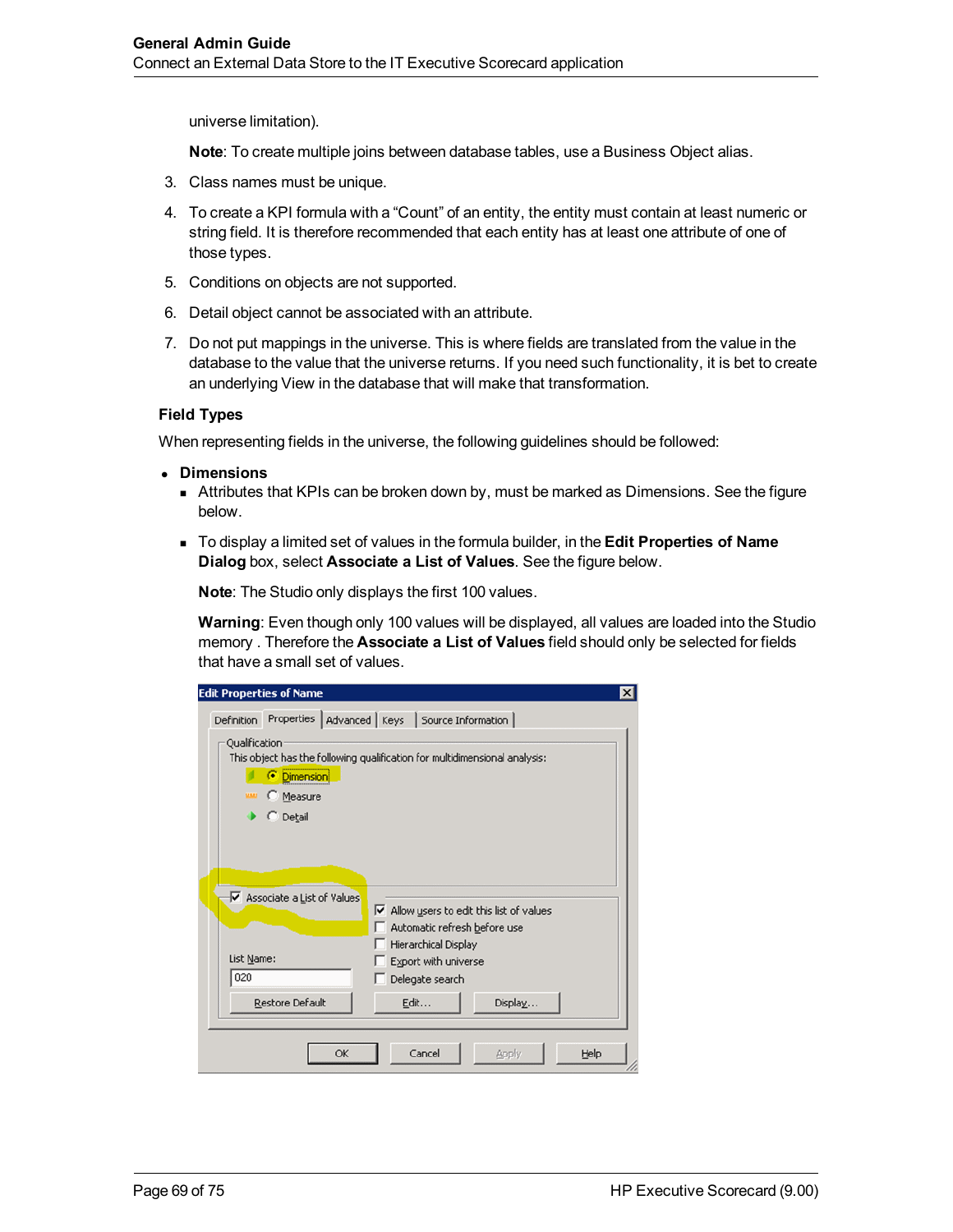- Measures
	- <sup>n</sup> Fields only used as measures in KPI formulas, must be configured with a Qualification set to Measure, Function set to None, and ensure that Associate a List of Values is not selected. See the figure below.

| dit Properties of Name                                                                      |                                                                                               |         | $\boldsymbol{\mathsf{x}}$ |
|---------------------------------------------------------------------------------------------|-----------------------------------------------------------------------------------------------|---------|---------------------------|
| Definition                                                                                  | Properties   Advanced   Keys   Source Information                                             |         |                           |
| Qualification<br>This object has the following qualification for multidimensional analysis: |                                                                                               |         |                           |
| C Dimension<br>Measure                                                                      |                                                                                               |         |                           |
| C Detail                                                                                    |                                                                                               |         |                           |
| Choose how this measure will be projected when aggregated:                                  |                                                                                               |         |                           |
| <b>Eunction:</b>                                                                            | None                                                                                          |         |                           |
| Associate a List of Values                                                                  |                                                                                               |         |                           |
|                                                                                             | $\blacktriangleright$ Allow users to edit this list of values<br>Automatic refresh before use |         |                           |
|                                                                                             | Hierarchical Display                                                                          |         |                           |
| List Name:                                                                                  | Export with universe                                                                          |         |                           |
| 020                                                                                         | $\Box$ Delegate search                                                                        |         |                           |
| Restore Default                                                                             | Edit                                                                                          | Display |                           |
|                                                                                             |                                                                                               |         |                           |
| OK                                                                                          | Cancel                                                                                        | Apply   | Help                      |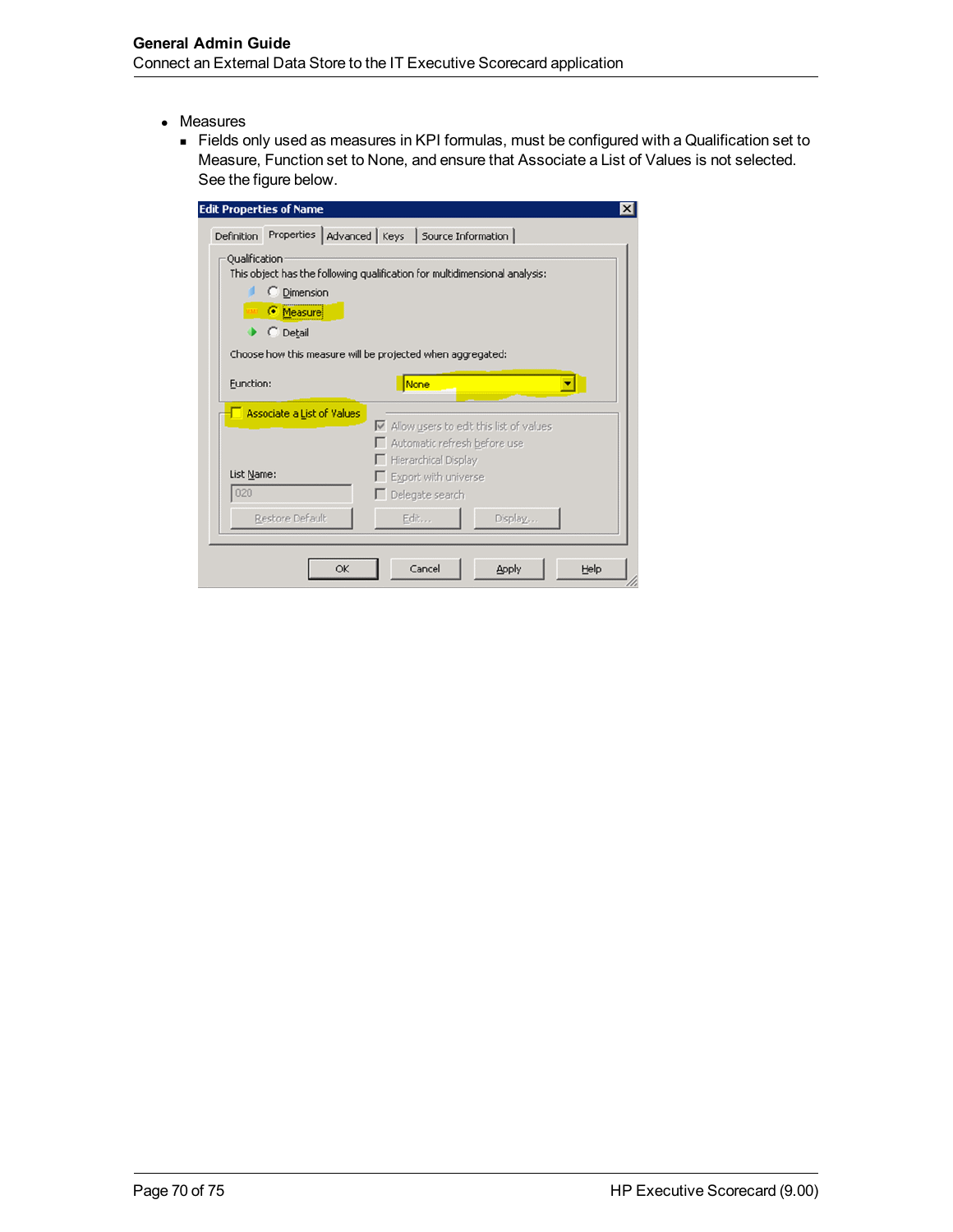# **Troubleshooting**

The following table provides troubleshooting information. for each symptom, where possible a solution is supplied.

|                                                                                                                | <b>Cause</b>                                                                                              |                                                                                                                                                                                                                                                                                                                                                                                                                                  |
|----------------------------------------------------------------------------------------------------------------|-----------------------------------------------------------------------------------------------------------|----------------------------------------------------------------------------------------------------------------------------------------------------------------------------------------------------------------------------------------------------------------------------------------------------------------------------------------------------------------------------------------------------------------------------------|
| <b>Symptom</b>                                                                                                 |                                                                                                           | <b>Solution</b>                                                                                                                                                                                                                                                                                                                                                                                                                  |
| Cannot log in to Executive<br>Scorecard.                                                                       | Problem with<br>Glassfish Web<br>application server,<br>or with the HP<br>Analytic Web<br>service.        | On the Executive Scorecard and<br>Data Warehouse servers, do as<br>follows:<br>1. On the Windows taskbar click<br>Start > All Programs > HP<br><b>Executive Scorecard &gt;</b><br><b>Administration &gt; Disable HP</b><br><b>Executive Scorecard.</b><br>2. On the Windows taskbar click<br>Start > All Programs > HP<br><b>Executive Scorecard &gt;</b><br><b>Administration &gt; Enable HP</b><br><b>Executive Scorecard.</b> |
| In the Executive Scorecard<br>application, you receive a 404 - File<br>not Found error.                        | Problem with<br>Glassfish Web<br>application server,<br>or with the HP<br><b>Analytic Web</b><br>service. | On the Executive Scorecard and<br>Data Warehouse servers, do as<br>follows:<br>1. On the Windows taskbar click<br>Start > All Programs > HP<br><b>Executive Scorecard &gt;</b><br><b>Administration &gt; Disable HP</b><br><b>Executive Scorecard.</b><br>2. On the Windows taskbar click<br>Start > All Programs > HP<br><b>Executive Scorecard &gt;</b><br><b>Administration &gt; Enable HP</b><br><b>Executive Scorecard.</b> |
| In the Executive Scorecard<br>application, you receive a Service<br><b>Temporarily Unavailable</b><br>message. | Problem with<br>Glassfish Web<br>application server.                                                      | On the Executive Scorecard and<br>Data Warehouse servers, do as<br>follows:<br>1. On the Windows taskbar click<br>Start > All Programs > HP<br><b>Executive Scorecard &gt;</b><br><b>Administration &gt; Disable HP</b><br><b>Executive Scorecard.</b>                                                                                                                                                                           |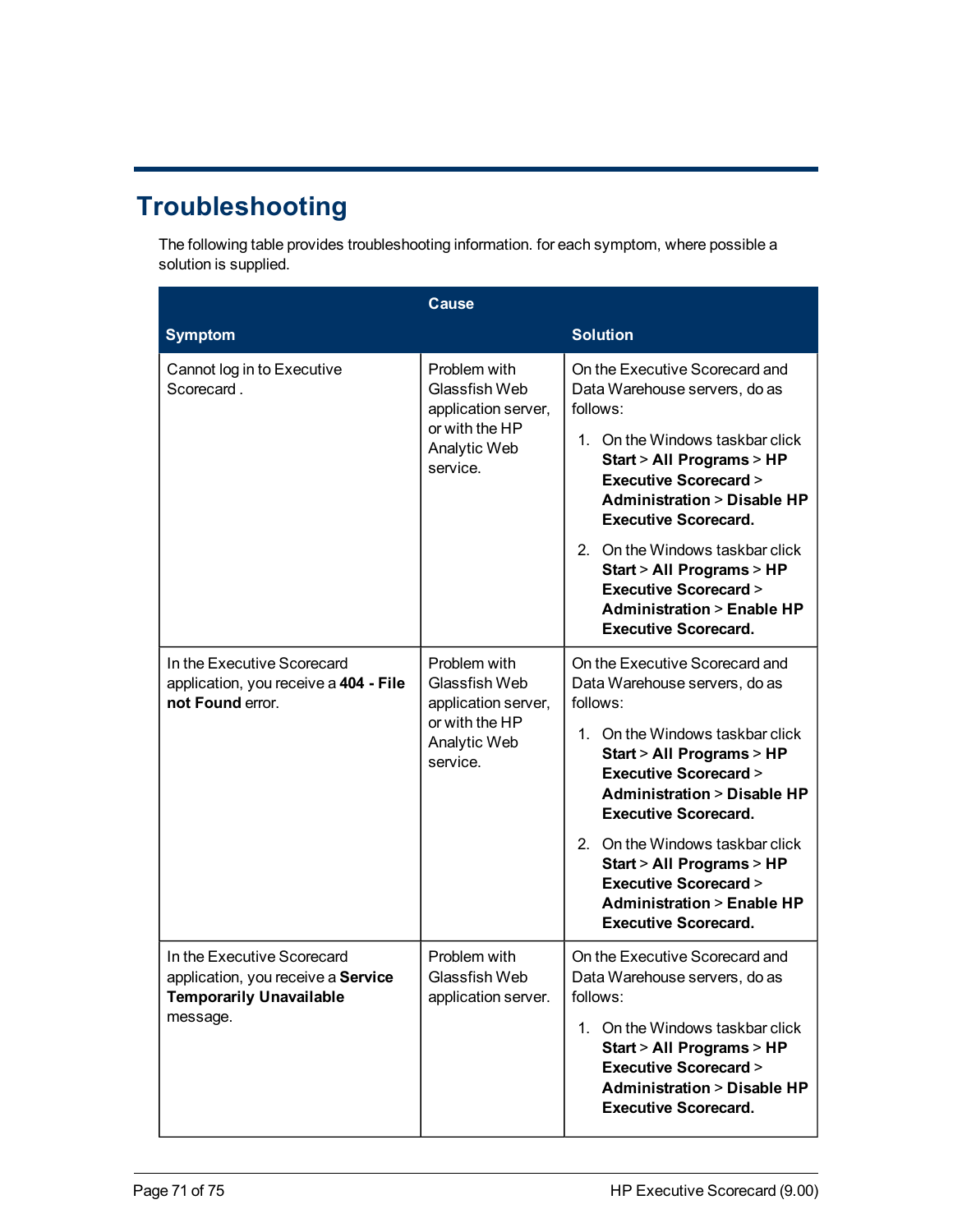## **Troubleshooting**

|                                                                                                           | Cause                                                             |                                                                                                                                                                                                                                                                                                                                                                                                                                  |  |  |
|-----------------------------------------------------------------------------------------------------------|-------------------------------------------------------------------|----------------------------------------------------------------------------------------------------------------------------------------------------------------------------------------------------------------------------------------------------------------------------------------------------------------------------------------------------------------------------------------------------------------------------------|--|--|
| <b>Symptom</b>                                                                                            |                                                                   | <b>Solution</b>                                                                                                                                                                                                                                                                                                                                                                                                                  |  |  |
|                                                                                                           |                                                                   | 2. On the Windows taskbar click<br>Start > All Programs > HP<br><b>Executive Scorecard &gt;</b><br><b>Administration &gt; Enable HP</b><br><b>Executive Scorecard.</b>                                                                                                                                                                                                                                                           |  |  |
| The Executive Scorecard UI is<br>working very slowly.                                                     | There might be an<br>issue with the HP<br>Analytic Web<br>server. | On the Executive Scorecard and<br>Data Warehouse servers, do as<br>follows:<br>1. On the Windows taskbar click<br>Start > All Programs > HP<br><b>Executive Scorecard &gt;</b><br><b>Administration &gt; Disable HP</b><br><b>Executive Scorecard.</b><br>2. On the Windows taskbar click<br>Start > All Programs > HP<br><b>Executive Scorecard &gt;</b><br><b>Administration &gt; Enable HP</b><br><b>Executive Scorecard.</b> |  |  |
| A KPI calculation starts successfully<br>but you receive a<br><b>SharedUIException error message.</b>     | A problem with the<br>HP Analytic MQ<br>Broker service.           | On the Executive Scorecard and<br>Data Warehouse servers, do as<br>follows:                                                                                                                                                                                                                                                                                                                                                      |  |  |
| You may also see a <b>JMS</b><br>connection refused in the server<br>log.                                 |                                                                   | 1. On the Windows taskbar click<br>Start > All Programs > HP<br><b>Executive Scorecard &gt;</b><br><b>Administration &gt; Disable HP</b><br><b>Executive Scorecard.</b>                                                                                                                                                                                                                                                          |  |  |
|                                                                                                           |                                                                   | 2. On the Windows taskbar click<br>Start > All Programs > HP<br><b>Executive Scorecard &gt;</b><br><b>Administration &gt; Enable HP</b><br><b>Executive Scorecard.</b>                                                                                                                                                                                                                                                           |  |  |
| You try to save an Admin tab setting,<br>and you receive a<br><b>Shared.UIException error</b><br>message. | A problem with the<br>HP Analytic MQ<br>Broker service.           | On the Executive Scorecard and<br>Data Warehouse servers, do as<br>follows:<br>1. On the Windows taskbar click<br>Start > All Programs > HP<br><b>Executive Scorecard &gt;</b><br><b>Administration &gt; Disable HP</b>                                                                                                                                                                                                          |  |  |
|                                                                                                           |                                                                   | <b>Executive Scorecard.</b>                                                                                                                                                                                                                                                                                                                                                                                                      |  |  |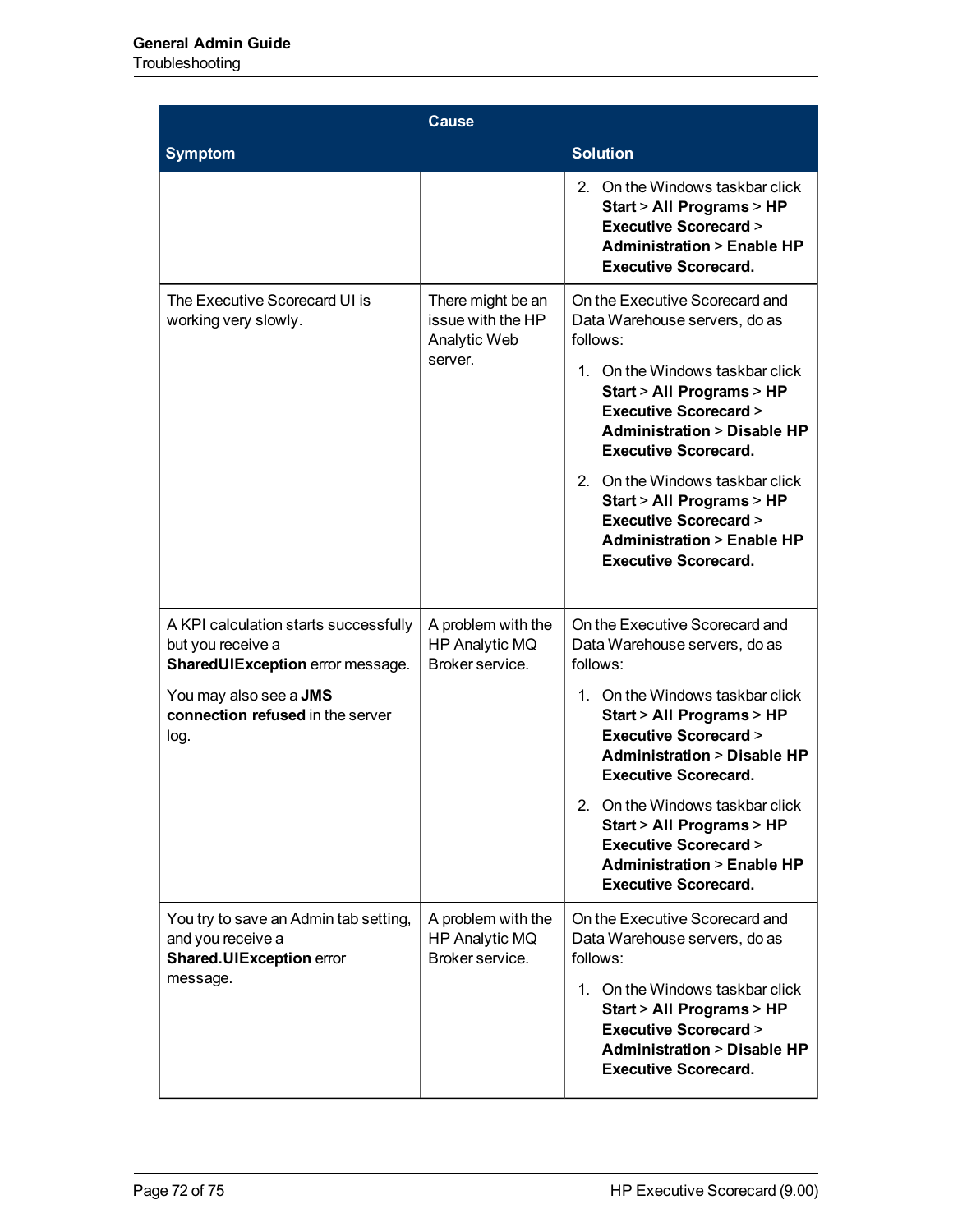Troubleshooting

|                                                                                                                                                                                                                                                                                                                                                                                   | <b>Cause</b>                                                                                                                                  |                                                                                                                                                                                                                                                                                                                                                                                                                                  |
|-----------------------------------------------------------------------------------------------------------------------------------------------------------------------------------------------------------------------------------------------------------------------------------------------------------------------------------------------------------------------------------|-----------------------------------------------------------------------------------------------------------------------------------------------|----------------------------------------------------------------------------------------------------------------------------------------------------------------------------------------------------------------------------------------------------------------------------------------------------------------------------------------------------------------------------------------------------------------------------------|
| <b>Symptom</b>                                                                                                                                                                                                                                                                                                                                                                    |                                                                                                                                               | <b>Solution</b>                                                                                                                                                                                                                                                                                                                                                                                                                  |
|                                                                                                                                                                                                                                                                                                                                                                                   |                                                                                                                                               | 2. On the Windows taskbar click<br>Start > All Programs > HP<br><b>Executive Scorecard &gt;</b><br><b>Administration &gt; Enable HP</b><br><b>Executive Scorecard.</b>                                                                                                                                                                                                                                                           |
| In the Executive Scorecard<br>application, BusinessObject reports<br>are inaccessible, and you receive the<br><b>Invalid Session. Please close</b><br>your browser and log in again<br>message.                                                                                                                                                                                   | The Tomcat<br>process on an<br><b>Non-IT Executive</b><br>Scorecard version<br>of SAP<br><b>BusinessObjects</b><br>Enterprise is<br>inactive. | Restart Tomcat on the SAP<br>BusinessObjects Enterprise server.                                                                                                                                                                                                                                                                                                                                                                  |
| You receive an HTTP 403 error when<br>opening the Studio, Explorer or<br>Admin modules of Executive<br>scorecard, or you receive an<br>incorrect credentials message when<br>logging in to Executive Scorecard.<br>Note: You may also see a Clear<br>exception message in the bsf log, or<br>a Clear message in the athn log.                                                     | An issue with your<br>connection to the<br>RDBMS.                                                                                             | On the Executive Scorecard and<br>Data Warehouse servers, do as<br>follows:<br>1. On the Windows taskbar click<br>Start > All Programs > HP<br><b>Executive Scorecard &gt;</b><br><b>Administration &gt; Disable HP</b><br><b>Executive Scorecard.</b><br>2. On the Windows taskbar click<br>Start > All Programs > HP<br><b>Executive Scorecard &gt;</b><br><b>Administration &gt; Enable HP</b><br><b>Executive Scorecard.</b> |
| You receive an incorrect credentials<br>message when logging on to the IT<br>Executive Scorecard application, or<br>you receive an HTTP 403 error when<br>opening the Studio in the IT<br>Executive Scorecard application.<br>Note: You may also see a Clear<br>exception message in the bsf log, or<br>a SocketTimeoutException: Read<br>timed out message in the server<br>log. | A communications<br>failure to the SAP<br><b>BusinessObjects</b><br>server.                                                                   | Ensure that the connection to the<br>SAP BusinessObjects server is<br>functioning.                                                                                                                                                                                                                                                                                                                                               |
| You receive various connection<br>failure messages in an existing IT<br><b>Executive Scorecard session.</b>                                                                                                                                                                                                                                                                       | An issue with your<br>connection to the<br>RDBMS.                                                                                             | On the Executive Scorecard and<br>Data Warehouse servers, do as<br>follows:                                                                                                                                                                                                                                                                                                                                                      |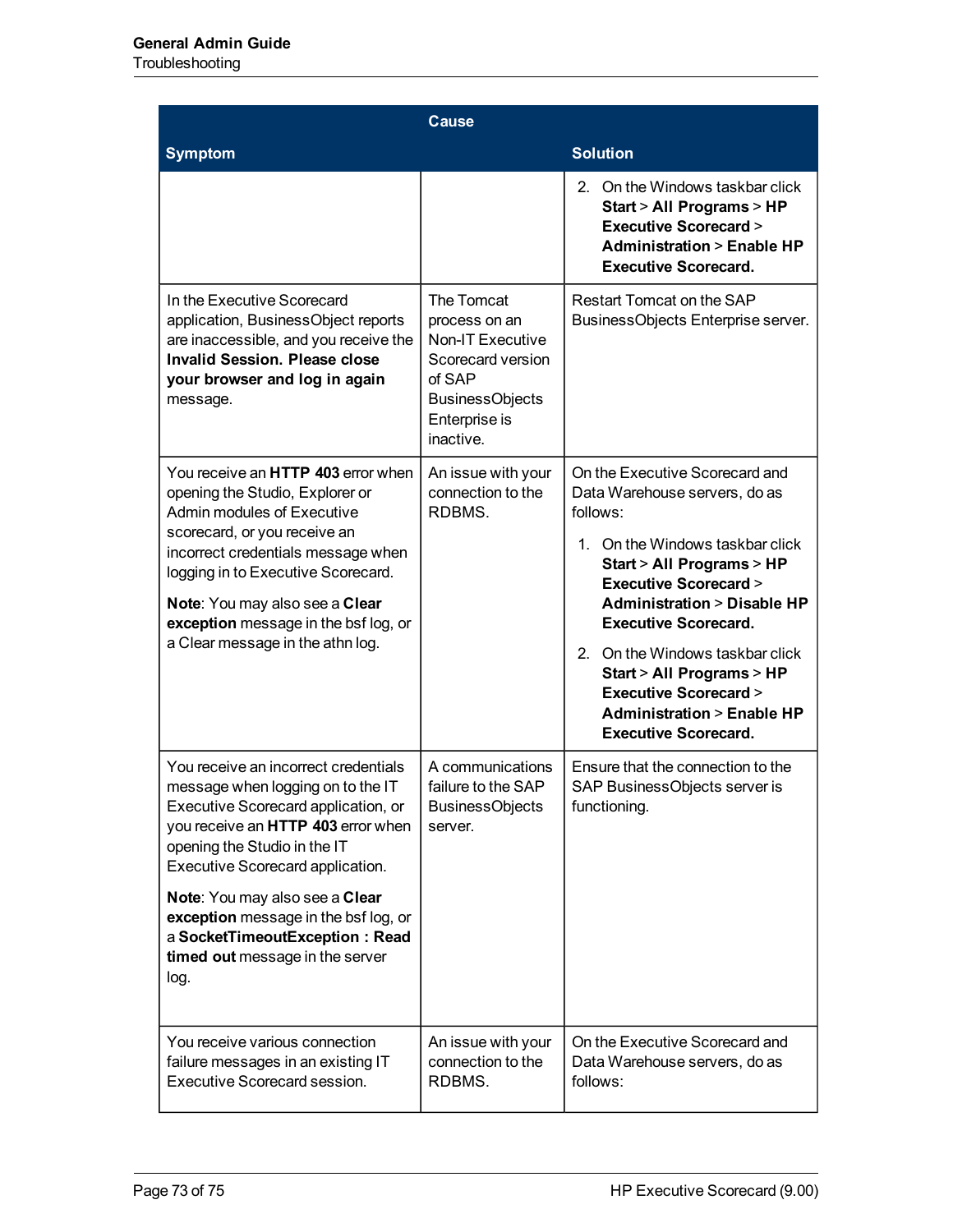## Troubleshooting

|                                                                     | <b>Cause</b>                                                                   |                                                                                                                                                                                                                                                                                                                                                                                                                                                                                                   |
|---------------------------------------------------------------------|--------------------------------------------------------------------------------|---------------------------------------------------------------------------------------------------------------------------------------------------------------------------------------------------------------------------------------------------------------------------------------------------------------------------------------------------------------------------------------------------------------------------------------------------------------------------------------------------|
| <b>Symptom</b>                                                      |                                                                                | <b>Solution</b>                                                                                                                                                                                                                                                                                                                                                                                                                                                                                   |
|                                                                     |                                                                                | 1. On the Windows taskbar click<br>Start > All Programs > HP<br><b>Executive Scorecard &gt;</b><br><b>Administration &gt; Disable HP</b><br><b>Executive Scorecard.</b><br>2. On the Windows taskbar click<br>Start > All Programs > HP<br><b>Executive Scorecard &gt;</b><br><b>Administration &gt; Enable HP</b><br><b>Executive Scorecard.</b>                                                                                                                                                 |
| Results are not updated when you<br>calculate or recalculate a KPI. | The Web<br>Intelligence<br>service has<br>stopped<br>functioning<br>correctly. | On the Executive Scorecard server,<br>do as follows:<br>Open the engine log.<br>1.<br>2. Look for a record that contains<br><b>INFO - Finish Tracking.</b><br>status: ERROR followed by<br><b>INFO - Calculation process</b><br>for <business context="">:<br/><business context=""> has<br/>been finished with ERROR.<br/>3. If you find the above records:<br/>On the SAP BusinessObjects<br/>component server, stop and<br/>then start the Web Intelligence<br/>Service.</business></business> |